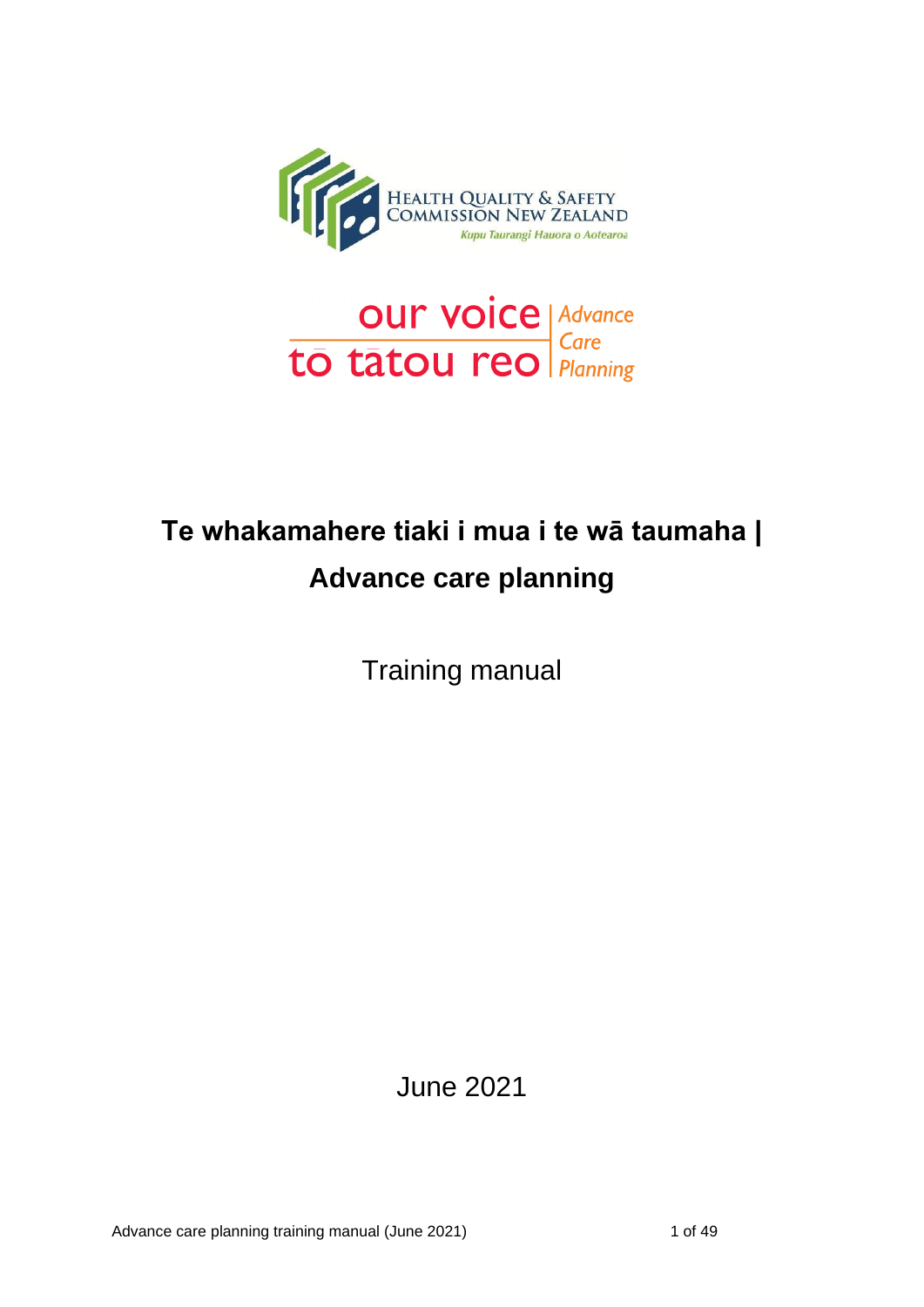## **Contents**

| Document purpose                                                                   | 4              |
|------------------------------------------------------------------------------------|----------------|
| Preface                                                                            | 5              |
| Available training                                                                 | 5              |
| Available resources                                                                | 5              |
| Chapter 1: Overview of advance care planning                                       | 6              |
| Introduction                                                                       | 6              |
| Talking about advance care planning                                                | $\overline{7}$ |
| The value of advance care planning                                                 | $\overline{7}$ |
| Advance care planning is a process                                                 | 8              |
| Cultural safety and advance care planning                                          | 8              |
| Health equity and advance care planning                                            | 8              |
| Te Tiriti o Waitangi and advance care planning                                     | 9              |
| Summary                                                                            | 9              |
| Chapter 2: Advance care planning self-awareness                                    | 10             |
| Introduction                                                                       | 10             |
| Engaging in the advance care planning process ourselves                            | 10             |
| How personal experiences and values impact advance care planning conversations     |                |
| with others                                                                        | 10             |
| Understanding our biases and assumptions                                           | 11             |
| Using debriefing and self-reflection following advance care planning conversations | 11             |
| A reluctance to engage in advance care planning                                    | 12             |
| Self-care                                                                          | 12             |
| Summary                                                                            | 12             |
| Chapter 3: Supporting Māori health gains                                           | 13             |
| How to demonstrate equitable practice                                              | 13             |
| Use of te reo Māori                                                                | 13             |
| Kupu Māori glossary                                                                | 14             |
| Te reo Māori resources                                                             | 14             |
| Chapter 4: Advance care planning and the legal framework                           | 15             |
| Introduction                                                                       | 15             |
| Code of Rights                                                                     | 15             |
| Ethical and legal obligations of health care professionals                         | 15             |
| Competence                                                                         | 16             |
| Informed consent                                                                   | 17             |
| Advance directives                                                                 | 19             |
| Enduring power of attorney                                                         | 20             |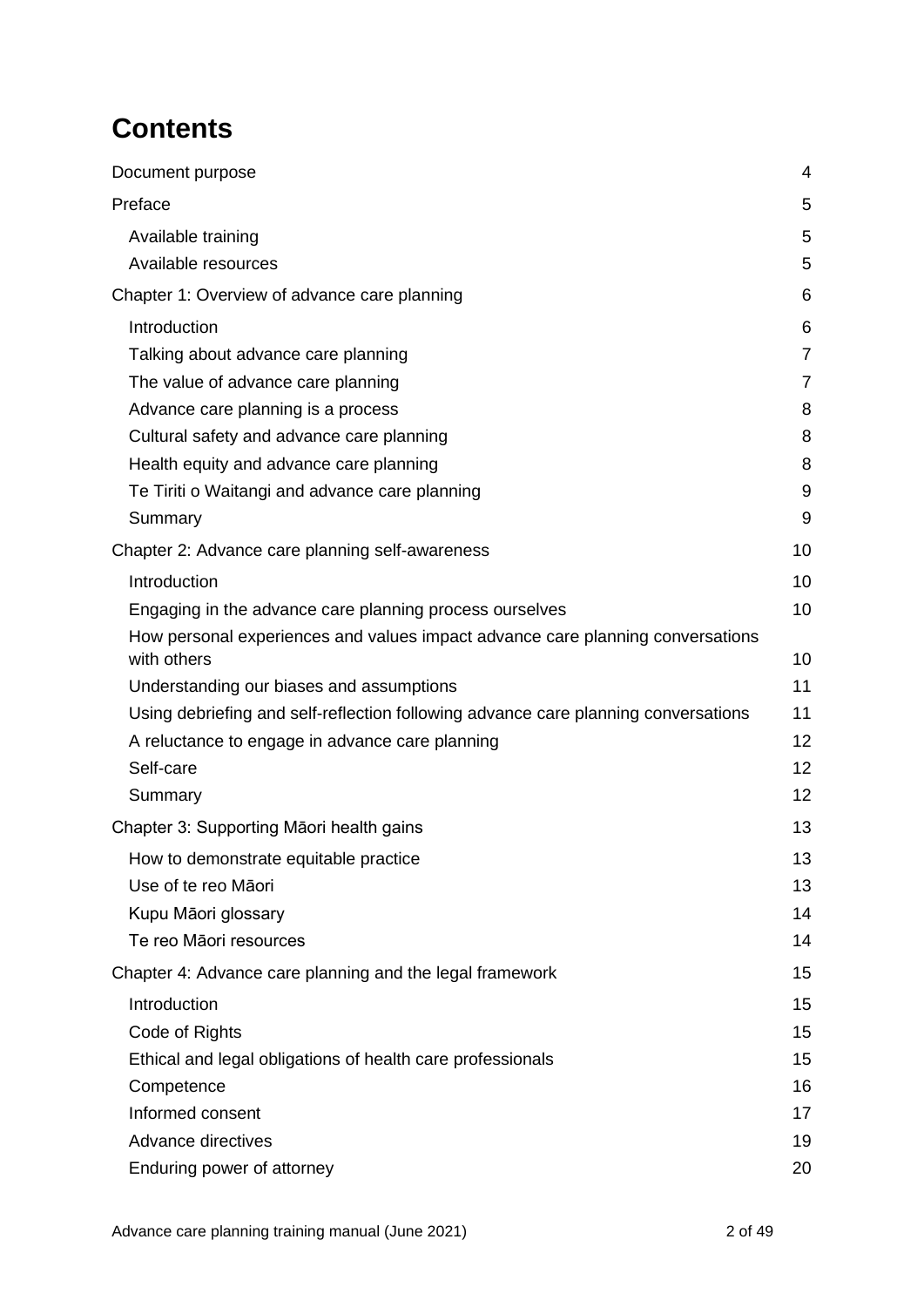| Decision-making for an incompetent person                               | 21 |
|-------------------------------------------------------------------------|----|
| Summary                                                                 | 22 |
| Chapter 5: Initiating the conversation                                  | 23 |
| When to initiate an advance care planning conversation                  | 23 |
| Who should initiate and facilitate advance care planning conversations  | 24 |
| Factors to consider when initiating advance care planning conversations | 24 |
| Creating an opening for discussion                                      | 27 |
| Chapter 6: Having the conversation                                      | 30 |
| Important considerations                                                | 30 |
| Explaining life-sustaining treatment                                    | 32 |
| Interpretation of a person's preferences and decisions                  | 34 |
| Having the conversation in the context of serious illness               | 34 |
| Shared goals of care in hospitals                                       | 35 |
| Documentation                                                           | 36 |
| Summary                                                                 | 37 |
| Chapter 7: Conflict prevention and management                           | 38 |
| Prevention of conflict                                                  | 38 |
| Managing differing views                                                | 39 |
| Summary                                                                 | 41 |
| Chapter 8: Documentation and the sharing of information                 | 42 |
| The advance care planning document                                      | 42 |
| Sharing advance care planning information                               | 44 |
| Reviewing advance care planning documentation                           | 45 |
| Summary                                                                 | 45 |
| Chapter 9: Developing advance care planning knowledge and skills        | 46 |
| Implementing advance care planning into workplaces                      | 46 |
| Keeping a reflective advance care planning log                          | 46 |
| Education and training                                                  | 47 |
| Resources                                                               | 48 |

Document authors: Carla Arkless, Jane Goodwin, Maarie Hutana and Leigh Manson

Document version: 1.4 June 2021

Published June 2021 by the Health Quality & Safety Commission, PO Box 25496, Wellington 6146.

Available online at [www.hqsc.govt.nz](http://www.hqsc.govt.nz/)

Enquiries to: [acp@hqsc.govt.nz](mailto:acp@hqsc.govt.nz)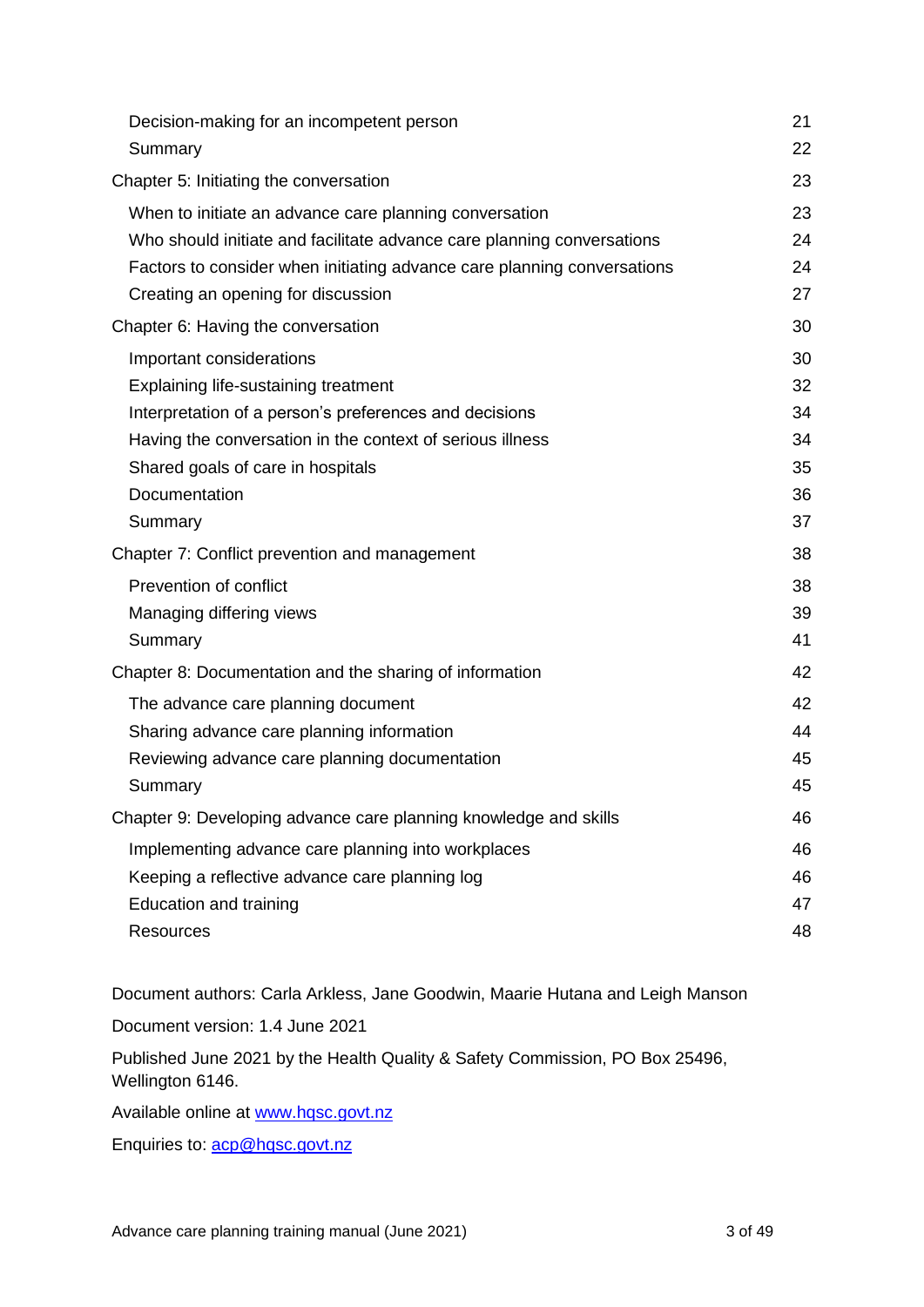## <span id="page-3-0"></span>**Document purpose**

This manual provides an in-depth view of advance care planning and how it can be incorporated into health care.

It has been written for all health care professionals who are involved in having advance care planning conversations, delivering advance care planning training or implementing advance care planning services.

Please read it in conjunction with the Ministry of Health document, *Advance Care Planning: A guide for the New Zealand health care workforce*, <sup>1</sup> and the National Ethics Advisory Committee document, *Ethical Challenges in Advance Care Planning*. 2

<sup>1</sup> Ministry of Health. 2011. *Advance Care Planning: A guide for the New Zealand health care workforce*. Wellington: Ministry of Health. URL:

[www.health.govt.nz/system/files/documents/publications/advance-care-planning-aug11.pdf.](http://www.health.govt.nz/system/files/documents/publications/advance-care-planning-aug11.pdf) <sup>2</sup> National Ethics Advisory Committee. 2014. *Ethical Challenges in Advance Care Planning*. Wellington: Ministry of Health. URL:

[https://neac.health.govt.nz/system/files/documents/publications/Ethical%20Challenges%20in%20Adv](https://neac.health.govt.nz/system/files/documents/publications/Ethical%20Challenges%20in%20Advance%20Planning%20FINAL_pdf.pdf) [ance%20Planning%20FINAL\\_pdf.pdf.](https://neac.health.govt.nz/system/files/documents/publications/Ethical%20Challenges%20in%20Advance%20Planning%20FINAL_pdf.pdf)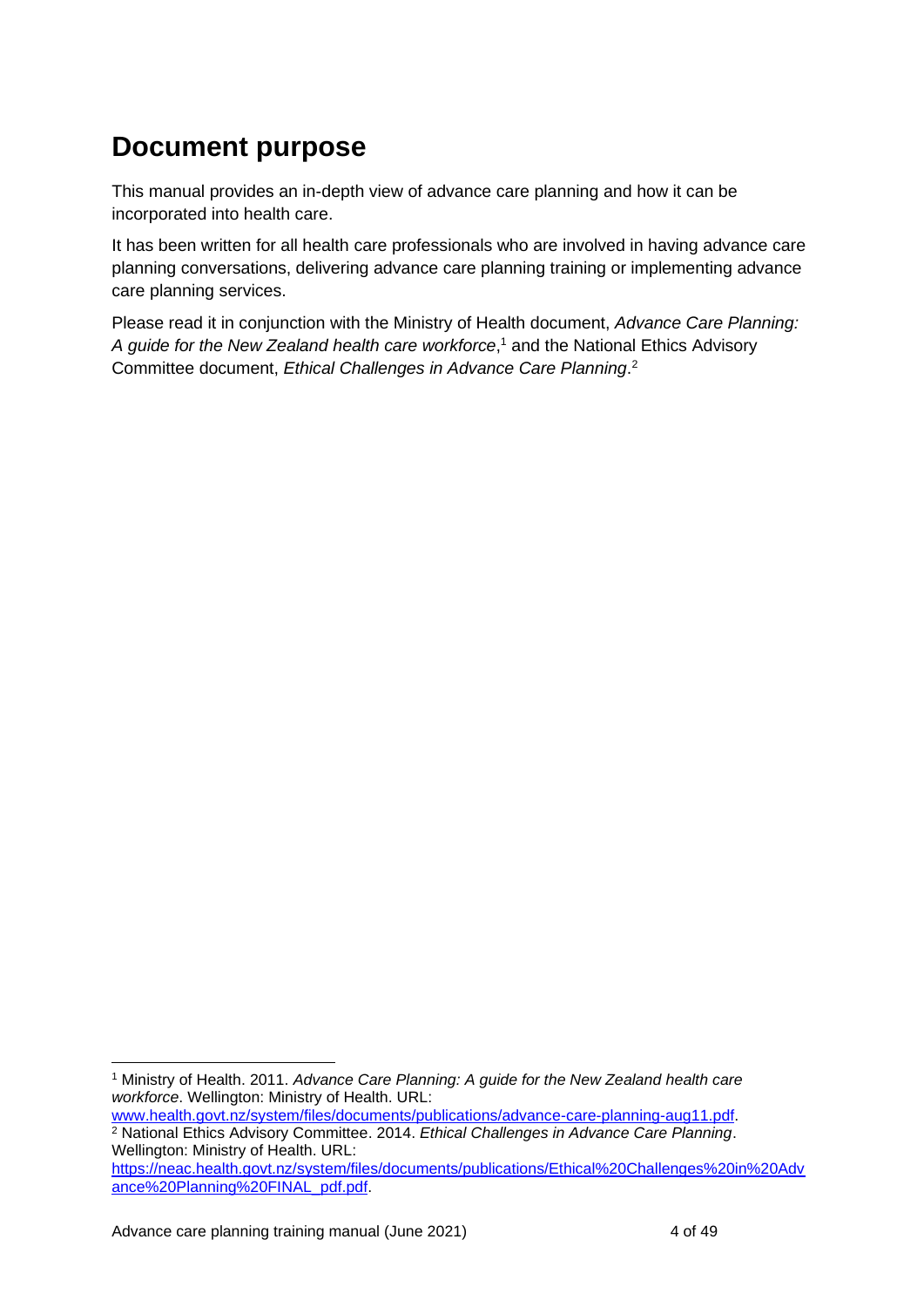## <span id="page-4-0"></span>**Preface**

'In some respects, this century's scientific and medical advances have made living easier and dying harder.<sup>'3</sup>

As health care technologies improve and people with many complex diseases live longer, advance care planning is becoming increasingly important.

There is considerable evidence that advance care planning is poorly undertaken, often happening only at the very end of life when crises occur, when life-sustaining treatments have been instituted despite issues of poor prognosis, and when people are not capable of making decisions about the care they want.

In 2010, the New Zealand Advance Care Planning Cooperative recognised that health care professionals needed better education in advance care planning. The Cooperative developed an advance care planning competency model and based the original training manual, *Advance Care Planning Curriculum Materials*, on the curriculum developed by the Public Information and Advocacy Work Group of the Canadian Strategy on Palliative and End of Life Care.

Following the publication of the original training manual in 2010, the New Zealand advance care planning training programme was developed further, which influenced the re-writing of the training manual in 2015. The training manual has since been revised further in 2021 to reflect the current advance care planning training and resources available.

## <span id="page-4-1"></span>*Available training*

- Level 1: four online advance care planning modules<sup>4</sup>
- Advance care planning legal framework video<sup>5</sup>
- Level 1A: one-day advance care planning workshop
- District health board (DHB) advance care planning train-the-trainer training
- Serious Illness Conversation Guide (SICG) training module<sup>6</sup>
- SICG three-hour workshop
- District health board SICG train-the-trainer training
- $\bullet$  Implicit bias modules<sup>7</sup>

### <span id="page-4-2"></span>*Available resources*

- Advance care planning communication skills manual<sup>8</sup>
- SICG reference guide for health care professionals<sup>9</sup>

<sup>4</sup> <https://acp.elearning.ac.nz/login/index.php>

<sup>7</sup> [www.hqsc.govt.nz/our-programmes/patient-safety-day/publications-and-resources/publication/3866](http://www.hqsc.govt.nz/our-programmes/patient-safety-day/publications-and-resources/publication/3866)

<sup>8</sup> [www.hqsc.govt.nz/our-programmes/advance-care-planning/information-for-clinicians/publications](http://www.hqsc.govt.nz/our-programmes/advance-care-planning/information-for-clinicians/publications-and-resources/publication/4313)[and-resources/publication/4313](http://www.hqsc.govt.nz/our-programmes/advance-care-planning/information-for-clinicians/publications-and-resources/publication/4313)

<sup>9</sup> [www.hqsc.govt.nz/our-programmes/advance-care-planning/information-for-clinicians/publications](http://www.hqsc.govt.nz/our-programmes/advance-care-planning/information-for-clinicians/publications-and-resources/publication/4206)[and-resources/publication/4206](http://www.hqsc.govt.nz/our-programmes/advance-care-planning/information-for-clinicians/publications-and-resources/publication/4206)

<sup>3</sup> Field MJ, Cassel CK (eds). 1997. *Approaching Death: Improving Care at the End of Life*. Washington, DC: Institute of Medicine (US) Committee on Care at the End of Life. URL: [www.ncbi.nlm.nih.gov/books/NBK233605.](http://www.ncbi.nlm.nih.gov/books/NBK233605/)

<sup>5</sup> [www.hqsc.govt.nz/our-programmes/advance-care-planning/information-for-clinicians/legal](http://www.hqsc.govt.nz/our-programmes/advance-care-planning/information-for-clinicians/legal-framework-for-medical-decision-making)[framework-for-medical-decision-making](http://www.hqsc.govt.nz/our-programmes/advance-care-planning/information-for-clinicians/legal-framework-for-medical-decision-making)

<sup>6</sup> [www.hqsc.govt.nz/our-programmes/advance-care-planning/information-for-clinicians/publications](http://www.hqsc.govt.nz/our-programmes/advance-care-planning/information-for-clinicians/publications-and-resources/publication/4207)[and-resources/publication/4207](http://www.hqsc.govt.nz/our-programmes/advance-care-planning/information-for-clinicians/publications-and-resources/publication/4207)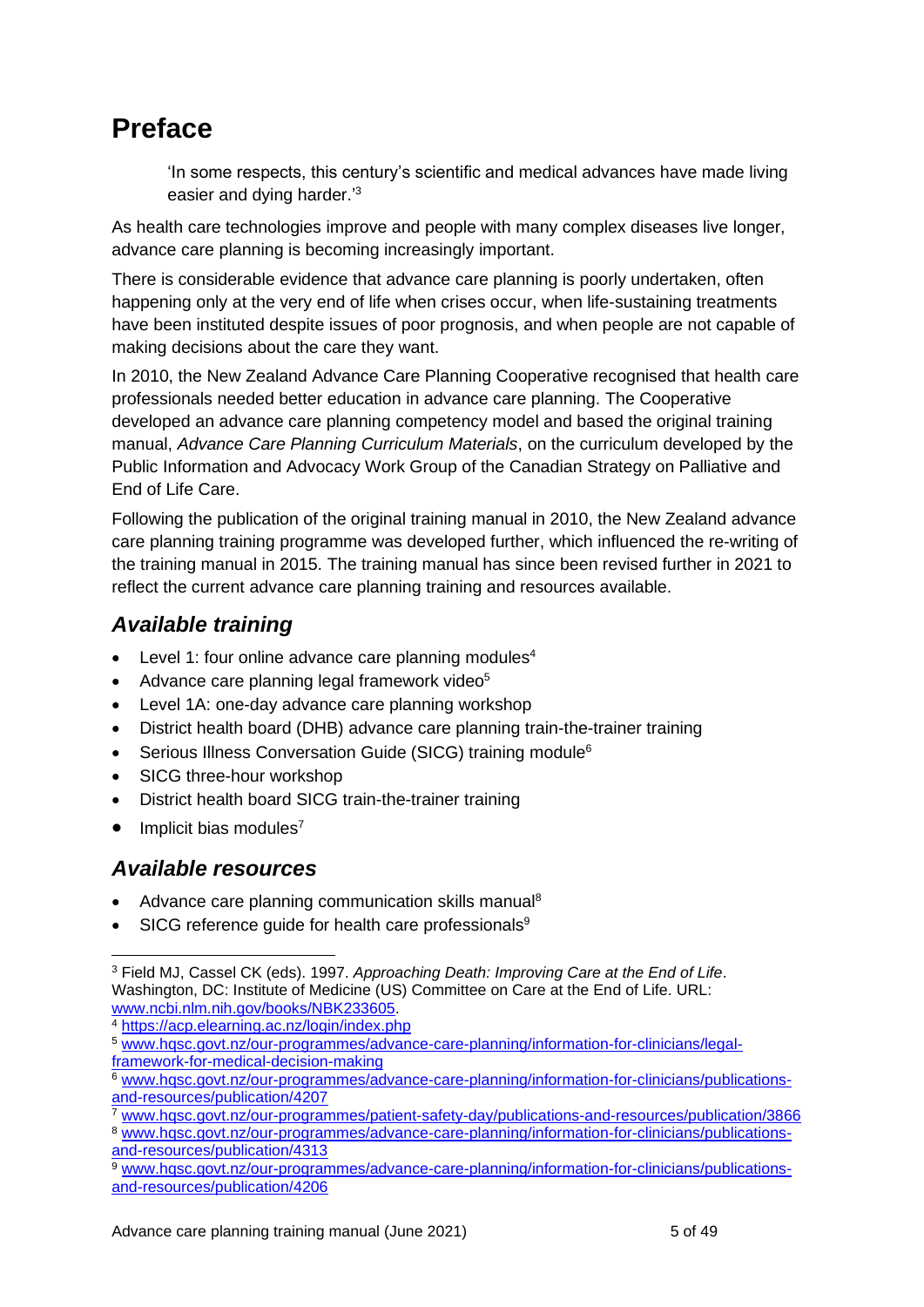## <span id="page-5-0"></span>**Chapter 1: Overview of advance care planning**

### <span id="page-5-1"></span>*Introduction*

For more information on basic advance care planning concepts, please refer to the Ministry of Health document, *Advance Care Planning: A guide for the New Zealand health care workforce*. 1

#### **What is advance care planning?**

Advance care planning is a process of discussion and shared planning for future health care involving the person, their whānau and health care professionals. It gives people the opportunity to develop and express their preferences for future care based on their values, beliefs, culture, hopes and goals; it also gives them a better understanding of their current and likely future health, and the treatment and care options available to them. The process involves conversations, documentation and review. In the context of serious illness, it should also include shared goals of care discussions and documentation.

#### **What is an advance care plan?**

An advance care plan is an articulation of what matters most to a person as well as their wishes, preferences, values and goals for current and future care. An advance care plan helps to inform current care and future care including if the person becomes unable to direct their own care.

Advance care plans need to be reviewed and updated regularly, particularly if there is a change in the person's personal circumstances or health.

#### **The role of the health care professional**

Historically, advance care planning was not addressed in health care training. This training manual was developed to begin to fill that gap. It recognises the important role of health care providers from all disciplines and in all settings in facilitating advance care planning and of the need to integrate what matters most to a person into the care that is planned and delivered for them.

There are many benefits to encouraging people to engage in advance care planning conversations. It is important to support all people to engage, not only those who are facing a life-threatening condition or those who have a chronic disease, but also people who are younger and in good health. If advance care planning conversations occur before a health care crisis, the person has time to consider their choices and talk with loved ones.

The conversation will be different in different situations; for example, a conversation with someone who is facing inoperable cancer may be quite different from a conversation with someone facing a lifetime with diabetes or someone who is currently well. However, the purpose remains the same: to support the person and their whānau to work through feelings and values in the most respectful and appropriate way. This helps the person and their whānau plan for future care and be more prepared when they may need to make treatment and care decisions in the future. If the person is unable to direct their own care, health care staff and their whānau will have information that can support person-centric decision-making.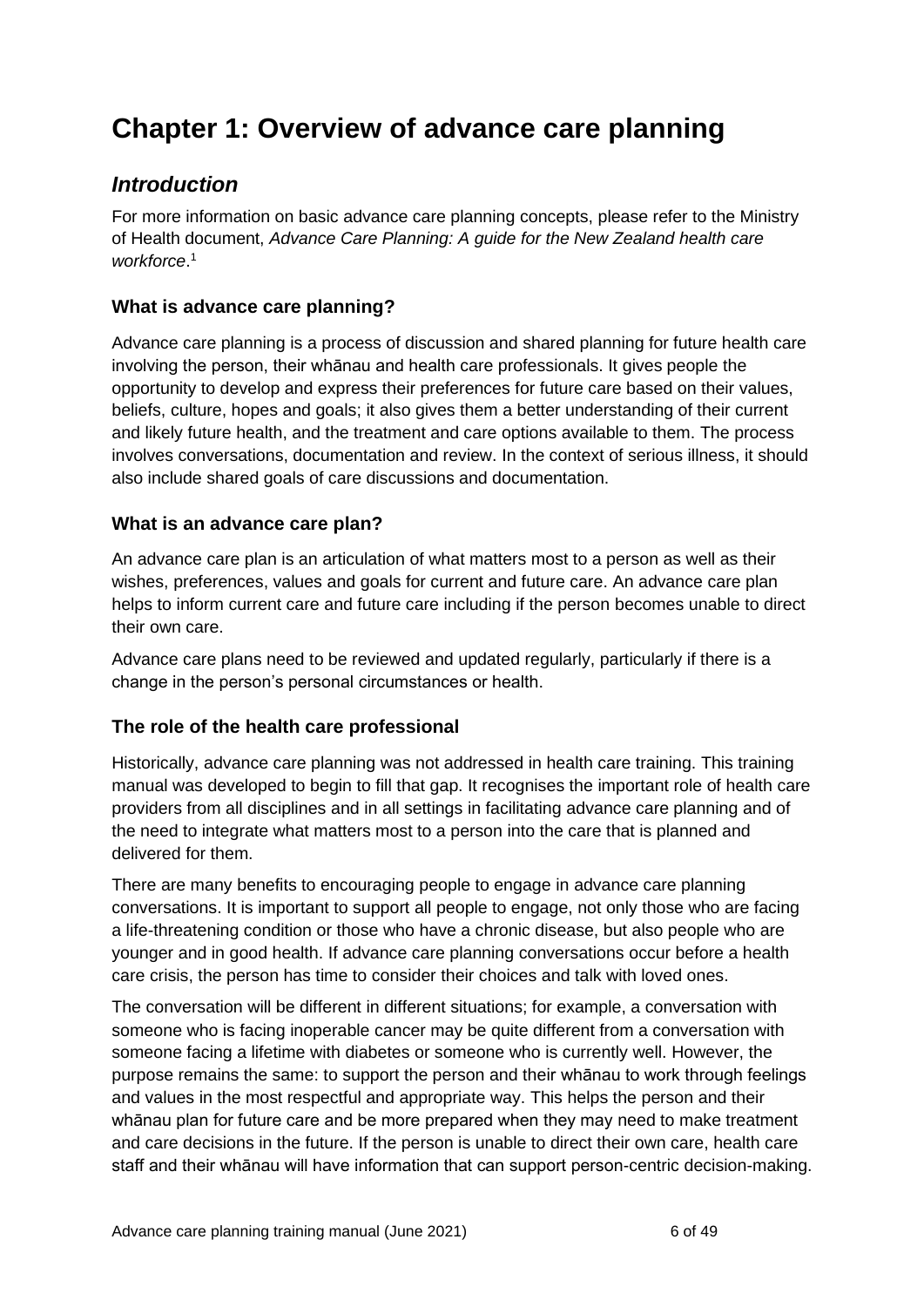This training manual focuses on the various elements of how to prepare for and introduce advance care planning, how to have the conversation and how to engage Māori in advance care planning. There is also an ethical and legal side to advance care planning that needs to be understood (see chapter 4).

## <span id="page-6-0"></span>*Talking about advance care planning*

For many people, advance care planning provides an opportunity for people to explore what matters most to them, and express their thoughts, feelings and wishes for their current and future health care. Through advance care planning, people can tell their whānau and their health care team how they wish to be honoured if they become seriously unwell or unable to speak for themselves. Other examples of what could be explored include: the significance of whānau members and the role they play in a person's life; living arrangements and social interaction; spiritual care and wellbeing; and tikanga (protocol) surrounding death.

When health professionals talk with people about advance care planning in the context of serious illness, the Serious Illness Conversation Guide is a useful, evidence-based conversation tool (see chapters 5 and 6).

Ideally, all related information will be documented in an advance care plan. Preferences in the plan might change as the person's health and life circumstances change, especially as it becomes clearer what treatments might be offered and what plans for support need to be made.

### <span id="page-6-1"></span>*The value of advance care planning*

For **the person**, the process can provide a sense of control, help to lessen anxiety about what lies ahead and may foster personal resolution.

For **the whānau**, the benefit is in knowing what choices the person would likely have made if they were capable of making decisions about their care and treatment. Having this information can help avoid disputes among whānau because the person's voice can been heard and considered. There are also benefits for whānau after death; they can feel comforted looking back with the knowledge they were able to acknowledge and honour their whānau member's wishes. Advance care planning has been shown to affect the grieving process positively.

For **the health care team**, providers generally feel more comfortable providing care they know is in accordance with the person's wishes; if everyone understands what matters to the person, there is likely to be less anguish and conflict associated with critical decisionmaking. Advance care planning can help to strengthen the relationship between health care professionals and the people they care for.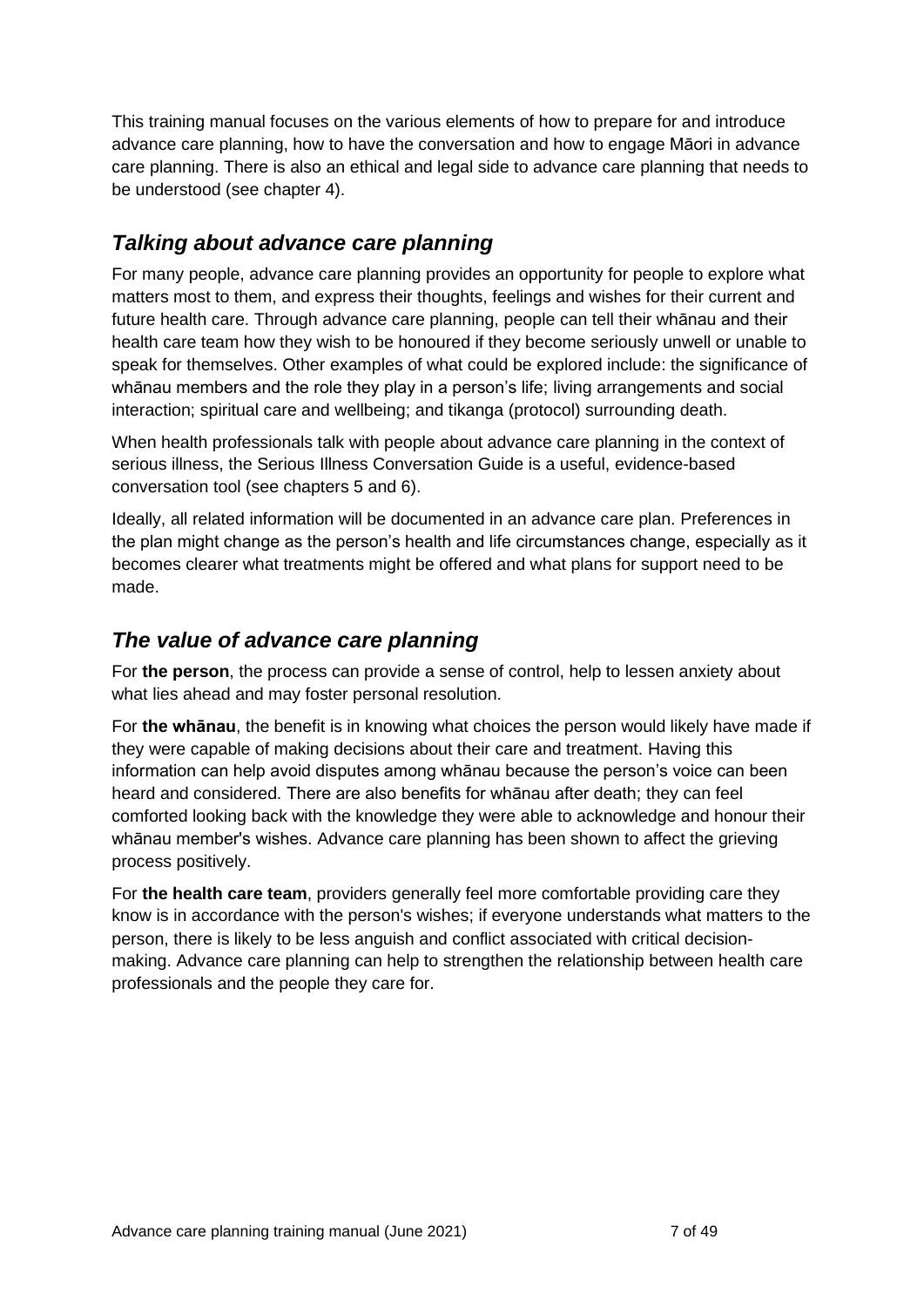## <span id="page-7-0"></span>*Advance care planning is a process*

Advance care planning is a process rather than a one-time event. It may involve one or more conversations over time before a person is ready to make any decisions or define goals or preferences. There may be many conversations over the remainder of their lifetime as their health or life circumstances change. People need to know they can change their minds at any time (if they remain competent to do so) about the preferences they have articulated or decisions they have made.

We recommend watching the video 'An overview of advance care planning in Aotearoa New Zealand'.<sup>10</sup> This will help you understand the process over time, the numerous opportunities for conversations and the various tools you might consider at different times to support a person and their whānau with advance care planning.

## <span id="page-7-1"></span>*Cultural safety and advance care planning*

A culturally competent practitioner can contribute to wellbeing by integrating relevant cultural and clinical elements into their practice. Cultural competence requires an awareness of cultural diversity and the ability to function effectively and respectfully when working with and treating people from different cultural backgrounds.

Cultural differences can impact on the quality of communication and impact consumer– clinician relationships. There is evidence that misperception and lack of connection between consumers from non-dominant ethnic groups, such as Māori and Pacific peoples, and health professionals is not uncommon and negatively impacts engagement. Poor engagement between consumers and clinicians is associated with poor outcomes for both. Chapters 3 and 5 provide guidance to support consumer access to and participation with advance care planning.

## <span id="page-7-2"></span>*Health equity and advance care planning*

Improving health equity is a national priority, and it is important that our actions as health professionals aim to reduce and dismantle health inequities rather than add to them.

There are disparities in health outcomes between different groups within our population based on age, gender, socioeconomic position, geographical region and ethnicity. In Aotearoa New Zealand, ethnic inequalities between Māori and non-Māori New Zealanders are the most persistent and pervasive inequities in health.

Tools and resources to improve Māori engagement with and access to advance care planning are in chapters 3 and 5.

<sup>10</sup> Available at: [www.hqsc.govt.nz/our-programmes/advance-care-planning/information-for](http://www.hqsc.govt.nz/our-programmes/advance-care-planning/information-for-clinicians/publications-and-resources/publication/4215)[clinicians/publications-and-resources/publication/4215.](http://www.hqsc.govt.nz/our-programmes/advance-care-planning/information-for-clinicians/publications-and-resources/publication/4215)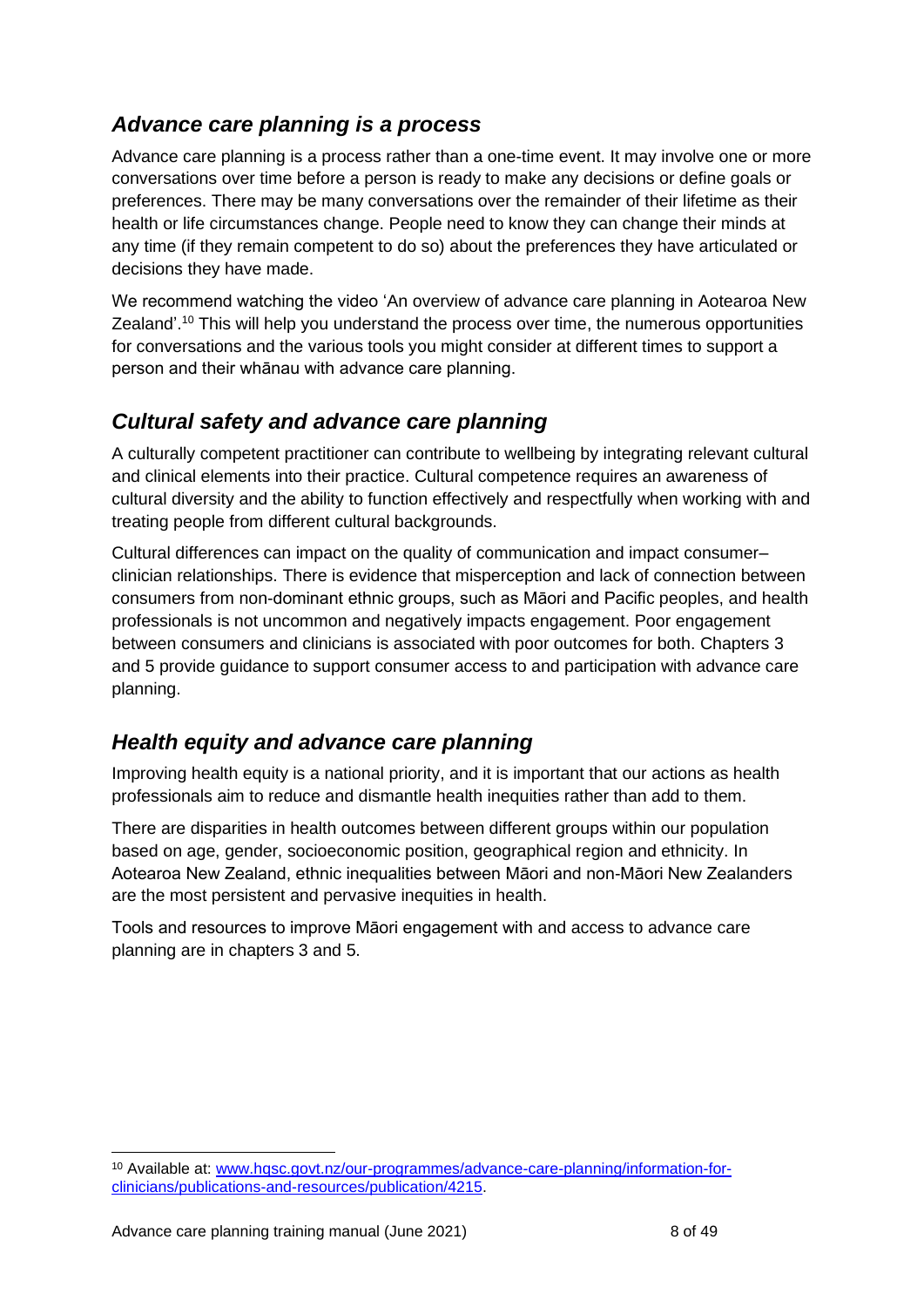## <span id="page-8-0"></span>*Te Tiriti o Waitangi and advance care planning*

Te Tiriti o Waitangi is regarded as one of the founding documents of government in Aotearoa New Zealand.

The articles of Te Tiriti o Waitangi have been interpreted and expressed through a set of principles that have evolved over time. Accordingly, we have moved beyond the principles and are guided by *Whakamaua Māori Health Action Plan 2020-2025*<sup>11</sup> to apply the following principles to our work across the health and disability system:

- **Tino rangatiratanga/self-determination**: Māori self-determination and mana motuhake are central to the design, delivery and monitoring of the advance care planning programme.
- **Mana taurite/equity**: the advance care planning programme is committed to achieving equitable health outcomes for Māori.
- **Whakamarumarutia/active protection**: this is a call for action, to the fullest extent, to achieve equitable health outcomes for Māori. It includes being well informed on the extent, and nature, of both Māori health outcomes and efforts to achieve Māori health equity.
- **Pātuitanga/partnership**: the advance care planning programme works in partnership with Māori and develops strong and enduring relationships.
- **Kōwhiringa/options**: advance care planning is provided in a culturally appropriate way that recognises and supports the expression of hauora Māori models of care.

The principles provide a framework to advance Māori health and support mana motuhake, so our indigenous population receive equitable health care and live long, healthy lives.

The advance care planning programme is committed to embedding and enacting Te Tiriti o Waitangi by working with Māori to ensure advance care planning initiatives are tailored for, and relate to, Māori communities.

In chapters 3 and 5 we discuss tools and resources and offer guidance to build your knowledge of te ao Māori (Māori world view) so the care provided supports health gains for Māori and enacts the principles of Te Tiriti.

## <span id="page-8-1"></span>*Summary*

- Advance care planning is a process of discussion and shared planning for future health care involving the person, their whānau and health care professionals.
- Advance care planning should be incorporated into all aspects of health care and supported by health care professionals from all disciplines.
- Advance care planning benefits the person, their whānau and the health care team.
- Good communication that supports shared decision-making between health professionals, the person and their whānau results in better health outcomes.
- The cultural safety of the person and their whānau is very important in creating an environment of trust, where the person feels safe to participate in planning and shared decision-making.

<sup>11</sup> Ministry of Health. 2020. *Whakamaua Māori Health Action Plan 2020-2025*. Wellington: Ministry of Health. URL: [www.health.govt.nz/publication/whakamaua-maori-health-action-plan-2020-2025.](http://www.health.govt.nz/publication/whakamaua-maori-health-action-plan-2020-2025)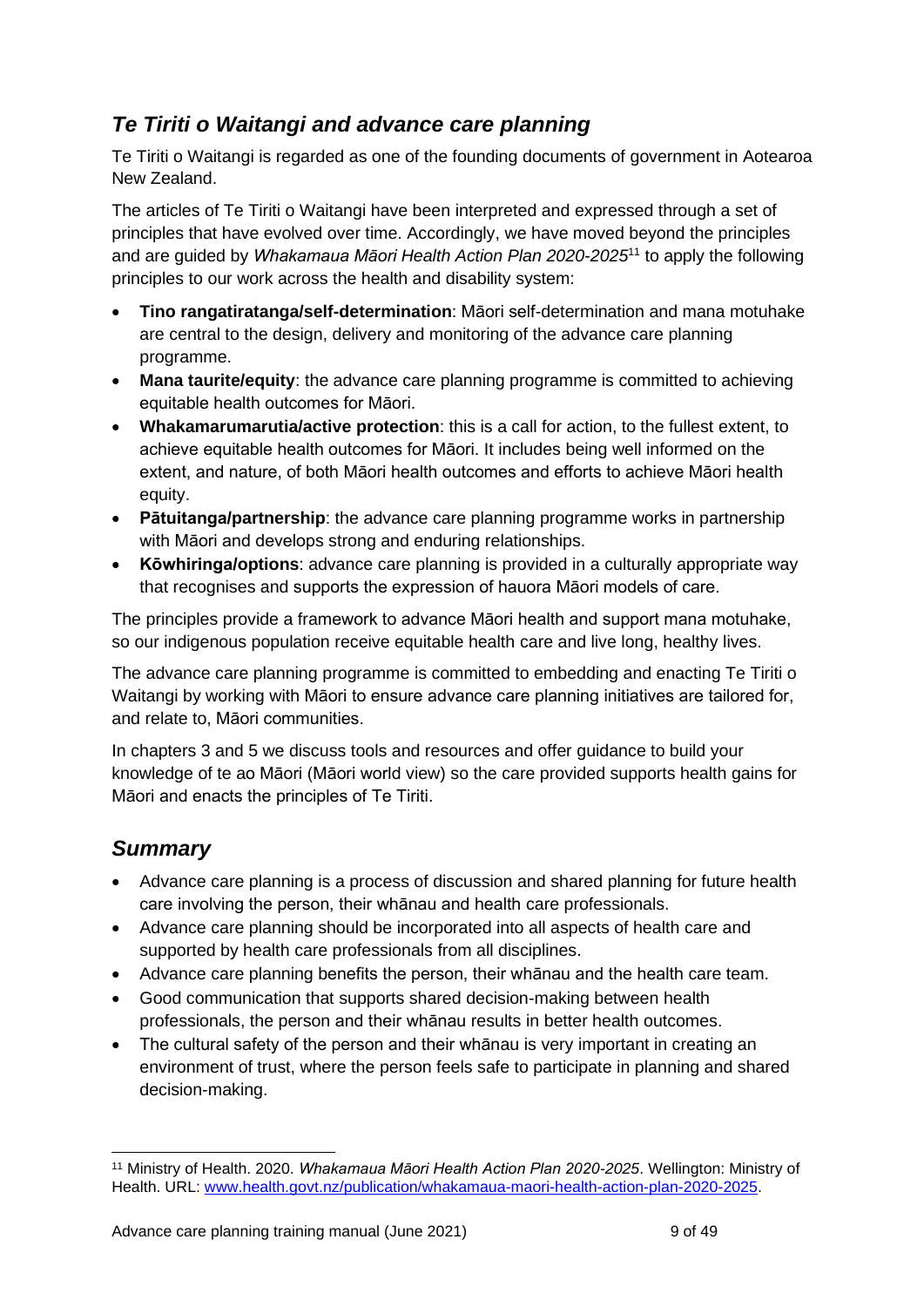## <span id="page-9-0"></span>**Chapter 2: Advance care planning self-awareness**

## <span id="page-9-1"></span>*Introduction*

Before having advance care planning conversations, there are some things to consider in terms of self-awareness. It is important to recognise our own feelings and reactions to the topics that may come up during a conversation. Doing this work first should help us to avoid influencing the conversation with our own opinions, values, cultural orientations and beliefs. This chapter explores self-awareness.

## <span id="page-9-2"></span>*Engaging in the advance care planning process ourselves*

Advance care planning can include subjects that are difficult to discuss. We are asking people to think about their values and what makes life meaningful; to consider circumstances when they may not be capable of making health care decisions; to explore their feelings about death and dying and quality of life; and to potentially discuss these things with their whānau. For some people such a conversation can evoke powerful or uncomfortable emotions. For others it brings a sense of relief that things are out in the open.

Before having advance care planning conversations with people, it is a good idea to engage in the process ourselves, in order to more fully understand the experience of advance care planning and empathise with the people we are supporting to participate.

Here are some things to consider when engaging in our own advance care planning:

- How do I feel about advance care planning?
- Do I know what matters the most to me and my whānau, particularly if my health were to change?
- How do I feel about talking about death and dying?
- What choices would I make for my own future health care?
- What tikanga (customs) and kawa (ceremonies) support my wellbeing?
- What do I draw on for inner strength and to sustain resilience?
- Am I able to talk to my whānau about my preferences?

### <span id="page-9-3"></span>*How personal experiences and values impact advance care planning conversations with others*

Self-awareness is a cognitive process of considering our background, cultural identity, where we fit in the community and the world, and how we feel about these things.

Here are some questions to promote self-awareness:

- What did I learn from my whānau about relationships? How does that affect how I deal with whānau members?
- How does my cultural background influence my values? How does that affect how I approach people from cultural backgrounds different from my own?
- What do I think are appropriate gender roles? Do I communicate differently with people of different genders?
- How do I handle criticism or anger?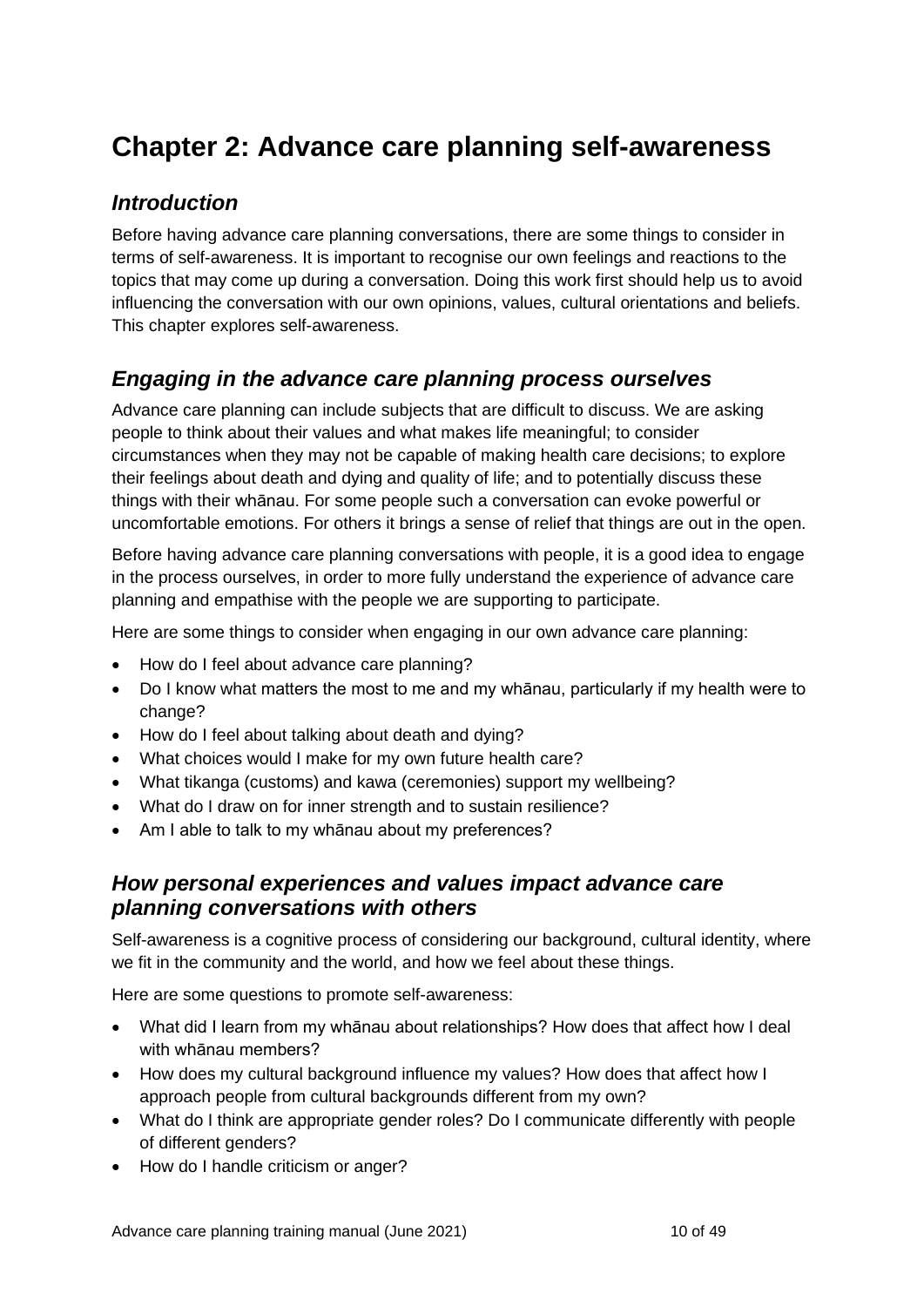- In my caring role, how do I deal with people who are being 'difficult' or those exhibiting behaviours that are different from mine?
- When I think about death and dying, what words or images come to mind?

Self-awareness is important because when we have a better understanding of ourselves we are able to experience ourselves as unique individuals and therefore appreciate the uniqueness of others.

## <span id="page-10-0"></span>*Understanding our biases and assumptions*

Understanding our biases and assumptions is crucial to clear thinking and working with people and whānau. All of us, no matter our education, intellectual commitment or good intentions, are susceptible to bias. It is part of the human condition.

To think clearly and make assessment rather than judgement, we must identify when we are falling prey to bias and unconscious distortions. This means understanding 'cognitive bias'*,* or our tendency to believe that something is true even if the data clearly says it is not, or 'confirmation bias', which is where we seek out only information that supports something we already believe and disregard the rest.

The Health Quality & Safety Commission (the Commission) has developed a series of online [learning and education modules](http://www.hqsc.govt.nz/our-programmes/patient-safety-day/publications-and-resources/publication/3866/) that can help us reflect on our unconscious bias.<sup>7</sup>

## <span id="page-10-1"></span>*Using debriefing and self-reflection following advance care planning conversations*

Debriefing and self-reflection is a useful way of learning from advance care planning conversations and gaining insight into personal feelings and reactions.

Here are some questions you might consider including in an advance care planning conversation debrief:

- What am I/are we doing that is working well and what is not?
- How do I/we know?
- What can I/we do to improve this experience for people engaging in advance care planning?
- How can we support each other?

Reflection following a negative or difficult advance care planning conversation with a person, for example, may involve asking the following:

- How did I react? Was I defensive? Upset?
- Why did I react the way I did?
- How did my reaction impact the person and/or their whānau?
- How could I have handled that situation differently?
- <span id="page-10-2"></span>• How could that encounter influence my next advance care planning conversation?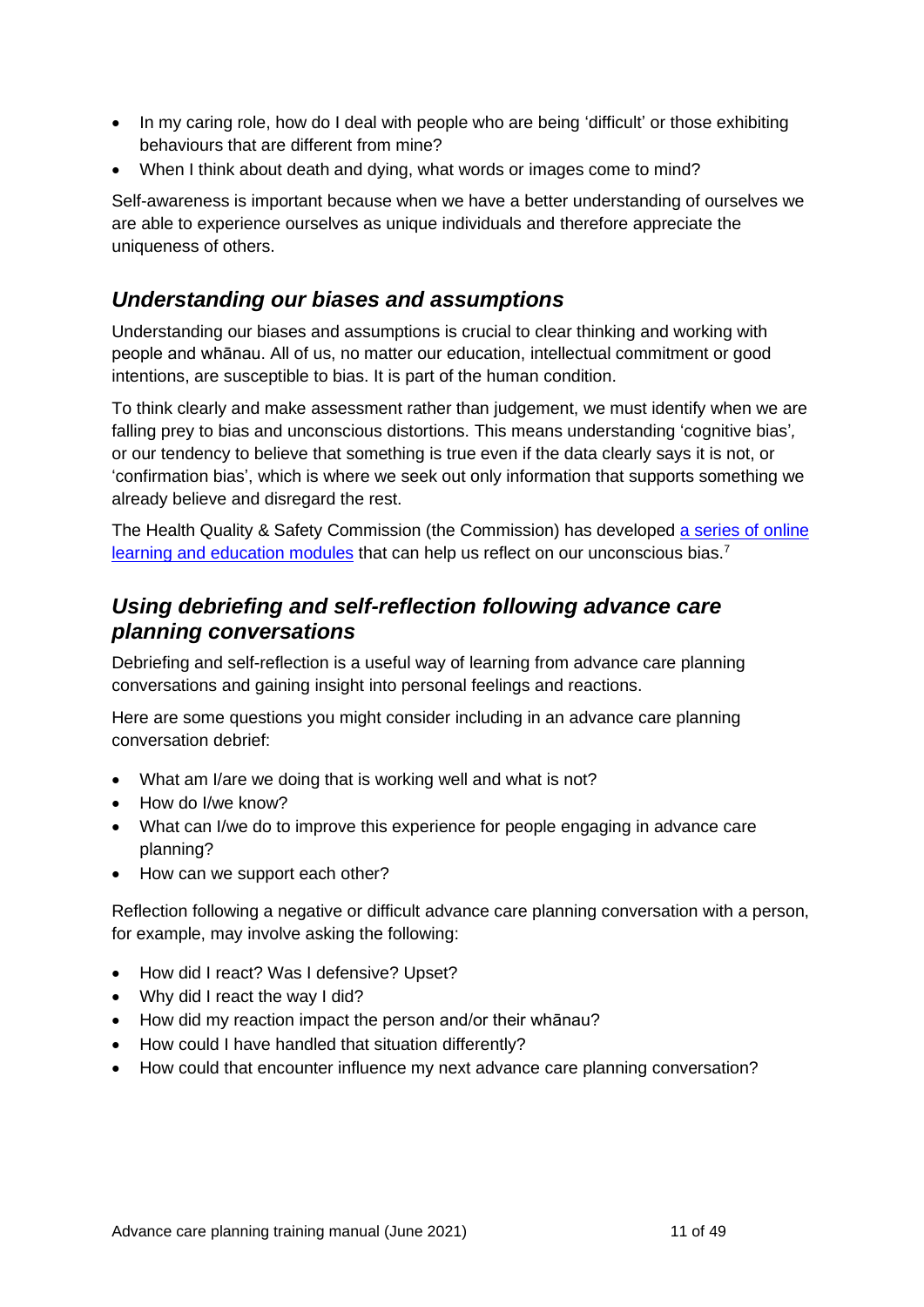## *A reluctance to engage in advance care planning*

If we feel reluctant to engage in advance care planning conversations with others it is helpful to reflect on why that might be through questions like the following:

- Am I avoiding these conversations? Why might that be?
- Have I engaged in my own advance care planning process? What was that experience like for me?
- Are there specific advance care planning topics, issues or questions that I am uncomfortable with?
- What can I do to overcome my reluctance?

## <span id="page-11-0"></span>*Self-care*

Advance care planning conversations can be challenging and emotionally or psychologically taxing. Experiencing the emotions of others can take an emotional toll. It is important to identify support systems and develop coping strategies that are personally effective.

Consider:

- what positive support mechanisms work best for me and am I using them?
- how do I re-energise myself?

## <span id="page-11-1"></span>*Summary*

- Personal experience in doing our own advance care planning helps when supporting others through the process.
- Identifying personal feelings and reactions helps to reduce the chance of influencing the preferences of others.
- Debriefing and self-reflection are useful tools to support learning and develop insight into personal feelings and reactions.
- Self-care is important because advance care planning conversations can sometimes be emotionally draining.
- Refer to the e-learning module, 'Considering your own future health care',<sup>12</sup> for more information about self-awareness and personally engaging in the advance care planning process, available at: [www.myacp.org.nz.](http://www.myacp.org.nz/)
- Refer to the Commission's learning and education modules on understanding bias in [health care.](http://www.hqsc.govt.nz/our-programmes/patient-safety-day/publications-and-resources/publication/3866/)<sup>7</sup>

<sup>&</sup>lt;sup>12</sup> Video can be accessed via the Commission website after registering on the learning management system [https://acp.elearning.ac.nz/login/index.php.](https://acp.elearning.ac.nz/login/index.php)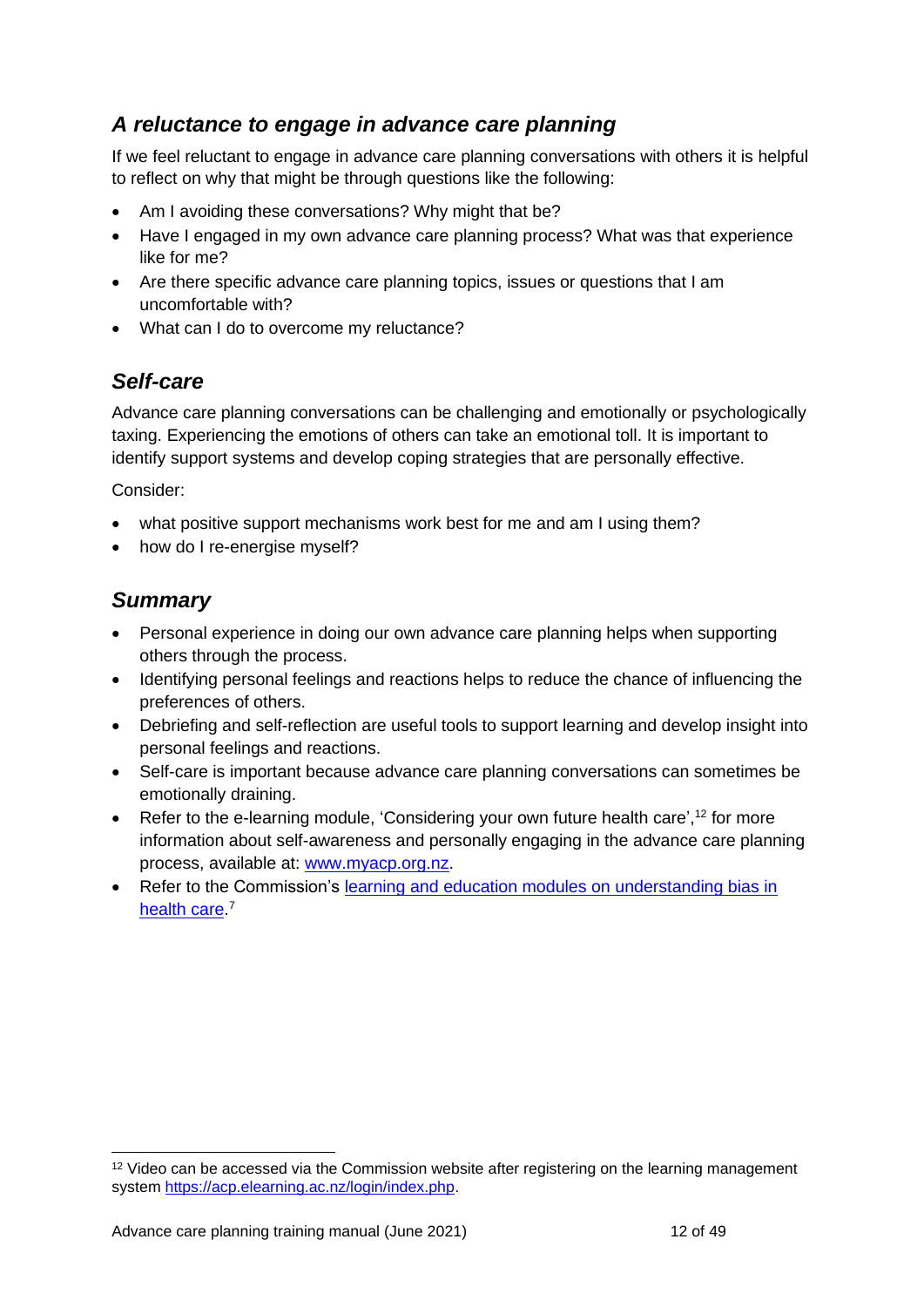## <span id="page-12-0"></span>**Chapter 3: Supporting Māori health gains**

The inclusion in health care of Te Tiriti o Waitangi principles, tikanga, communication strategies, Māori health models and te reo Māori increase your ability to work effectively with Māori consumers and whānau. Below are a few guidelines and resources to strengthen cultural competency and better support Māori engagement with advance care planning.

## <span id="page-12-1"></span>*How to demonstrate equitable practice*

- If unsure, ask people how their name is pronounced.
- Acknowledge the role of whānau as a key health determinant for Māori and actively include whānau in conversations (with the person's permission).
- When making an advance care planning appointment ask the person if they would like whānau or support people involved.
- When whānau and support people are with the person, enquire who they are and how they fit in to the person's life.
- Aim to greet the person and their whānau in their own language and learn a few simple te reo phrases.
- Be aware of the environmental factors that may affect the person and their whānau engaging with health care services.
- Build your knowledge of indigenous belief systems including views on mana, death and dying, reliance upon whānau and karakia (prayer).
- Consider the determinants of health and how they might affect a person's life. For example, education level can affect understanding of medical terminology or financial abilities may impact the number of clinic visits that are attended for completing advance care planning documentation.
- Advocate for a larger Māori workforce that works alongside consumers and their whānau to support Māori health gains.

## <span id="page-12-2"></span>*Use of te reo Māori*

Te reo Māori is one of Aotearoa New Zealand's three official languages and is widely used within health care. Te reo Māori is recognised as an important cultural competency and can significantly improve the clinician–consumer relationship because it demonstrates consideration of cultural difference and inclusion of mātauranga Māori (Māori knowledge).

Integrating te reo Māori into your daily practice will prepare you for working with whānau Māori and in turn support Māori health gains. Start with a friendly 'Kia ora' and build up vocabulary over time.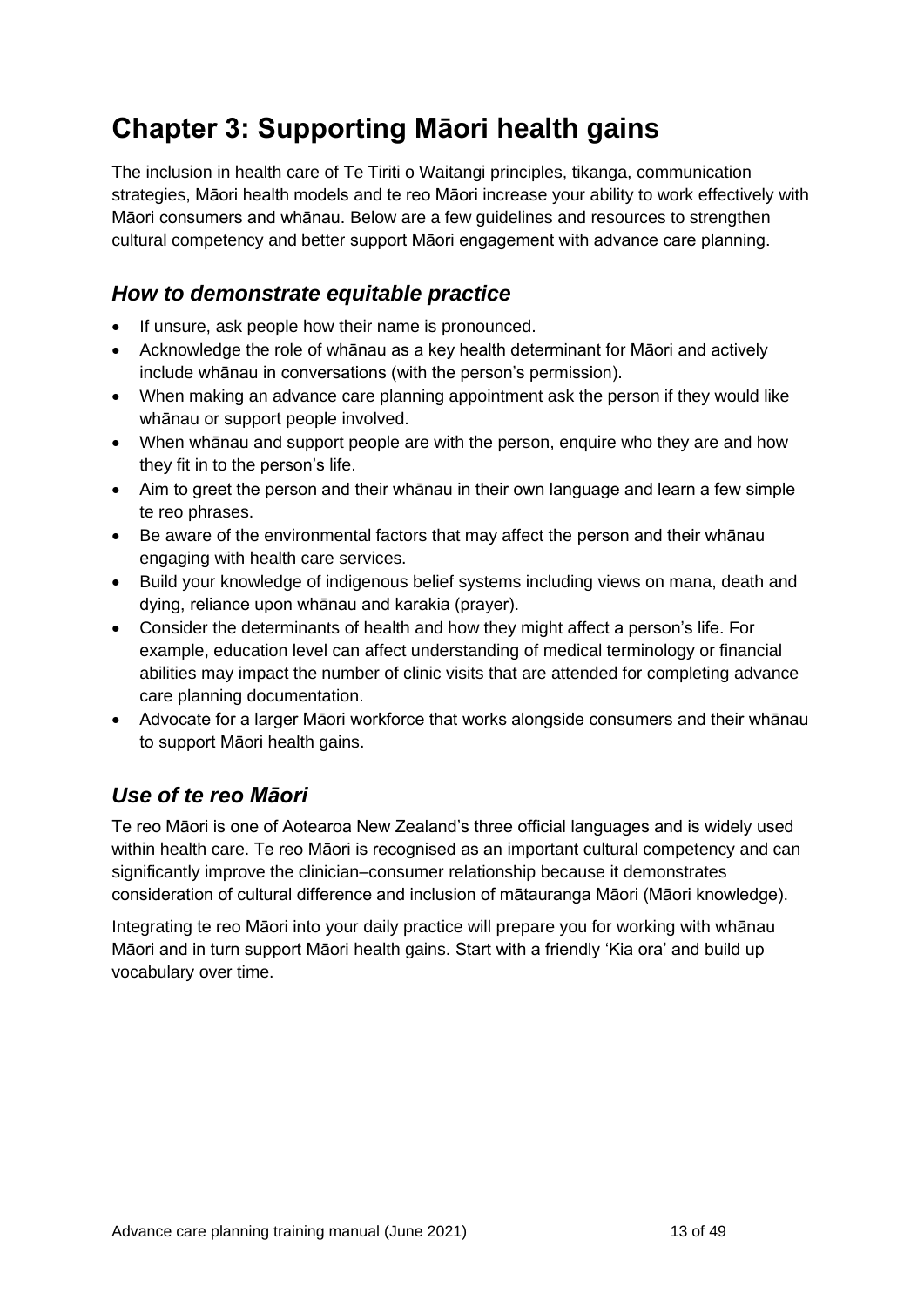## <span id="page-13-0"></span>*Kupu Māori glossary*

| <b>Karakia</b>       | Prayer or invocations                                                                                                                |  |  |
|----------------------|--------------------------------------------------------------------------------------------------------------------------------------|--|--|
| Kupu Māori           | Māori word                                                                                                                           |  |  |
| <b>Mana</b>          | A concept with many shades of meaning including prestige,<br>authority, control, power and influence                                 |  |  |
| <b>Mana motuhake</b> | The ability of Māori to determine things according to their<br>values and what they think is important; Māori self-<br>determination |  |  |
| Mātauranga           | Māori knowledge                                                                                                                      |  |  |
| <b>Pōwhiri</b>       | Rituals of encounter, or welcome ceremony                                                                                            |  |  |
| Tangata whenua       | The indigenous people of Aotearoa New Zealand                                                                                        |  |  |
| <b>Tautoko</b>       | In the context of health means to provide cultural support                                                                           |  |  |
| Te ao Māori          | Māori world view                                                                                                                     |  |  |
| Te reo Māori         | Māori language                                                                                                                       |  |  |
| Tikanga              | Māori cultural beliefs, values and protocols                                                                                         |  |  |
| Whakawhanaungatanga  | A te ao Māori process of establishing relationships                                                                                  |  |  |
| Whānau Māori         | A term commonly used to denote people who identify as Māori                                                                          |  |  |
| Whenua               | Land; in the context of whakawhanaungatanga this<br>encompasses ancestral land, mountains and water (ocean,<br>lakes or rivers)      |  |  |

## <span id="page-13-1"></span>*Te reo Māori resources*

#### **Aki Hauora**

This Māori language vocabulary and phrase learning app from the University of Otago is aimed at health professionals and aims to assist learning kupu Māori (words) that are commonly used in the health environment. It is an interactive game which can easily be loaded to your phone for some learning fun.

- For Apple:<https://itunes.apple.com/nz/app/aki-hauora/id1062206292?mt=8>
- For Android: <https://play.google.com/store/apps/details?id=nz.monkeywise.akihauora&hl=en>

#### **Māori Dictionary**

[https://maoridictionary.co.nz](https://maoridictionary.co.nz/)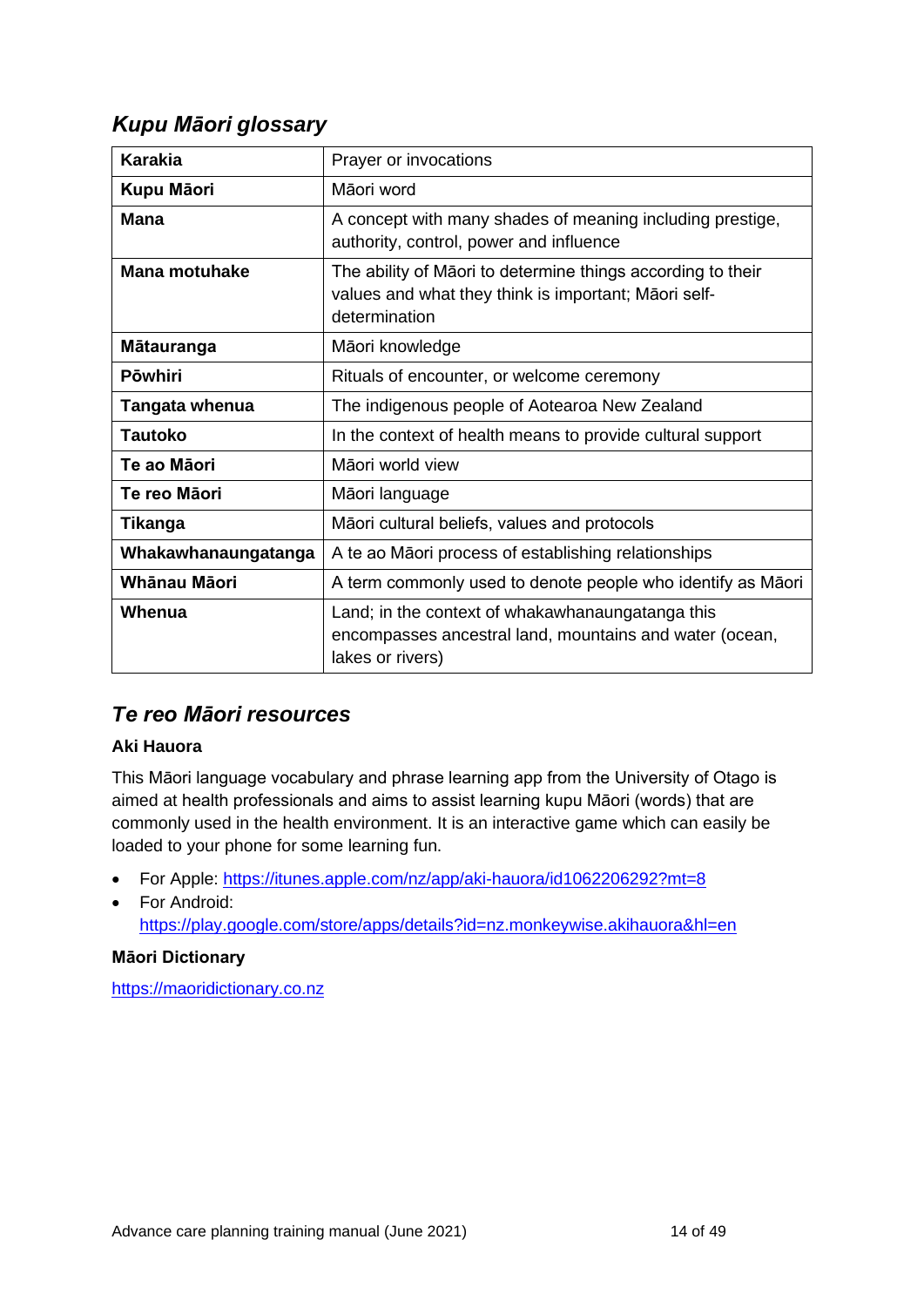## <span id="page-14-0"></span>**Chapter 4: Advance care planning and the legal framework**

## <span id="page-14-1"></span>*Introduction*

Understanding the legal framework for advance care planning is crucial to be able to support and advise people and their whānau on their rights.

The legal framework is described in the Ministry of Health document, *Advance Care*  Planning: A guide for the New Zealand health care workforce;<sup>1</sup> in the third Level 1 (L1) online advance care planning module; and in the related video on the advance care planning website.<sup>13</sup> The National Ethics Advisory Committee document, *'Ethical Challenges in*  Advance Care Planning,<sup>2</sup> is also a useful resource.

## <span id="page-14-2"></span>*Code of Rights*

Advance care planning is consistent with the Code of Health and Disability Services Consumers' Rights (the Code),<sup>14</sup> which promotes consumer choice and autonomy in planning and receiving health care. Five of the rights within the Code are particularly relevant and applicable to advance care planning:

- The right to dignity and independence (right 3).
- The right to have good care and support that fits your needs (right 4).
- The right to be told things in a way that you understand (right 5).
- The right to be told everything you need to know about your care and support (right 6).
- The right to make choices about your care and support (right 7).

Please familiarise yourself with the details of these rights.

## <span id="page-14-3"></span>*Ethical and legal obligations of health care professionals*

Health care professionals engaging in advance care planning need to understand the legal and ethical issues involved. This includes being aware of concerns about the misuse or misunderstanding of advance care plans and/or advance directives. Some key points follow.

- No one should be pressured to have advance care planning conversations, to document preferences or to make future care and treatment decisions. It is a person's right to refuse to engage in advance care planning and it cannot ethically or legally be made a pre-condition for admission to any facility or institution.
- Consent to treatment must be obtained from a competent adult. As long as the person is competent to make their own care and treatment decisions, the fact that the person has an advance care plan or an advance directive, or has appointed a substitute decisionmaker, is NOT relevant in determining consent.
- If a person becomes mentally incompetent to make health care decisions and has left prior documented instructions or preferences about care in the event of incompetence, these should be considered when determining what appropriate care and treatment

<sup>13</sup> [www.hqsc.govt.nz/our-programmes/advance-care-planning/information-for-clinicians/publications](http://www.hqsc.govt.nz/our-programmes/advance-care-planning/information-for-clinicians/publications-and-resources/publication/4224)[and-resources/publication/4224](http://www.hqsc.govt.nz/our-programmes/advance-care-planning/information-for-clinicians/publications-and-resources/publication/4224)

<sup>14</sup> [www.hdc.org.nz/disability/the-code-and-your-rights](http://www.hdc.org.nz/disability/the-code-and-your-rights/)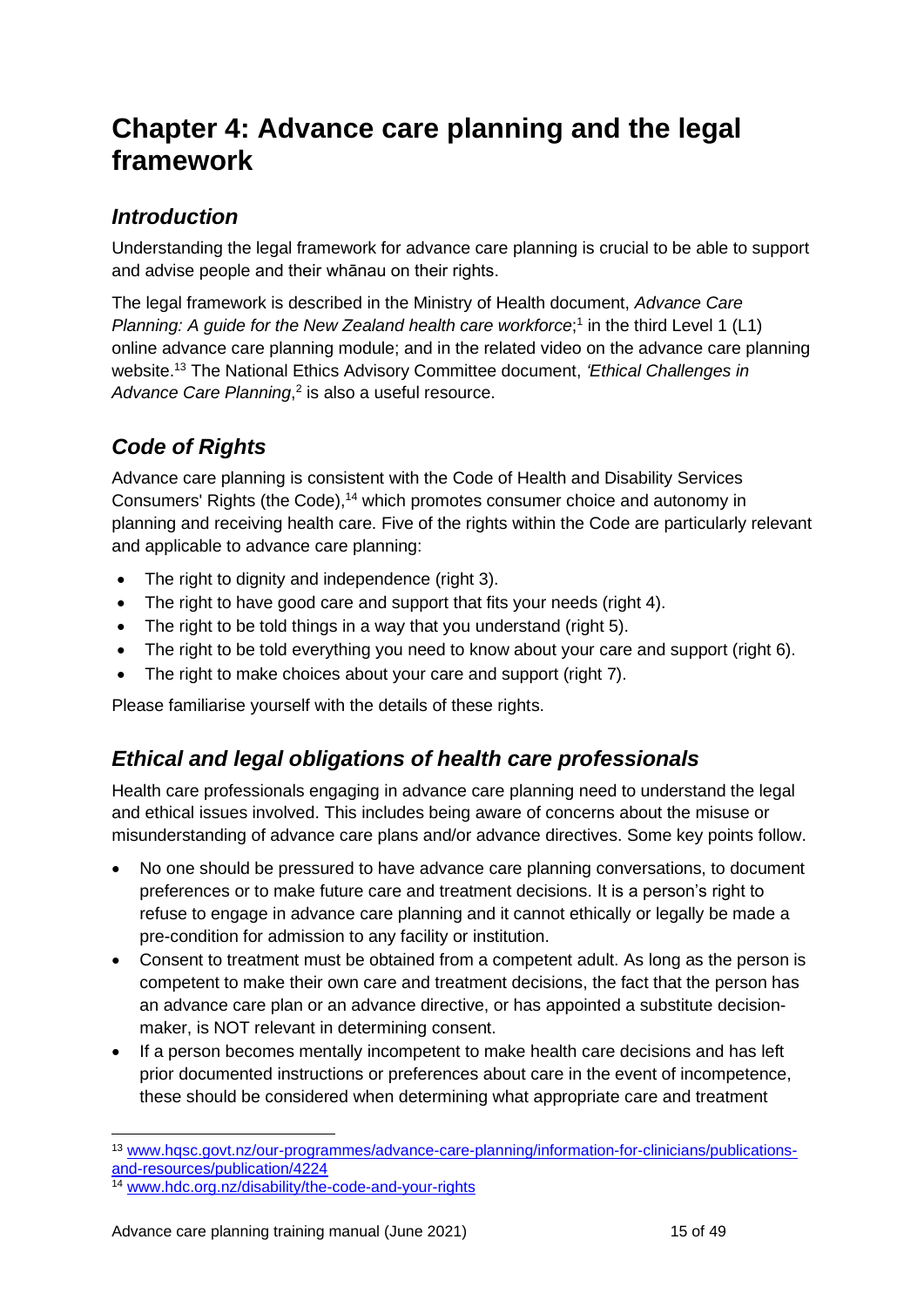would best meet the person's needs. The instructions or preferences do not necessarily provide consent to or refusal of treatment unless they meet the legal criteria for a valid advance directive. Health care professionals must be familiar with the legal requirements for obtaining consent, and with the criteria that make an advance directive legally binding.

## <span id="page-15-0"></span>*Competence*

There are two aspects of competence to consider: competence to make treatment decisions; and competence to participate in advance care planning.

#### **Competence to make treatment decisions**

Mental capacity (or competence) to make health care decisions is an issue central to advance care planning. Only a competent adult can make current treatment decisions and future treatment decisions (advance directives). Legally, adults are presumed competent unless proven otherwise. Respect for the intrinsic value and dignity of others means that incompetent people must be protected. Declaring a person incompetent places large restrictions on their autonomy and is therefore a very serious decision.

Competence is judged on a specific task or function at a specific point in time. Consequently, the nature of the task or function and the context and level of risk are all relevant in determining competence. This approach provides three possible competency assessment outcomes:

- full/complete competence to consent
- partial competence (the person is competent to consent to or refuse some things, but not others)
- total lack of competence.

Please note that a person may be competent to engage with advance care planning but not competent to make treatment decisions.

#### **Competence for advance care planning**

Even if a person is not competent to make current or future treatment decisions, they may still be capable of engaging in advance care planning conversations, and be competent to document their values, goals and what makes life meaningful to them.

#### **Determining if a person is competent**

If you are obtaining a treatment decision from a person, you are responsible for determining whether that person is competent or not. You must use your own judgement, based on conversations with the person, to determine whether the person can understand and appreciate the task at hand, be that to articulate what quality of life means to them or to make treatment decisions. If you have doubts about the individual's competence, seek a second opinion, ideally from someone for whom formal competency assessments are part of their role.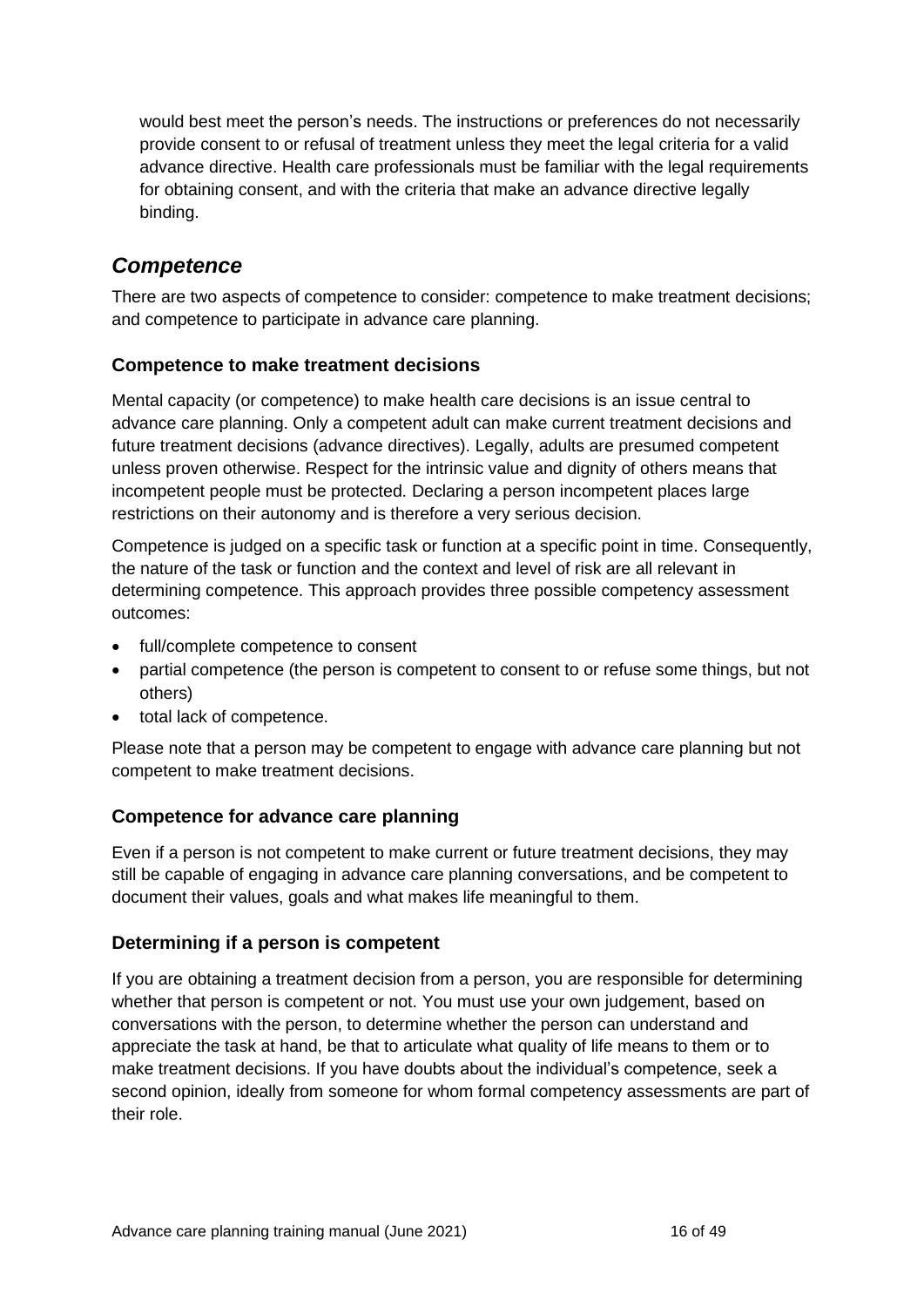The common law test for competence centres on a person's ability to **understand** the relevant information and **appreciate** the reasonably foreseeable consequences of a decision.

**To understand:** a person must be able to grasp and retain the information relevant to the decision at hand. If doubts about the person's ability to understand arise, the following questions must be explored:

- Has the person been given the relevant information in vocabulary appropriate to their ability to understand, and in a language in which they are fluent?
- Has the person been educated about the illness and the treatment alternatives and been given opportunities to ask questions?
- Does the person understand that there are choices, what each alternative involves and its risks, harms and benefits?
- Can the person remember the information long enough to reach a decision?
- Can the person remember the choices made previously and be consistent in decisionmaking over time?

Please note that if a person makes a decision that you view as irrational it does not mean the person is incompetent.

**To appreciate:** a person must be able to grasp how a given treatment will affect them personally. Some people describe appreciation as the person having an emotional understanding of the events and experiences that will result from the decision.

The point is not whether a decision is reasonable**,** or what you would have chosen, but whether the person had legal capacity as described above to make the decision.

If a person's understanding or appreciation appears uncertain, explore this further with them or involve someone who is experienced in assessing competence formally.

Competency can change over time. Delirium, drugs, fatigue, strong emotions and underlying illness may render a person incompetent; however, the incompetence may only be temporary. Reversible causes must be ruled out and treated, and capacity reassessed. A person's ability to give informed consent and make health care or other decisions may vary from month to month, day to day, or from decision to decision. Different treatments may be offered and accepted or refused as health deteriorates or improves, and people can change their minds.

### <span id="page-16-0"></span>*Informed consent*

Health care professionals are responsible for giving the person 'material information' to enable them to make informed health care choices. The 'material information' is all the information that would be required by a reasonable person in the same circumstances and expanded by the person's questions or what a health care provider knows they would want to know.

The 'material information' needed to make informed health care choices includes the risks, harms, benefits and potential benefits of the recommended treatment, of its reasonable alternatives, and of no treatment.

Health care professionals must obtain consent to interventions, which includes advance care planning, from a competent adult. The following are elements of a valid consent.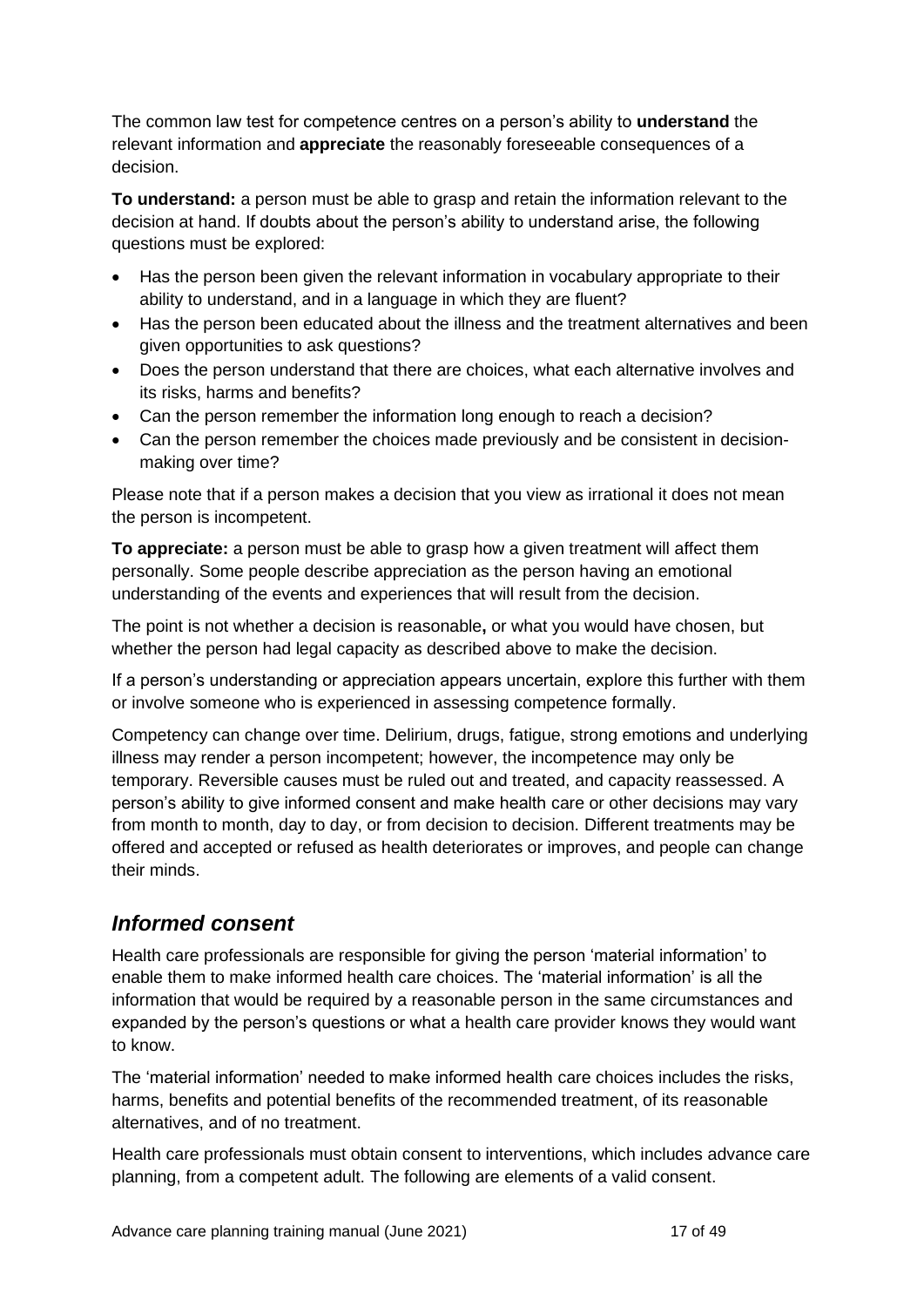- It must be voluntary.
- The person must be mentally competent to provide the consent.
- It must be informed (note that the person has a right to refuse information).

The three elements – competence, voluntariness and information – sufficient to meet legal requirements – are also required from an ethical perspective. Both ethically and legally, a discussion is required regarding the goals of treatment, the nature, purpose, risks/benefits of proposed treatments and alternatives to the proposed treatments. The benefits and risks of no treatment should be covered as well. A health care professional should give reasons for recommending one treatment option over others.

The bioethics literature identifies five abilities and conditions to determine capacity to grant informed consent, which closely track the legal requirements:<sup>15</sup>

- 1. Ability to understand information (the informed part) and communicate a decision.
- 2. Ability to reason (to process information) and deliberate (assess risk/benefits of proposed treatments and alternatives and comprehend the consequences of accepting or refusing treatment).
- 3. Ability to choose within a framework of personal goals, values and beliefs.
- 4. The choice is voluntary (no internal or external coercion).
- 5. Is capable of sustained cooperation (this last item is controversial not all bioethicists include this capacity).

If the person has appointed a substitute decision-maker, the substitute cannot give consent on behalf of a capable person. In addition, the advance care plan or advance directive cannot be used in place of consent from a competent person. Prior wishes and substitute decision-makers only become relevant when the person is no longer competent.

#### **Consent is more than a form or a formality**

Obtaining consent is a process. A signed consent form is not a replacement for the process of obtaining consent. A signed form will not satisfy legal requirements if all the requirements for obtaining an informed consent were not fulfilled. A form may not satisfy your ethical obligations as a health care professional.

#### **Individual autonomy and collective cultures**

You may encounter different views of individual and whānau decision-making, and of the importance of individual autonomy. Many people want to make their own decisions about things that are important to their lives, like health care. However, some individuals and some cultures (eg, Māori and Pacific peoples in Aotearoa New Zealand) emphasise whānau or group decision-making over individual decision-making.

While discussing consent to treatment with a competent adult, if the person says they want their whānau to decide, an agreement can be made to include whānau members in the discussion; however, the decision belongs to the competent adult. The person may not want to hear about all the risks, benefits and alternatives, and whānau members may want to discuss them at length, but the consent must ultimately come from the competent person. The consent is still valid even though the person has waived their right to information.

<sup>15</sup> [www.mcnz.org.nz/assets/standards/79e1482703/Statement-on-informed-consent.pdf](http://www.mcnz.org.nz/assets/standards/79e1482703/Statement-on-informed-consent.pdf)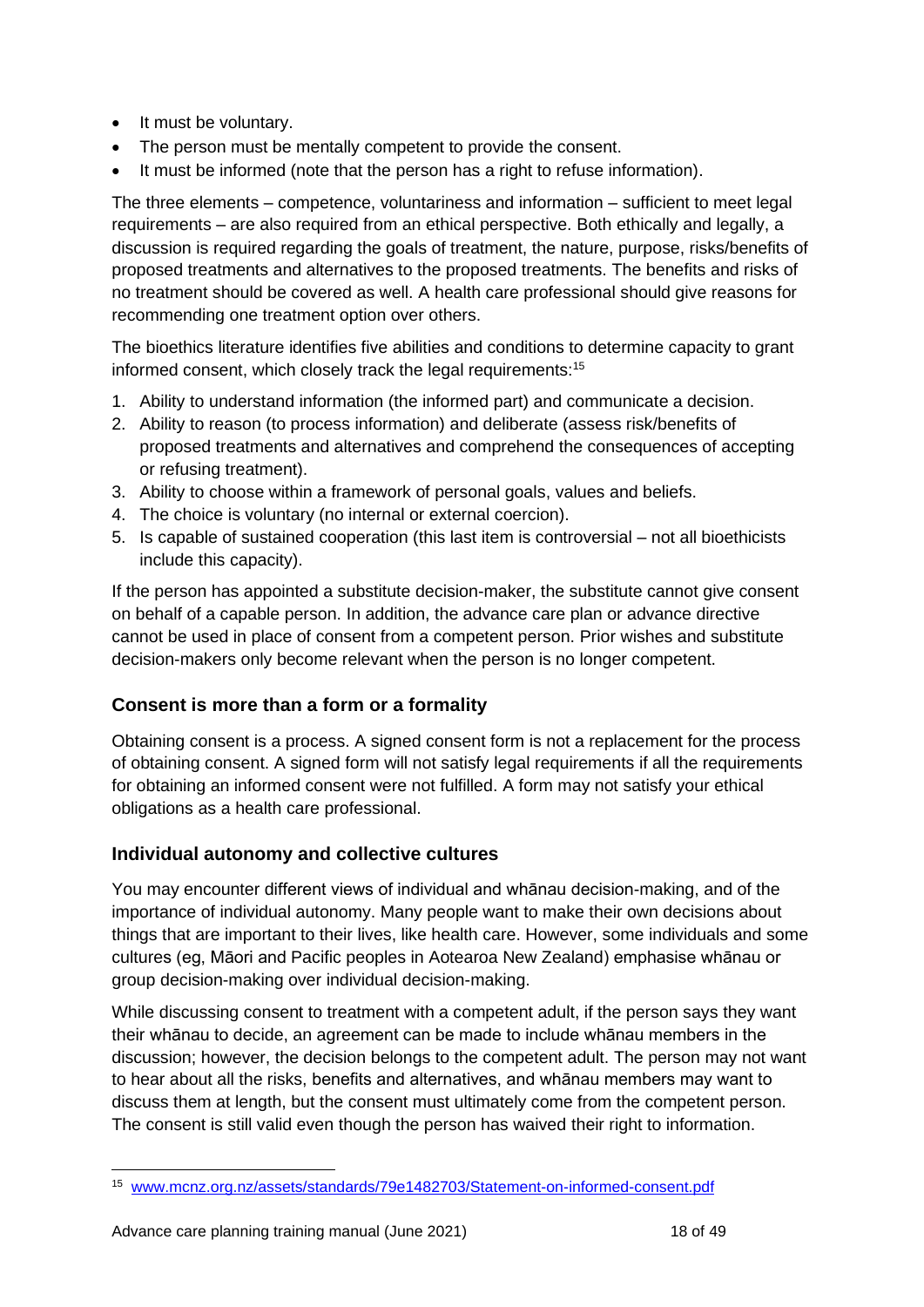#### **People with communication difficulties**

If the competent adult has difficulty communicating, it is often tempting to talk with the whānau instead; however, to fulfil ethical and legal obligations, you must try to communicate with the person themselves, which may take extra time and resources. For example, you may need to use a communication device or service, or a professional interpreter.

### <span id="page-18-0"></span>*Advance directives*

An advance care plan may include one or more advance directives, which are consent to or refusal of specific treatments that may be offered in the future. As with current decisions, a person consenting/refusing in advance in the form of an advance directive must, at the time they make the advance directive, be:

- informed
- competent
- without undue influence (the decision must be voluntary).

If, in the future, a treatment decision is required but the person is not competent to make it, they must also have intended the advance directive to apply in the presenting circumstances.

Valid advance directives are legally binding, and the consent or refusal contained in a valid advance directive must be accepted.

An advance directive needs to be for specific treatment. If an advance directive is not specific enough to function as a consent to or refusal of a treatment it should still be taken into account when decisions are being made because it is an indication of the person's preferences and may provide direction about what they would have wanted.

When working with a person to create an advance directive, ensure the treatments and circumstances are clear and specific.

**Example:** if a person says they 'don't want renal dialysis', it would be important to support the person to be more specific by exploring with them whether this is 'under any circumstances' OR under limited circumstances. For example, 'If I have become dependent on others for basic needs and my doctors believe there is little chance of this being reversed' OR 'for treatment of chronic renal failure'.

In order to improve clinician confidence in an advance directive, if you are supporting a person to document an advance directive you should document and sign that you believe the person to be competent to make the documented decisions, and that they were informed and without undue influence. This will increase the likelihood that the advance directive will be honoured.

An advance directive should be honoured unless there are reasonable grounds to doubt that the person was competent, informed and acted freely when they made the advance directive, and that they intended it to apply to the presenting circumstances.

Many people will not have strong views about specific treatments they do or do not want in the future and will not therefore include advance directives in their advance care plan.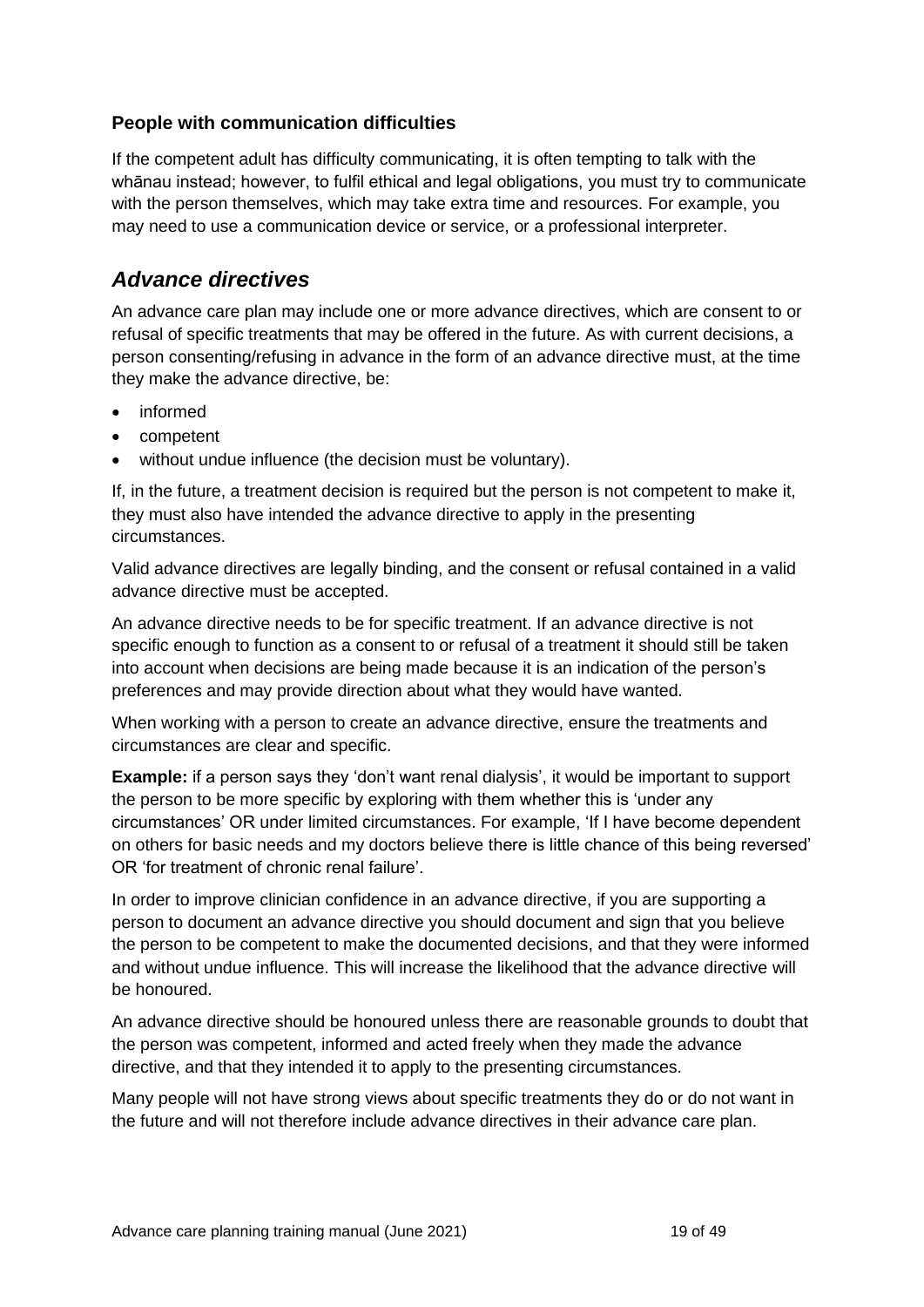## <span id="page-19-0"></span>*Enduring power of attorney*

An enduring power of attorney (EPA) is an authority given by a person (known as the donor), while they are competent, to another person (known as the attorney) allowing the attorney to act for the person if the person were to become mentally incompetent.

Under the 2007 amendments to the Protection of Personal and Property Rights (PPPR) Act 1988, a medical certificate stating that the person is mentally incompetent is required before attorneys can act in respect of significant matters for that person.

A significant matter means a matter that has, or is likely to have, a significant effect on the person's health, wellbeing or enjoyment of life. Examples are decisions about a permanent change of residence, entering residential care or undergoing a major medical procedure.

There are two types of EPA in Aotearoa New Zealand:

1. EPA for personal health and welfare: the person appoints an attorney to make decisions about their personal health and welfare on their behalf, should they lack competence for such decision-making at some point in the future. There is one main exception to the decision-making authority of an attorney – they cannot refuse standard life-sustaining treatment on behalf of the incompetent person.

Only one person can be appointed to be a personal care and welfare attorney. However, one or more successor attorneys can be nominated to act if the authority of the original attorney lapses.

2. EPA for property: the person appoints an attorney to manage and make decisions about their property. These decisions might concern investment of assets, expenditure and decisions about sale of property. A property attorney may be given the authority to manage property affairs while the person still has competence and to continue to act if they are mentally incompetent, or the attorney may be given the authority to act only once the person loses capacity.

The same person can be both the attorney for personal care and welfare, and property. However, a trustee corporation cannot be a personal health and welfare attorney.

The EPA documentation must be completed while the person has capacity. Both the person and their appointed attorney must sign the document, with both signatures witnessed independently. An attorney must be at least 18 years old, a New Zealand resident, not bankrupt, legally capable and not subject to a personal or property order.

Although whānau may believe they have the right to make decisions on behalf of an incompetent person because of their relationship with them, they do not have this right. This means that, in the absence of a legally authorised EPA, the decision rests with the treating clinician. The views of whānau are clearly important and should be taken into account; however, whānau do not have legal decision-making authority.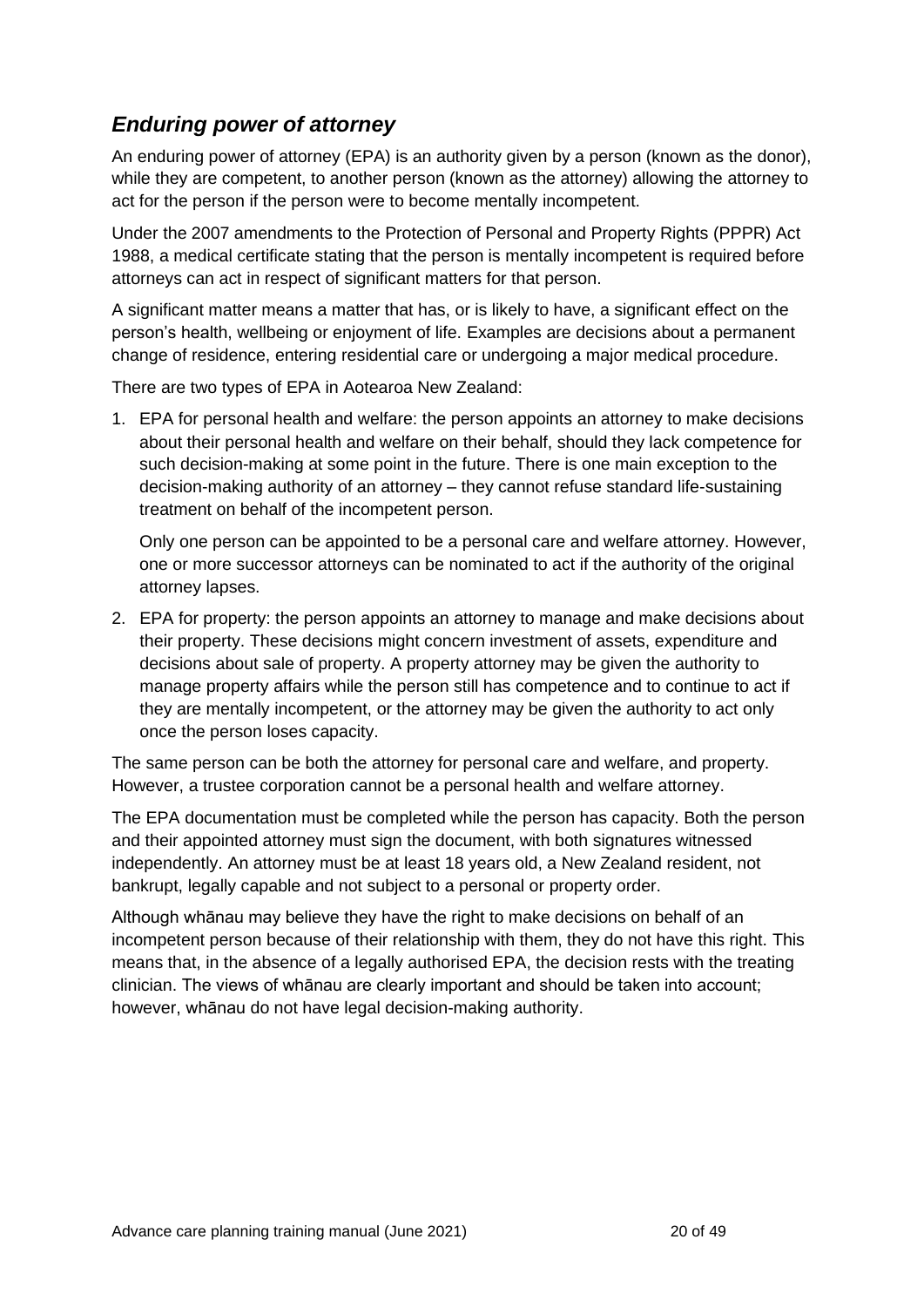## <span id="page-20-0"></span>*Decision-making for an incompetent person*

Where a person is not competent to make an informed decision about their health care, there is a specific order in which decision-making rights are determined.

- If there is a valid advance directive that was intended to apply to the current situation, the advance directive will determine consent/refusal.
- If there is no valid advance directive, and there is an activated EPA for health and welfare, the attorney 'steps into the person's shoes' and makes a decision on their behalf based on what the person would have wanted (with one exception, as noted above). A court-appointed welfare guardian can also consent to care and treatment on a person's behalf.
- If there is no valid advance directive and no EPA/welfare guardian, the treating clinician is required to look for the person's 'ascertainable preferences' and to then use those to make the decision based on what the person would have wanted if they could communicate for themselves. To determine 'ascertainable preferences' the treating clinician should look for advance care planning information in the medical record, talk with other clinicians who have previously talked to the person, and talk to whānau about what the person has previously told them about their preferences.
- If there is no valid advance directive, no EPA and no ascertainable preferences, the treating clinician will need to make a decision based on what they believe is in the person's best interests. The clinician should believe the decision is consistent with that which the person would have made if they were able.



If there are legal or ethical uncertainties surrounding the decision-making process, seek advice from other clinicians and your organisation's legal department.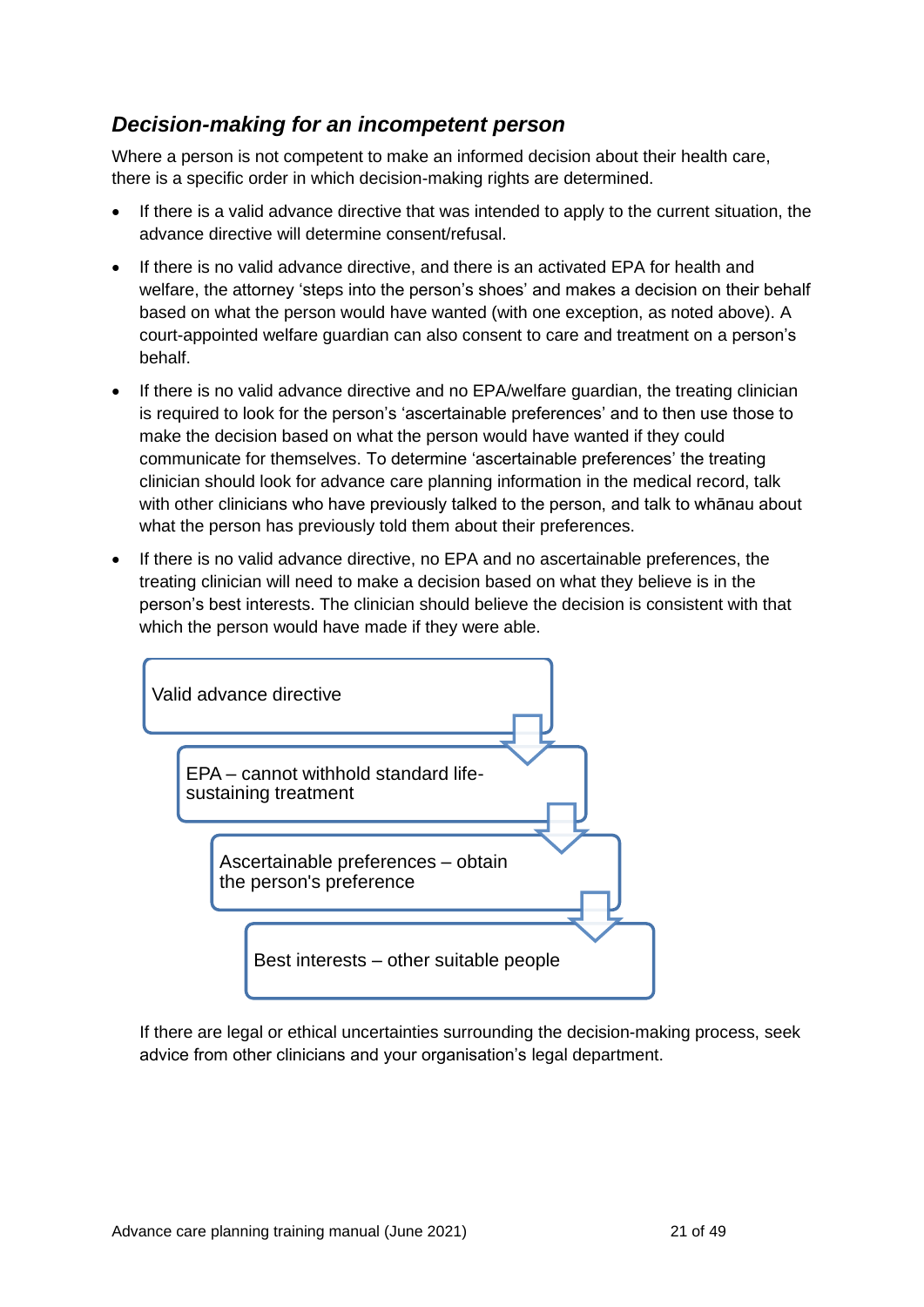## <span id="page-21-0"></span>*Summary*

- Health care professionals have legal and ethical obligations regarding informed consent and refusal of treatments, both in the present and in advance.
- A person must be competent in order to make an informed consent or refusal of treatment, and this competence may vary from day to day or from decision to decision.
- An advance care plan may contain advance directives, which are consents or refusals of specific treatments that may be offered in the future.
- If an advance directive meets the four criteria for validity, ordinarily it should be honoured.
- When a treatment is being offered to a person, the treating clinician must obtain consent before proceeding with the treatment.
	- o If the person is competent, consent must come from the person.
	- $\circ$  If they are not competent, look for a consent or refusal to this treatment made in advance by the person (advance directive).
	- $\circ$  If there is no valid advance directive, look for someone who has the authority to consent on the person's behalf (an EPA/welfare guardian).
	- $\circ$  If there is no one with authority, the treating clinician should make a decision based on what they can believe the person would have wanted.
- Refer to the 'Changing the outcomes of future health care' e-learning module available at: [www.myacp.org.nz](http://www.myacp.org.nz/) (go to 'Information for clinicians').<sup>16</sup>
- Refer to the 'Legal framework for medical decision-making' video at: [www.hqsc.govt.nz/our-programmes/advance-care-planning/information-for](http://www.hqsc.govt.nz/our-programmes/advance-care-planning/information-for-clinicians/publications-and-resources/publication/4224)[clinicians/publications-and-resources/publication/4224.](http://www.hqsc.govt.nz/our-programmes/advance-care-planning/information-for-clinicians/publications-and-resources/publication/4224)
- For information regarding the Code of Health and Disability Services Consumers' Rights go to [www.hdc.org.nz/your-rights/the-code-and-your-rights.](http://www.hdc.org.nz/your-rights/the-code-and-your-rights)

<sup>&</sup>lt;sup>16</sup> Video can be accessed via the Commission website after registering on the learning management system [https://acp.elearning.ac.nz/login/index.php.](https://acp.elearning.ac.nz/login/index.php)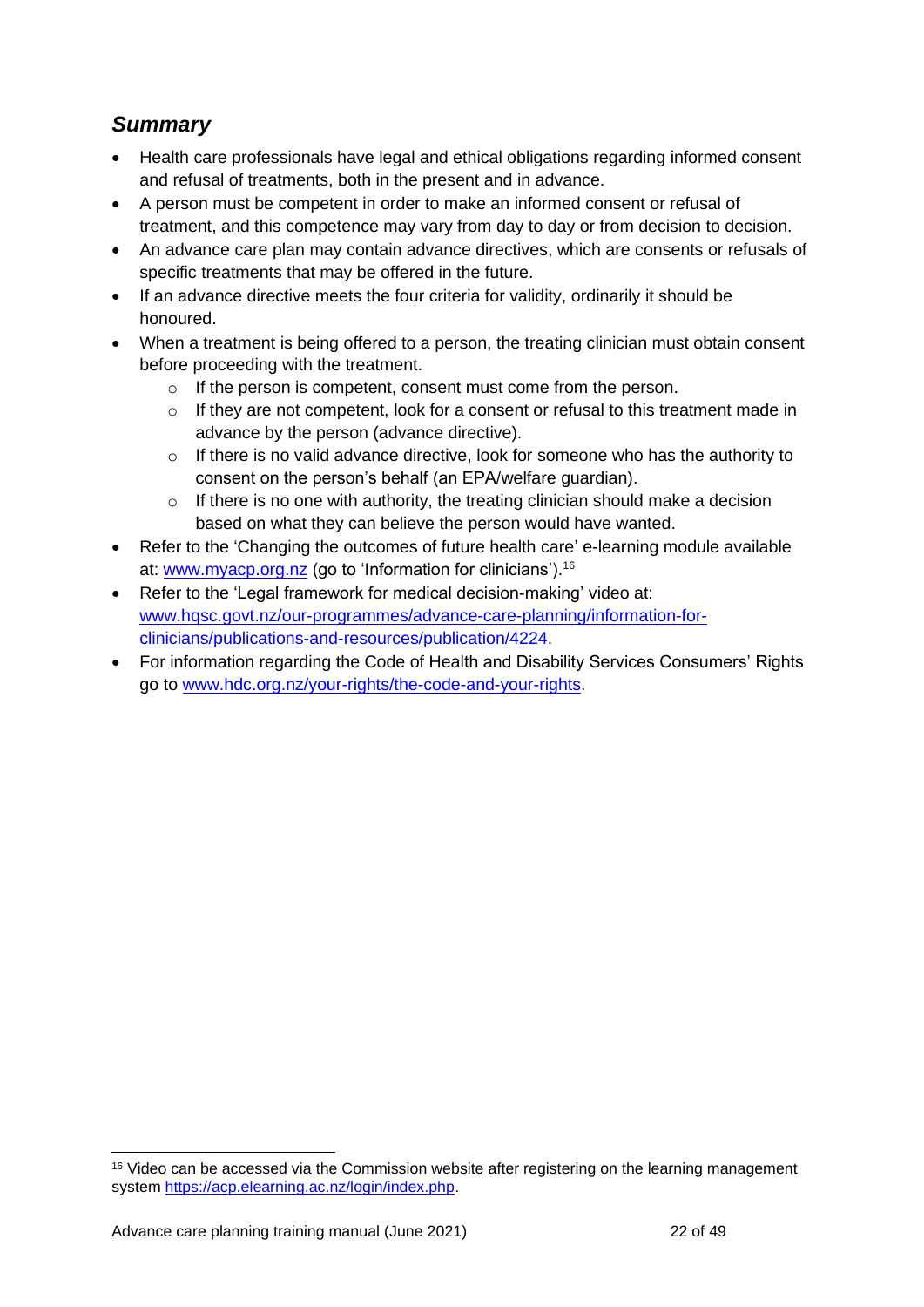## <span id="page-22-0"></span>**Chapter 5: Initiating the conversation**

Approaching people and their whānau with respect, integrity and dignity is at the heart of all therapeutic relationships. This chapter discusses how to prepare for this.

The Ministry of Health document *Advance Care Planning: A guide for the New Zealand*  health care workforce<sup>1</sup> and the second L1 advance care planning online module contain more information on initiating advance care planning conversations.

## <span id="page-22-1"></span>*When to initiate an advance care planning conversation*

A prevailing myth is that only people who are near the end of life, such as the elderly, kaumātua or people receiving palliative care, should engage in advance care planning. The reality is that it is most beneficial to start advance care planning early, before the end of life, when the person has time and space to think about what matters most to them without the pressure of a crisis or worrying decline in their health. Early planning allows the person time to consider their goals and preferences for care and to talk about their wishes and concerns with whānau and health care professionals long before treatment decisions are made.

People of any age can benefit from advance care planning.

The opportunity to talk to a person about advance care planning should be offered in a way and at a time that is most meaningful to them. However, if it is likely a person may die within the next 12 months and no advance care planning has been done, it is important to support the person to start the process. That said, their personal choice whether to engage in advance care planning or not should be respected.

Here are some examples of when advance care planning might be initiated:

- In the primary health care environment, advance care planning might be offered to a healthy person during a routine medical or wellness check.
- In hospital, advance care planning might be offered as part of a shared goals of care discussion, continue throughout the admission and be incorporated into discharge planning, with a request to the practice team to continue the conversation.
- In aged residential care, advance care planning might be initiated as part of the routine care planning process and/or in the process of developing shared goals of care in the first few weeks of admission.

Take into account the person's emotional state when considering the timing of advance care planning conversations. For example, if they have just received a diagnosis of a lifethreatening illness, they may be too upset to take in further information. In this situation, if urgent decisions need to be made, a focused discussion about certain aspects of advance care planning may occur, centring on the person's values and goals that will help inform those decisions. A more comprehensive advance care planning conversation is best left for another time.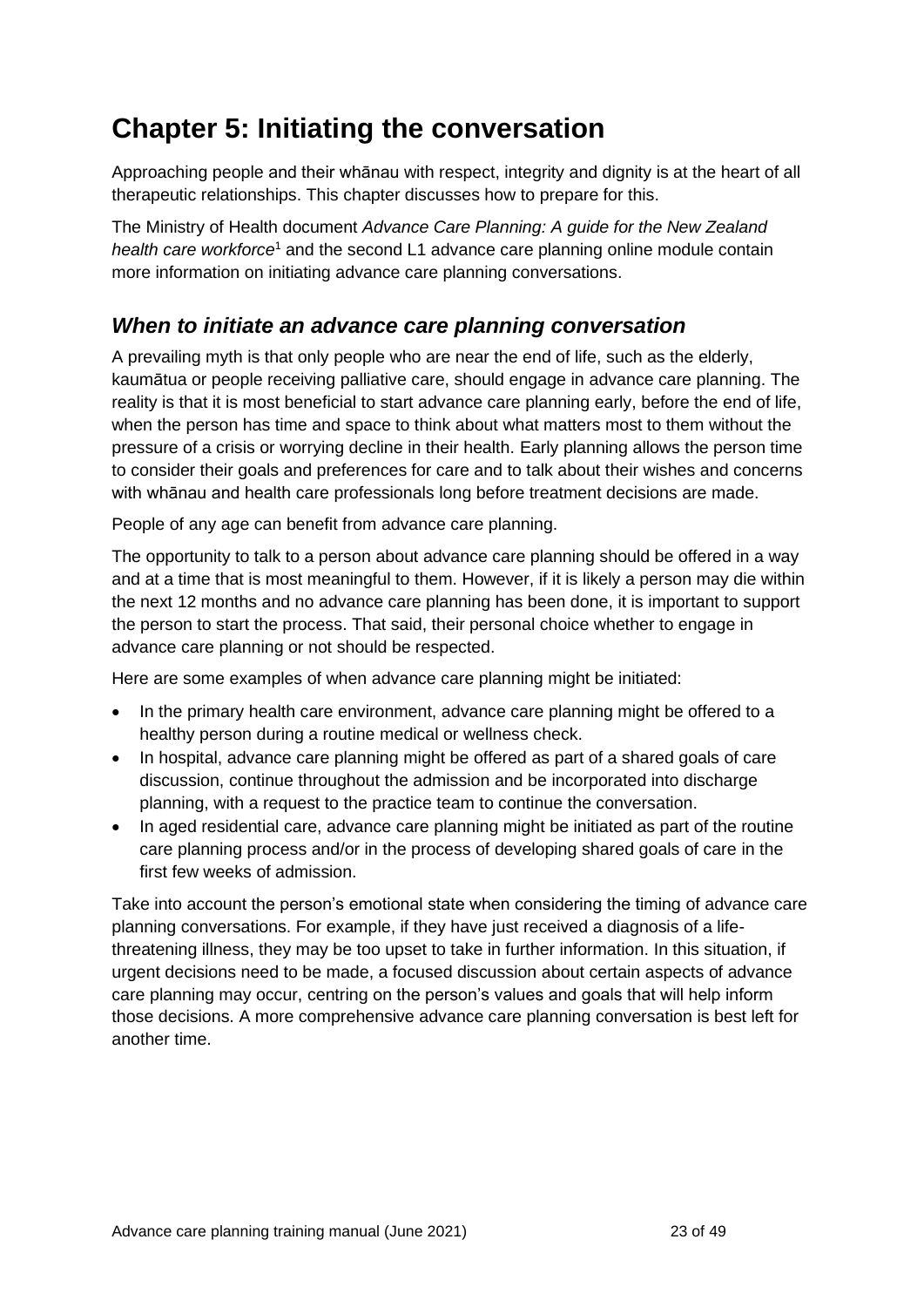## <span id="page-23-0"></span>*Who should initiate and facilitate advance care planning conversations*

If there is an opportunity to raise people's awareness of advance care planning, health care professionals should do so.

Facilitating advance care planning is not the domain of any single profession. The most appropriate person to facilitate an advance care planning conversation will depend on the circumstances. For example, a doctor may have the best information about prognosis and treatment options, a nurse may know more about the person's needs and goals, a social worker, spiritual care advisor or kaimahi hauora Māori (Māori health worker) may be in the best position to help the person articulate their care preferences.

Advance care planning will most likely involve a number of conversations in different settings over time and as such may be initiated by one health care professional and continued by others.

### <span id="page-23-1"></span>*Factors to consider when initiating advance care planning conversations*

#### **The environment**

Whatever the setting or circumstance, advance care planning conversations should take place in an appropriate environment. Consider the following.

- Ensuring privacy.
- If the person wants their whānau to be present, ensuring you have a space that can accommodate that.
- If possible, providing an environment that is familiar to the person.
- Ensuring accessibility, for example, wheelchair access.
- Setting aside enough time for the discussion so people do not feel rushed.
- Preventing interruptions.

In a GP practice, privacy should not be an issue; however, allowing time for the discussion can be a challenge. In a hospital ward, finding private space may require some planning ahead. Preventing interruptions will be a challenge in most settings because of the need to be available to others.

#### **Cultural considerations**

Find out if there are any cultural considerations you need to factor into the advance care planning appointment. Ask whether the person would like to bring someone to provide tautoko (cultural support). Also, remember some people are reluctant to talk about their care or share intimate details of their lives with professionals of a different sex. If possible, the health care professional facilitating the advance care planning conversation should be someone with whom the person can communicate comfortably.

Some people value individual decision-making and for others whānau make decisions as a group. Legally and ethically in Aotearoa New Zealand it is the individual's decision that is recognised. If the function of the wider whānau in the decision-making process is important to the person, that should be supported and respected.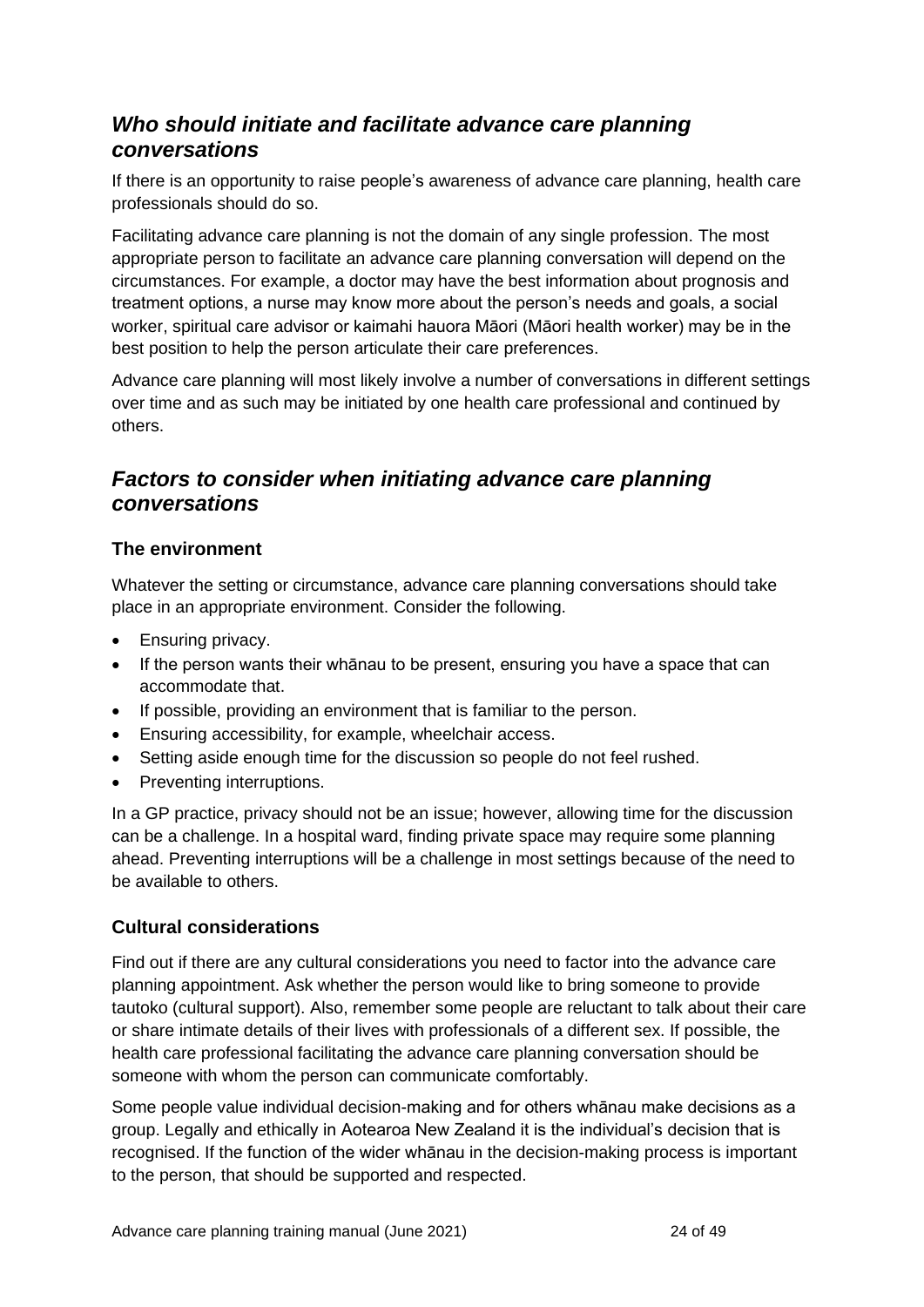#### **Developing therapeutic relationships with whānau Māori**

Successful therapeutic relationships with Māori begin with an understanding of the person's position within their whānau and community, and of their whānau connection to both place (where people come from and where they currently live) and to people (with whom they are connected and share significant generational links).

Even when whānau appear not to be engaged with things Māori, many can and do respond to Māori processes and/or ways of being. It is important for health care professionals not only to think about Māori that present in terms of cultural context but also as part of a collective. Like other indigenous populations worldwide, Māori have experienced and currently experience historical, cultural and socioeconomic deprivation that impact on collective and individual wellbeing.

For Māori, identity is a central element to wellbeing and, as a collectivist culture, ideas of self are entwined in tūpuna (ancestors), whānau and community, rather than the emphasis being on the individual's needs and aspirations.

Taking the time to greet the person, and all whānau in attendance, is a sign of respect that is imperative when engaging with Māori. In combination with best practice competencies such as karakia (prayer), pōwhiri (rituals of encounter) and whakawhanaungatanga (process of establishing relationships), a physical and spiritual safe space can be created for therapeutic relationships to develop and mana motuhake (self-determination) to flourish. The 'Hui Process', which is discussed in the next section, is a method of integrating cultural competency into clinical practice to improve clinician–consumer relationships and support Māori health gains.

#### **Engaging Māori with advance care planning**

When engaging Māori in advance care planning conversations we recommend you use an engagement process that aligns with te ao Māori, for example the 'Hui Process'*.*

The Hui Process was developed at the University of Otago and draws on mātauranga Māori (Māori knowledge) and practice, and aligns these in a contemporary setting to help clinicians work effectively with Māori.

In a nutshell, the Hui Process is a clinical engagement strategy that is easy to follow and implement, incorporates tikanga Māori and supports Māori health gains. It encapsulates a good relationship approach and could be used to frame all advance care planning conversations, not only those with Māori.

#### **1. Mihi – initial greeting and engagement**

Introduce yourself, describe your role and the purpose for the consultation, and confirm that the person identifies as Māori.

- **2. Whakawhanaungatanga – making connection** Based on traditional Māori protocol, whakawhanaungatanga involves connecting with the person and their whānau on a personal level often through connections with whenua, whānau involvements or the use of te reo Māori. This often requires some sharing of yourself. Include all whānau with the person.
- **3. Kaupapa – attending to the main purpose of the encounter**  Here, the focus moves to the clinical task at hand.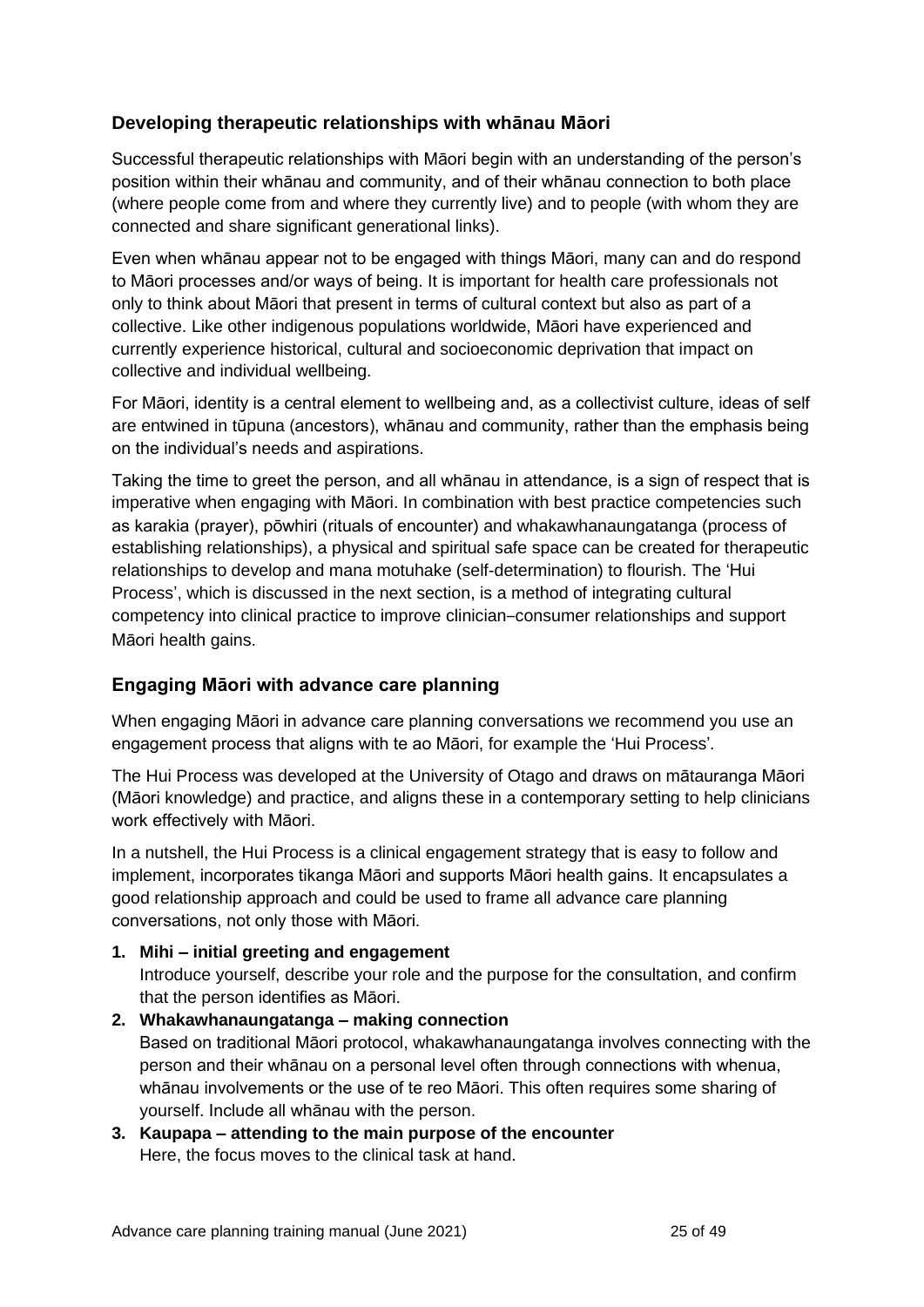#### **4. Poroporoaki – concluding the encounter**

Clearly identify the finishing point of the consultation and make it clear what the next steps are for the person and their whānau, and yourself. There are three parts to the poroporoaki:

- a. Ensure you have understood what the person and their whānau have said.
- b. Ensure the person and their whānau understand what you have said.
- c. Ensure the person and their whānau are clear about the next steps.

This engagement process integrates culturally specific principles of greeting and relationship-building to develop effective therapeutic relationships and provide a physical and spiritual safe space for Māori to engage with health care services.

#### **Kupu Māori**

| Karakia             | Prayer                                                                                                                          |  |
|---------------------|---------------------------------------------------------------------------------------------------------------------------------|--|
| Kupu Māori          | Māori words                                                                                                                     |  |
| Mana motuhake       | The ability of Māori to determine things<br>according to their values and what they think<br>is important                       |  |
| <b>Pōwhiri</b>      | Rituals of encounter, or welcome ceremony                                                                                       |  |
| Te ao Māori         | Māori world view                                                                                                                |  |
| Whakawhanaungatanga | A te ao Māori process of establishing<br>relationships                                                                          |  |
| Whānau Māori        | A term commonly used to denote people who<br>identify as Māori                                                                  |  |
| Whenua              | Land; in the context of whakawhanaungatanga<br>this encompasses ancestral land, mountains<br>and water (ocean, lakes or rivers) |  |

A full kupu Māori glossary is in chapter 3.

#### **Support services and devices**

Before the advance care planning conversation takes place, consider other appropriate supports, such as professional interpretation services, that will need to be arranged ahead of time. Avoid using whānau or community members as interpreters, if possible, as their own views of the situation may colour their translation of the conversation. Professional interpreters should have the necessary knowledge and objectivity.

Some people with disabilities are highly functioning cognitively but cannot adequately communicate verbally. Do not assume that someone who has difficulty communicating does not understand or has nothing to say. Find out what supports they need to make communication possible. Appropriate supports may include interveners for the deaf-blind or computer devices that create speech.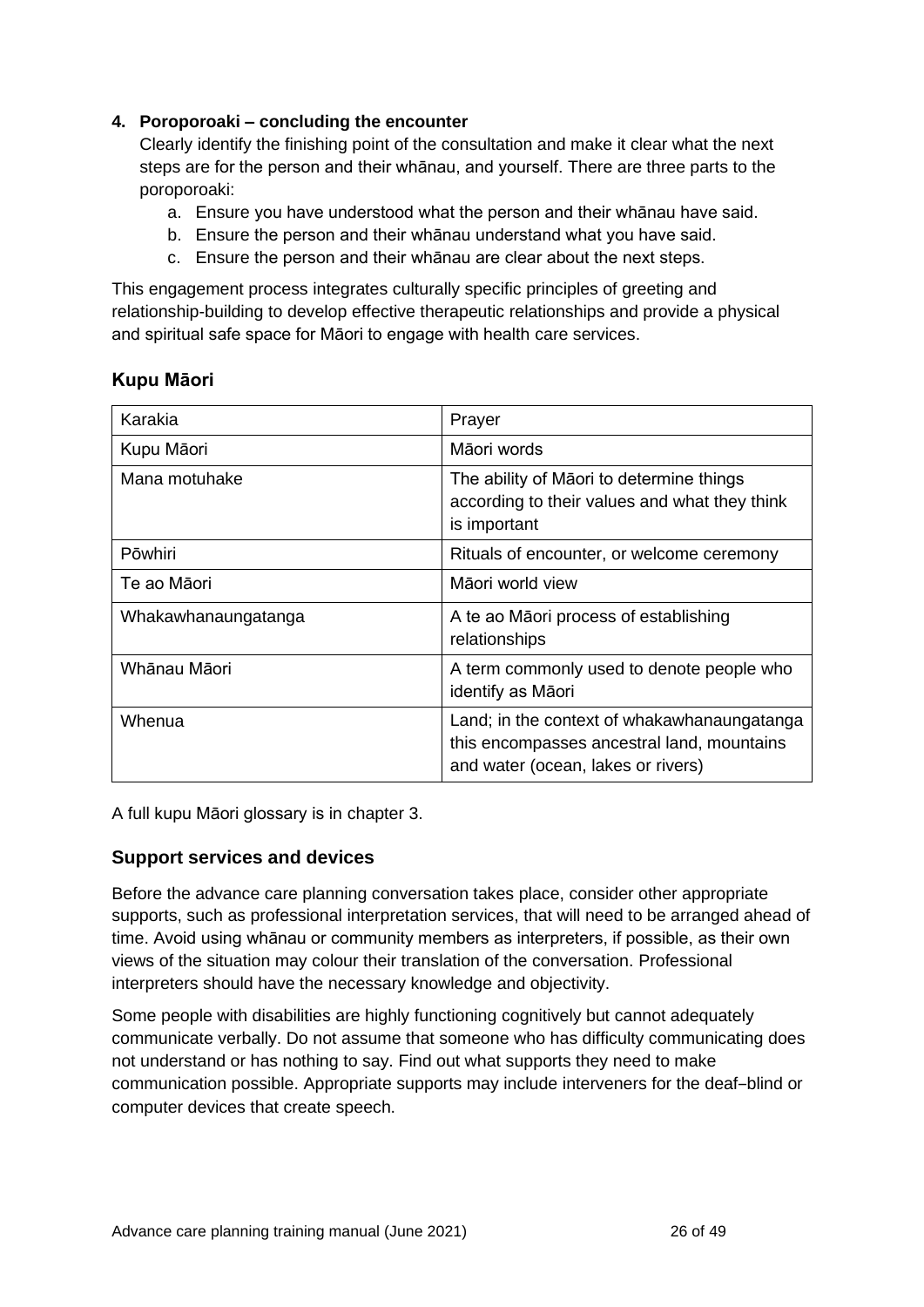#### **Who should be present?**

Some people may prefer to meet one-on-one with a health care professional for all or part of the conversation. Others may want to have one or more whānau members or perhaps a close friend or kaumātua with them. Encourage the person to consider who they would like to be present. Arrange to have the conversation at a time and place that would best support the person and their whānau to attend.

Consider who else from the health care team you might include but check in with the person about this ‒ some people will be comfortable meeting with several health care professionals while others may find being faced with a team of people overwhelming.

#### **Time for reflection**

The conversation may take place over several encounters to give the person and whānau time to assimilate, reflect on and discuss the various elements of advance care planning.

#### **Being prepared with appropriate information**

Before engaging in an advance care planning conversation, be prepared. Find out the person's state of health, course of illness and relevant medical facts (if appropriate). Having to flip through documentation during the conversation is distracting and can impact on credibility and trust.

#### **The person's understanding**

Before advance care planning is introduced, the person should understand the relevance of advance care planning to them so the conversation can be placed in context. To help them reach this level of understanding may involve exploring what they know about their prognosis and general health issues before introducing advance care planning.

Exploring a person's understanding of their current health situation is a key step in the Serious Illness Conversation Guide process; check the guide – it may provide useful language/phrases to help you.<sup>17</sup>

### <span id="page-26-0"></span>*Creating an opening for discussion*

Reassure the person that advance care planning is an opportunity for them to describe what is most important to them, what they value doing and who they value being; what they are worried/concerned about; and to explore how that should be taken into account as care and treatments now and in the future are planned.

Use simple and clear language, avoiding technical terminology as much as possible.

<sup>17</sup> [www.hqsc.govt.nz/our-programmes/advance-care-planning/information-for-clinicians/tools/serious](http://www.hqsc.govt.nz/our-programmes/advance-care-planning/information-for-clinicians/tools/serious-illness-conversations)[illness-conversations](http://www.hqsc.govt.nz/our-programmes/advance-care-planning/information-for-clinicians/tools/serious-illness-conversations)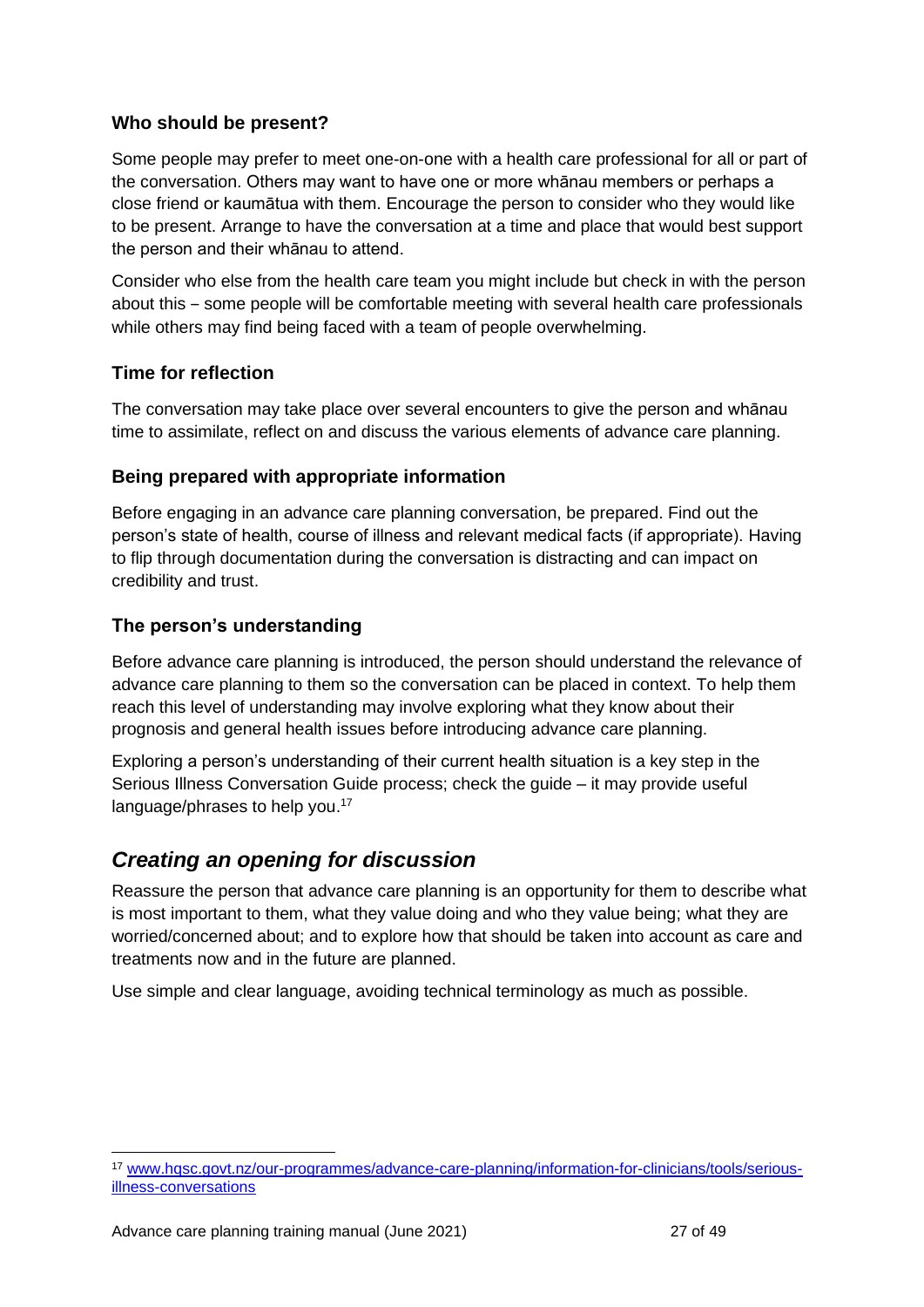#### **Creating an opening for discussion with a person who is well**

To encourage a well person to think about advance care planning, an opening might be:

'You are in excellent health and taking good care of yourself. Now is a good time to think about future health care planning and what would be important to you if your health were to suddenly change (like an accident); we call this advance care planning. Is that something you've ever thought about?'

If the person has an advance care plan and/or advance directive, the conversation can focus on what it says, when it was made, whether it reflects current wishes or needs updating, whether it names an EPA, and whether they have discussed the contents with their EPA and whānau. Place a copy in their clinical record if they agree.

If the person is not familiar with advance care planning, you can encouraged them to consider it by raising their awareness of why it might be important. For example:

'You never know what can happen in life. For example, if an accident left you without the capacity to make your own health care decisions, what would you want to have happen? Who would you want to make decisions for you? What would be important to you? Advance care planning helps you think about these questions.'

Give them some take-home advance care planning material and invite them to talk with you next time:

'I have a [workbook/leaflet] here that you may like to read and give some thought to. On your next visit, we can have a conversation about this, if you like. You may want to write down any questions or thoughts you have and bring them with you. You can ask someone close to you to sit in if you wish. I would like to help you with this, but remember, if you really don't want to talk about it, that's okay too.'

#### **Creating an opening for discussion with someone who has a serious illness**

A person is considered seriously ill if they have a health condition that carries a high risk of dying and that often negatively impacts their daily function or quality of life.

The Serious Illness Conversation Guide (SICG)<sup>12</sup> can help you navigate an advance care planning conversation with someone who is seriously ill. It is an evidence-based conversation tool that uses patient-tested language, aimed at:

- extending an invitation to participate in the conversation, including a brief explanation of the relevance for the person
- saying why it is important to have the conversation
- checking the person's understanding of their current and likely future health
- asking permission of the person to share your understanding of their current and likely future health
- providing a prognostic statement to help the person understand:
	- o things might change quickly, or
	- o this is as good as they are likely to feel, or
	- o time is limited
- exploring what matters most to the person by asking the following questions:
	- o What are your priorities if your health does get worse?
	- o What worries you when you think about your health changing?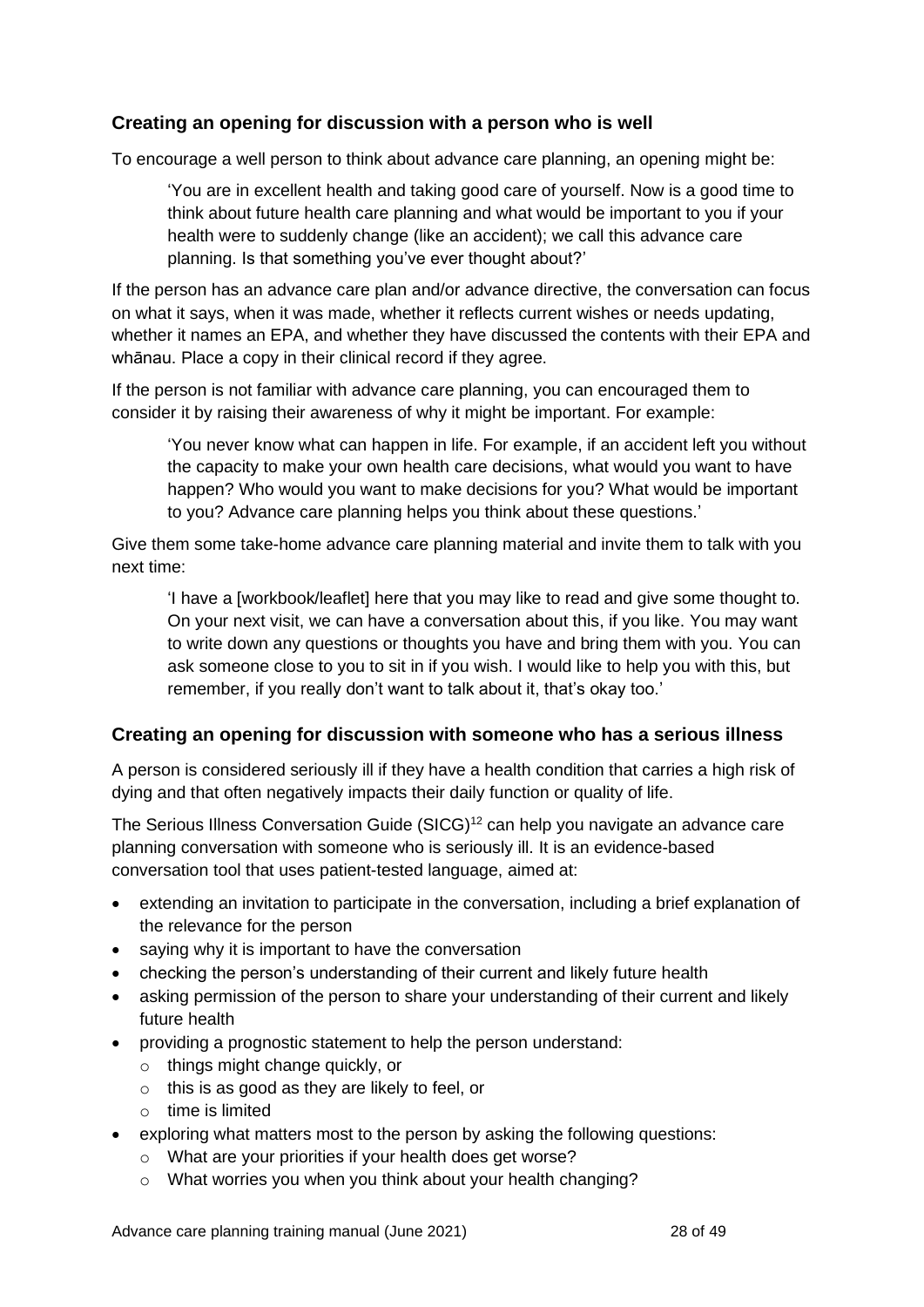- o What helps you through the tough times?
- o What abilities are so important for you that you can't imagine living without them?
- o If your health does get worse, how much are you willing to go through for the possibility of more time?
- o How much does your whānau know about what is most important to you?
- summarising the key points and agreeing on next steps.

The SICG and the SICG reference guide for health care professionals are available at: [www.hqsc.govt.nz/our-programmes/advance-care-planning/information-for](http://www.hqsc.govt.nz/our-programmes/advance-care-planning/information-for-clinicians/tools/serious-illness-conversations)[clinicians/tools/serious-illness-conversations.](http://www.hqsc.govt.nz/our-programmes/advance-care-planning/information-for-clinicians/tools/serious-illness-conversations) The reference guide contains an overview of the tools available to support serious illness conversations, ways to start conversations and strategies for common scenarios.

#### **Summary**

- Everyone can benefit from advance care planning.
- It is better to initiate advance care planning before the person becomes unwell or nears the end of life.
- Advance care planning can be initiated by any member of the health care team.
- Find out the person's understanding of their current state of health early in advance care planning conversations.
- When initiating advance care planning consider the environment, support services, the person's cultural needs and who should be present, and be adequately prepared.
- For more information on engaging and supporting Māori with advance care planning, see chapter 3.
- For more information on cultural considerations for Asian people, it may be helpful to read the resource *Guidelines for working with Asian patients and their families*. 18
- For more information on initiating advance care planning, refer to the e-learning module entitled 'Talking about advance care planning' at: [www.myacp.org.nz](http://www.myacp.org.nz/) (go to 'Information for clinicians' then 'training').<sup>19</sup>
- The Serious Illness Conversation Guide supports advance care planning conversations in the context of serious illness. The guide and supporting information can be found at: [www.hqsc.govt.nz/our-programmes/advance-care-planning/information-for](http://www.hqsc.govt.nz/our-programmes/advance-care-planning/information-for-clinicians/tools/serious-illness-conversations)[clinicians/tools/serious-illness-conversations.](http://www.hqsc.govt.nz/our-programmes/advance-care-planning/information-for-clinicians/tools/serious-illness-conversations)

<sup>18</sup> [www.hqsc.govt.nz/our-programmes/advance-care-planning/information-for-clinicians/publications](http://www.hqsc.govt.nz/our-programmes/advance-care-planning/information-for-clinicians/publications-and-resources/publication/4314)[and-resources/publication/4314](http://www.hqsc.govt.nz/our-programmes/advance-care-planning/information-for-clinicians/publications-and-resources/publication/4314)

 $19$  Video can be accessed via the Commission website after registering on the learning management system [https://acp.elearning.ac.nz/login/index.php.](https://acp.elearning.ac.nz/login/index.php)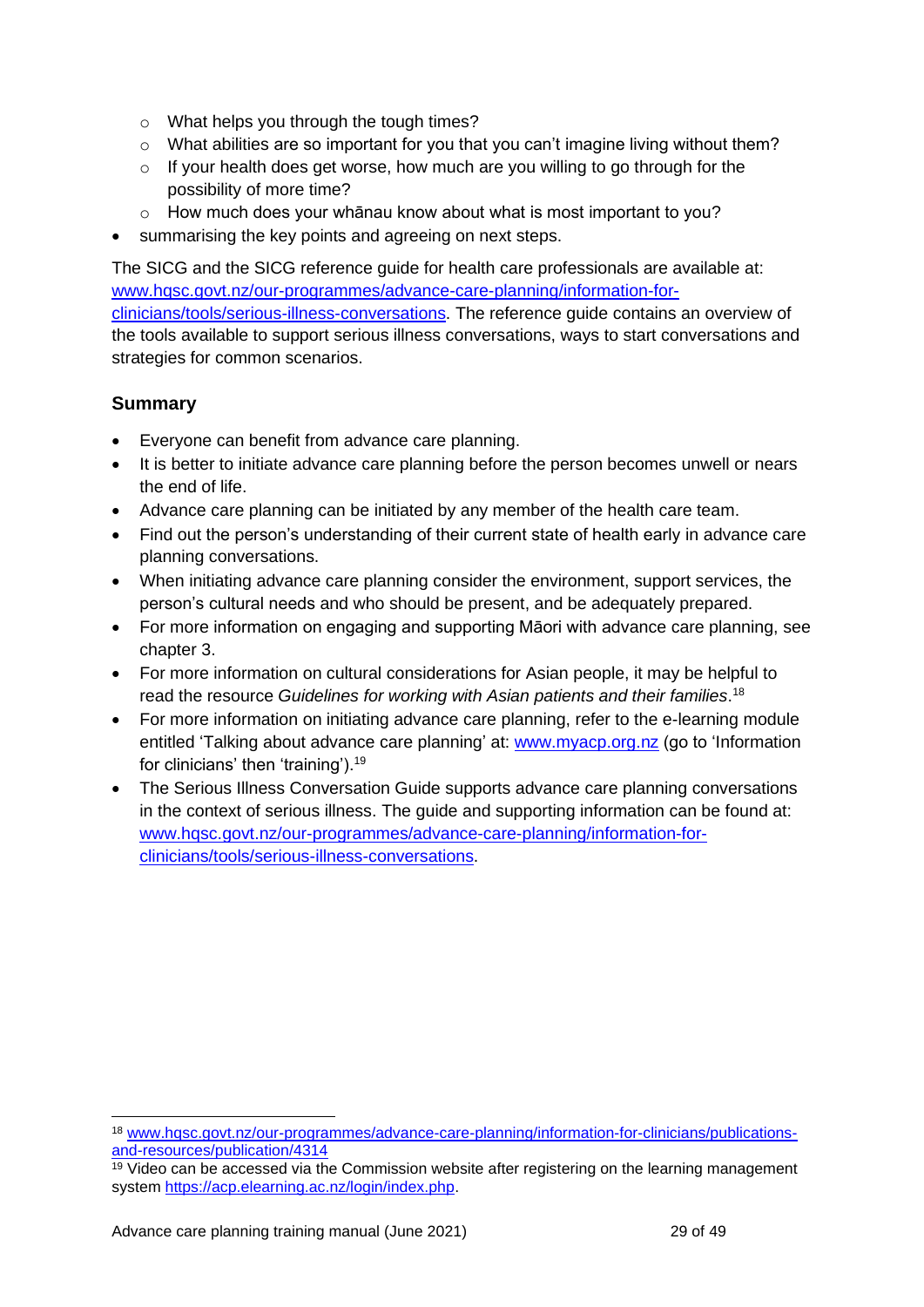## <span id="page-29-0"></span>**Chapter 6: Having the conversation**

This chapter looks at the potential content of advance care planning conversations.

More detail about specific communication behaviours can be found in the *Advance care planning communication skills manual*. 8

## <span id="page-29-1"></span>*Important considerations*

#### **Taking notes**

There may be a great deal of information shared during advance care planning conversations, so we advise you to take notes to capture all the important information for documentation purposes. Taking notes also means future conversations can build on, rather than repeat, what has already been discussed. It is courteous to explain the reason for taking notes to the people present.

The person and their whānau may want to take notes too. They may also have brought their own questions in writing. Make sure you deal with those questions as part of the advance care planning conversation.

In some cases, it may be appropriate to make an audio or video recording of the conversation, if that is the person's wish. This may be useful if an important whānau member cannot be present, for example, or if the people present are unable to make notes.

#### **Hearing the person's voice**

Everyone is unique, influenced by experience, life circumstances, whānau, society, culture and belief systems. The choices a person makes in advance care planning will be based not just on medical options, risks and benefits, but also on personal values such as what makes life worth living and previous experiences with death and dying. The ways in which medical facts may be interpreted by a person, and the importance placed on various risks and benefits, are deeply personal.

Health professionals engaging in advance care planning conversations should not have preconceived assumptions or predictions about what the person will or should feel or believe. Try to understand the person's viewpoints and perspectives.

Encourage the person to explain how they see things and why certain things are important to them. For some people this may be the first time they have had the opportunity to explore their feelings about what is most important to them in life and how they feel about death and dying. They may even be surprised at the feelings that come up for them. Listen without judgement and help them to articulate their individual preferences to gain an understanding of what is behind those preferences; this will help to ensure the person's voice comes through in the advance care planning.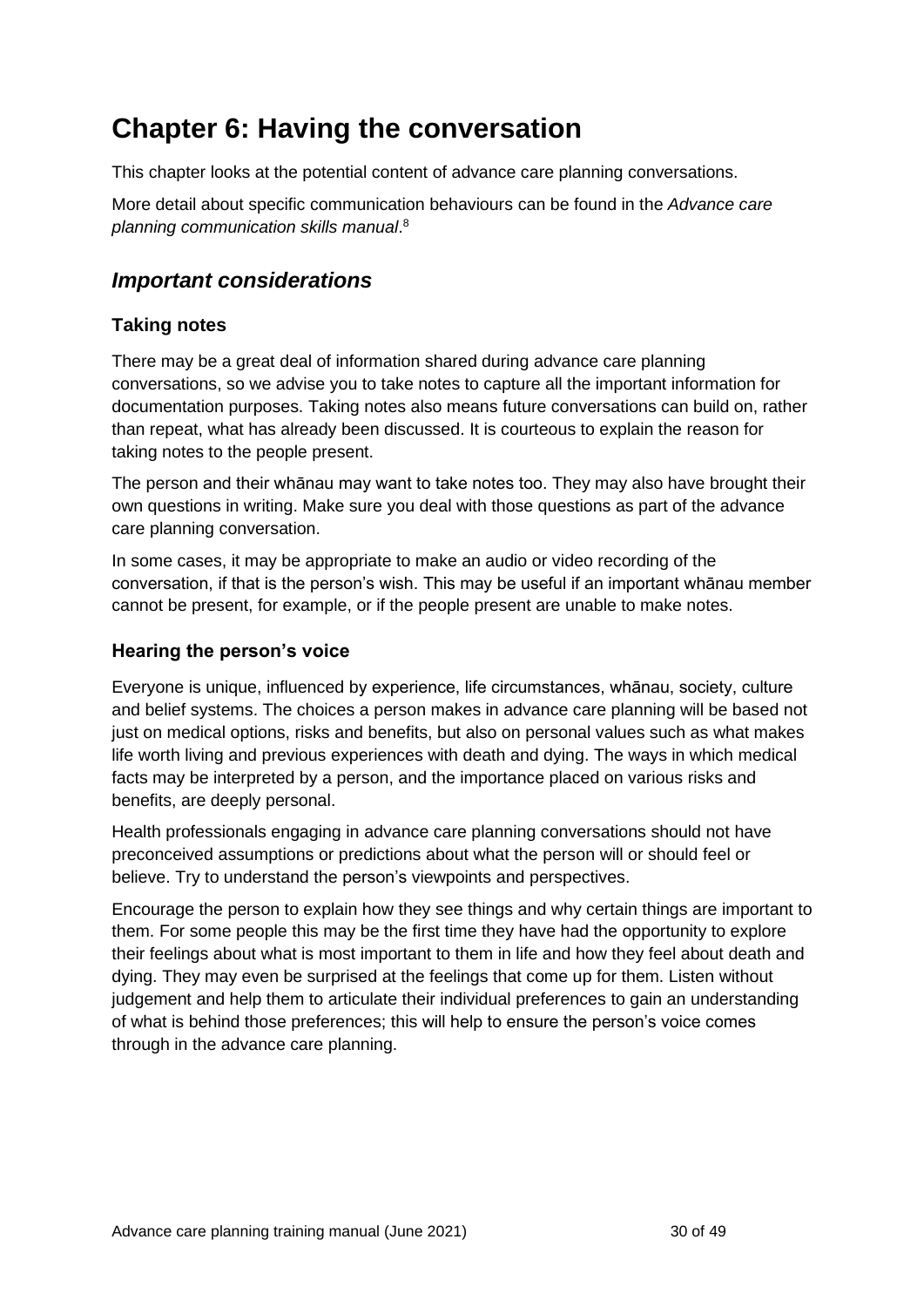#### **Active listening**

A person can be encouraged to continue talking by using minimal prompts such as nodding or giving verbal encouragement such as, 'Mmm… go on'. Acknowledging and reflecting back to them what they have shared will let them know they have been heard; it will also encourage them to continue and help them to know their views and feelings are valued.

#### **Exploring values and beliefs**

Advance care planning conversations are about exploring what matters most to the person and their whānau, what they value doing and who they value being, what quality of life looks and feels like for them and what dying well means to them. Examples of ways to broach this might be:

'It's one of the hardest and yet one of the most important questions we can ask ourselves. What makes life worth living? What matters most to you?'

'What are the things you value most in your life?'

'What does quality of life mean to you?'

'What makes up quality of life for you? Can you think of a situation in which you would consider you would have no quality of life?'

Depending on the person's response, you may wish to explore further, if appropriate.

Someone may fear confusion and loss of independence; others may not worry about these things. People may fear pain, or breathlessness, or some medical treatments. Some people worry about being 'a burden' to whānau.

Again, acknowledging their perspectives without judgement or a need to 'fix' anything will help you capture most accurately what is important to the person.

#### **Involving whānau**

Whānau may or may not be present, either because the person has chosen to have the conversation without them, or because they cannot be there despite your best efforts. When it is by choice of the person, it may be that the person finds it difficult to discuss advance care planning wishes and preferences with their whānau. If this is the case, they may allow you or someone else on the health care team to support them to talk with their whānau. Offer them this support.

Having written resources to give to whānau may help. Whānau may wish to meet without a health care professional in the first instance, or after an initial discussion together. Either way, the person should be supported to engage in the most appropriate process for them, in line with their preferences.

Conflict within whānau can occur at times; this is discussed in chapter 6.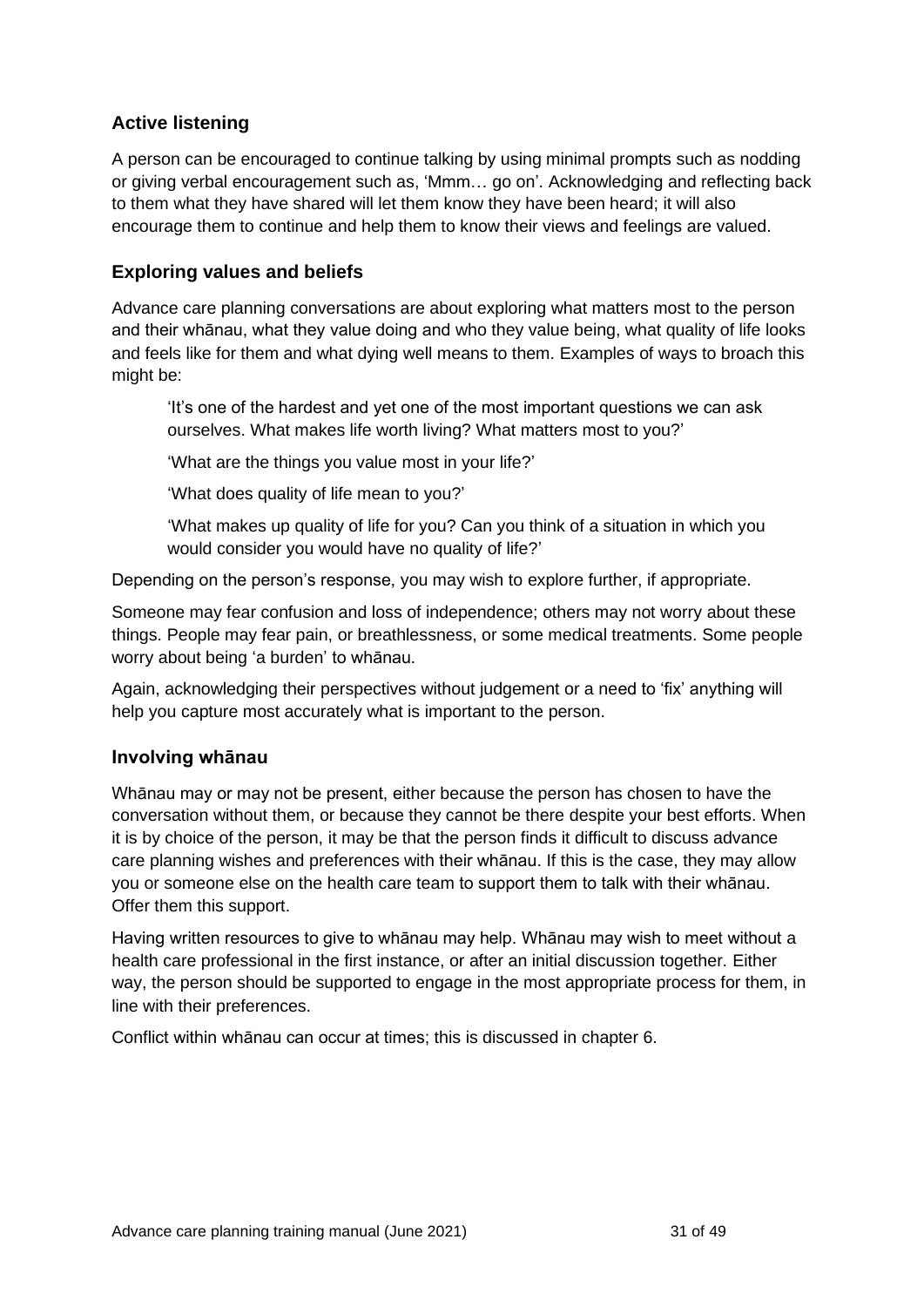#### **Beliefs about life and death**

When working cross-culturally, be aware of how personal beliefs, values and culture affect our attitudes and behaviour.

Beliefs about life and death vary considerably among individuals, whānau and cultures, and will affect how people would want to be treated and what would be important to them in the event of serious illness or when they are approaching the end of life. Certain belief systems may impact a person's desire or ability to engage in advance care planning. If the person seems uncomfortable with the advance care planning process but hasn't said why, it might be appropriate to explore this to try to gain an understanding of what might be behind their discomfort.

For example, for many Māori the subject of death is taboo as it is seen as karanga aitua, which is the belief that talking about death will bring it closer. You may need the assistance of clergy or a Māori kaumātua, or someone with the same cultural background with whom the person can communicate comfortably. Understanding a religion or culture requires selfawareness and the acceptance of difference.

### <span id="page-31-0"></span>*Explaining life-sustaining treatment*

Advance care planning often involves talking about life-sustaining treatments to some extent, for example, the use of antibiotics for a life-threatening infection, or intubation and ventilation in intensive care. We strongly recommend you do not explore this with a person and their whānau until you have explored the person's priorities and goals, and what they would be willing to go through for more time. The Serious Illness Conversation Guide 'Explore' section has patient-tested language you can use to do this. Once you have a better understanding of what matters most to the person you can make appropriate recommendations around lifesustaining treatment that would support their hopes.

Not everyone may want or be offered all available life-sustaining treatments. There is no value in helping someone decide if they would want a treatment, like intubation and ventilation, if it would never be offered to them or would not support the person's goals and priorities.

For someone who is terminally ill, this part of the conversation may be a simple and straightforward discussion, as any life-sustaining treatment that may be offered is likely to be limited. For someone who is currently well, or in a situation where all possible life-sustaining treatments may be offered at some point in the future, the person may want detail about the various options that may be offered; this may require involving a health care professional with relevant knowledge and experience with such treatments.

If the person expresses a wish for something that would not be offered, talk to them about treatment limitations in their situation and why certain interventions would not an option for them. If you are unsure about any of these, please involve someone else from the health care team with the appropriate expertise.

Misconceptions about life-sustaining treatments are common. Through hospital-based television shows, many people have gained a distorted view of the possible risks and benefits. On television, hearts are commonly restarted after cardiac arrest in people who are very ill, and people on the brink of death are restored quickly to robust health after administration of some miraculous cure. Part of an advance care planning conversation may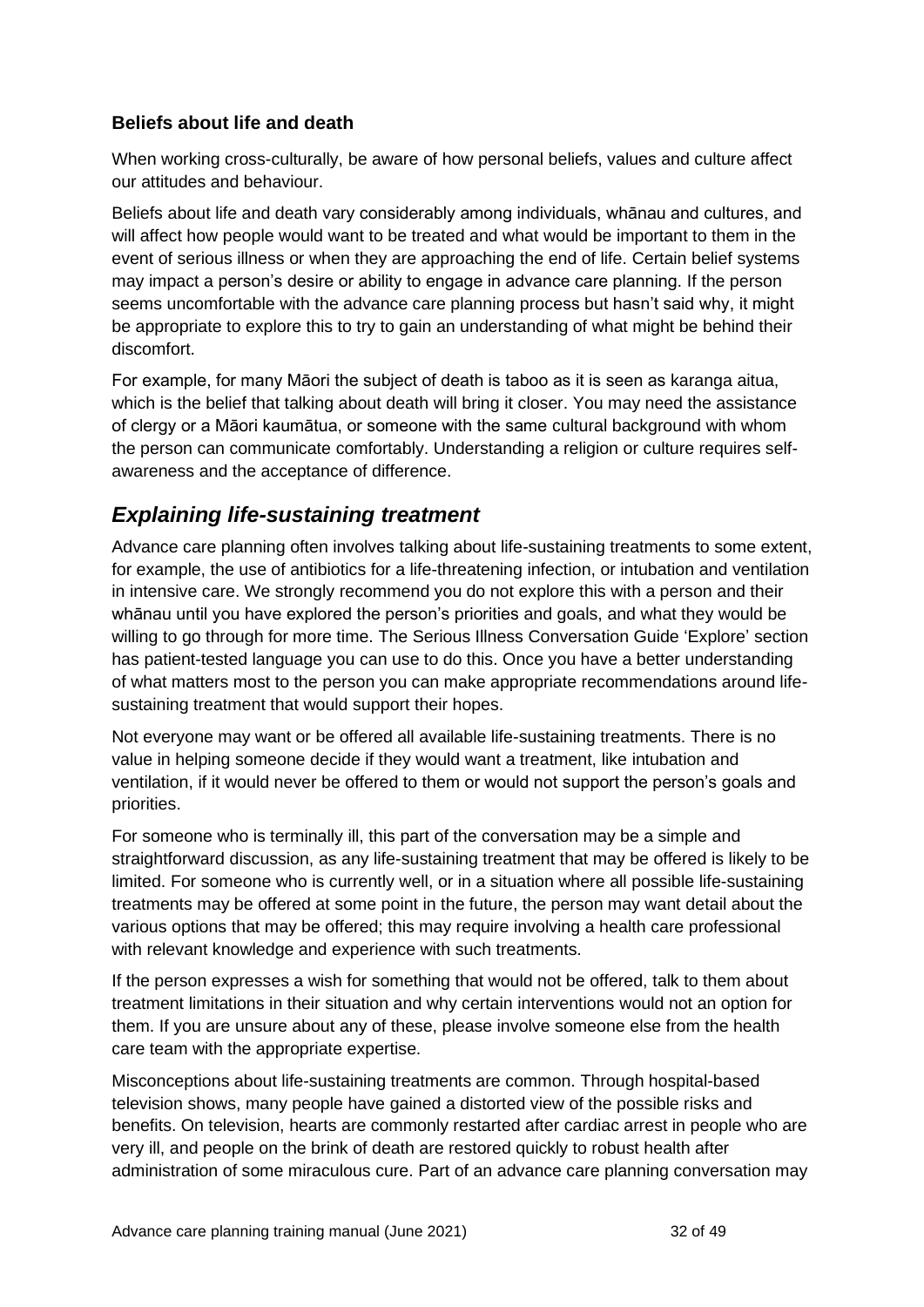involve correcting misconceptions. It is therefore important to explore the person's understanding of life-sustaining treatments, as appropriate.

#### **The dying process**

Advance care planning conversations often include a discussion about dying. Some people may have fears about the dying process; some people may fear being dead. Many people have misconceptions about the dying process. Advance care planning conversations are opportunities to talk about a person's understanding of the dying process, what they might be worried about and what would be important to them at that time.

There are many different beliefs around death and dying. For example, some people believe that to withhold or withdraw artificial hydration or nutritional support constitutes euthanasia or assisted suicide. The alternative and more common view, however, is that artificial nutrition and hydration are medical treatments just like any other, and consequently are subject to the same ethical and legal rules about withdrawing them as other treatments.

It is most helpful, when discussing the withdrawal or withholding of treatments, to keep the discussion in the context of the person's values and goals; in other words, what they would like the health care team to try to achieve for them.

#### **Cardiopulmonary resuscitation**

A discussion of cardiopulmonary resuscitation (CPR) in the event of cardiac arrest is also often part of an advance care planning conversation. The term 'resuscitation' can refer to other interventions as well as CPR, and often people mistakenly believe it to mean 'no treatment'. Therefore, be clear that the discussion refers to the heart stopping; interventions in other situations would be a different discussion.

It is also important to know whether there are any treatment limitations for that person; for example, would CPR be medically appropriate for them in all or any circumstances? There is no value in helping a person decide whether they would want CPR if it would never be medically appropriate (for example, for someone with end-stage heart failure). Similarly, if the person's primary goal is to be kept comfortable and to allow the dying process to occur naturally, there is no value in discussing CPR. Instead, the conversation would include clarification that the person understands the implications of their choices, and of the severity of their illness.

There are four general categories when considering CPR as a treatment option:

- People who are likely to benefit.
- People for whom benefit is uncertain.
- People for whom benefit is unlikely.
- People who will almost certainly not benefit the person will either not recover due to underlying illness or will never be able to experience any benefit.

If the person is likely to benefit from CPR, then talk to them about it. Many people have misconceptions about what is involved in CPR and its likelihood of success, fuelled by what is portrayed in television shows, which is often unrealistic. As before, start with finding out what the person understands: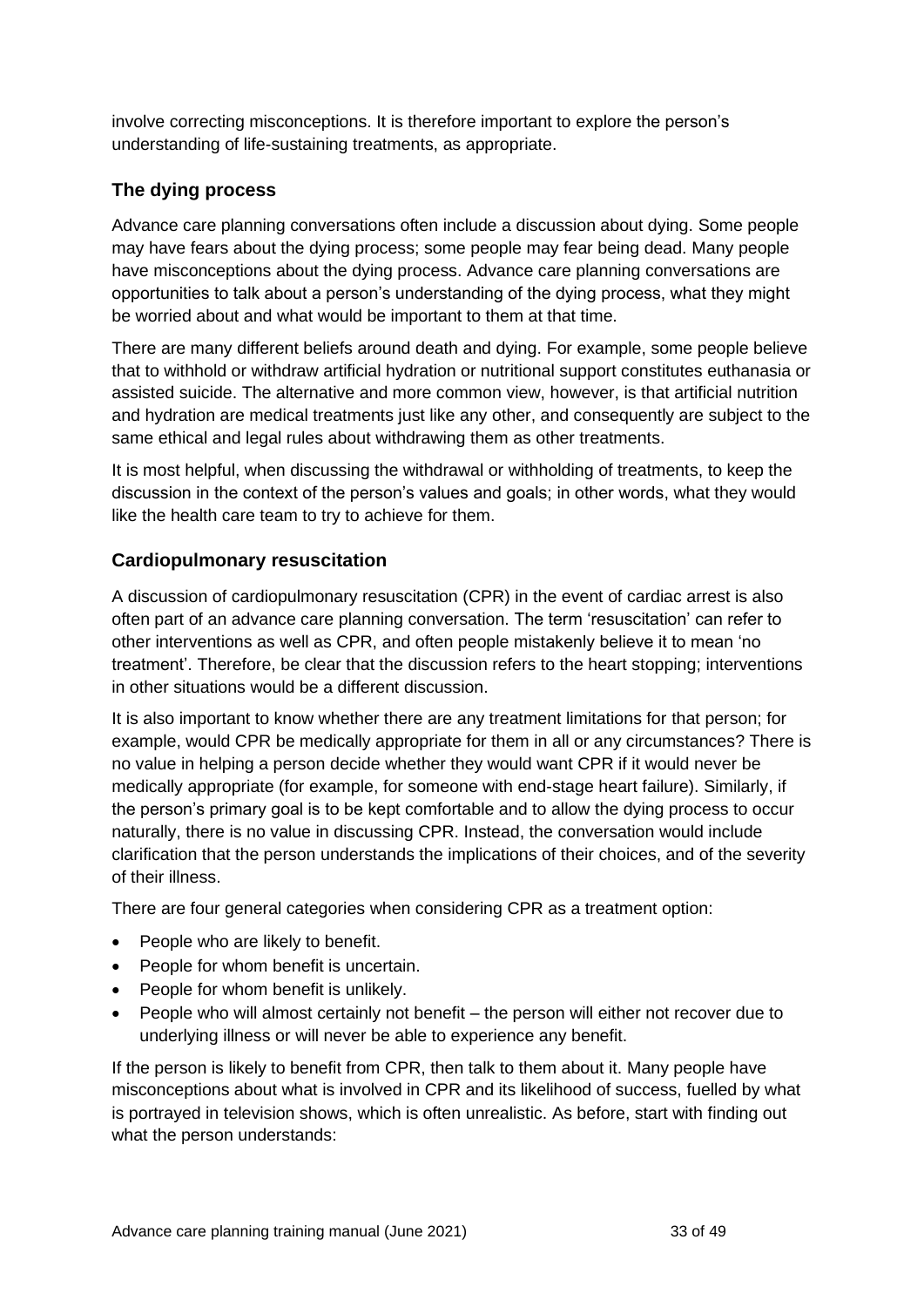'Can you tell me what you understand about CPR? Have any of your health care team talked to you about it before?'

It is not your role to discourage use of CPR, but to be realistic about the severity of the illness that can lead to a cardiac arrest and what is involved in resuscitation, so the person can make informed choices. For example, people are often unaware of the risks of neurological damage, multi-organ damage or the need for life support afterwards. CPR may worsen overall health. The underlying state of health affects the chances of CPR being successful. The level of detail provided will depend on the person's state of health and desire for information. An example of a fairly detailed explanation follows.

'If your heart were to stop, you would die. Chest compressions could be performed, and electric shocks could be used to try and restart your heart. Even with CPR, unfortunately, the blood flow to your body is not as good as if your heart were still beating. The longer it takes to restart your heart, the more damage will occur, particularly to the brain. The sicker you are before, the less likely your heart will be able to be restarted at all. If it is restarted, you are likely to need a breathing tube and be on life support afterwards.'

If the person you are talking to is living in their own home and does not want CPR to be performed, the decision should be communicated with others living in the same house. If there is a Do Not Attempt CPR (DNACPR) order, it should be readily accessible.

In some institutions, if no order has been signed, staff have an obligation to perform CPR in the event of a witnessed cardiac arrest. Most health care professionals would try to resuscitate if the person had not specifically rejected CPR.

## <span id="page-33-0"></span>*Interpretation of a person's preferences and decisions*

One of the roles of health care professionals is to interpret, and help people to articulate, their preferences and decisions in such a way as to be meaningful to the clinicians treating them. The person may say something like, 'I never want to be a vegetable – if I'm ever like that, switch me off.' This statement may mean different things to different people; therefore, it is important to clarify. You might respond with:

'What would being a vegetable look like to you?'

'And what do you mean by "switch you off"?'

## <span id="page-33-1"></span>*Having the conversation in the context of serious illness*

We recommend you use the Serious Illness Conversation Guide (SICG) to navigate advance care planning conversations with seriously ill people and their whānau.

Following the invitation to participate, and introduction to the conversation (as outlined in the previous chapter), the SICG prompts you to explore the person's understanding of their current and likely future health, and then to ask permission to share your own understanding to ensure alignment.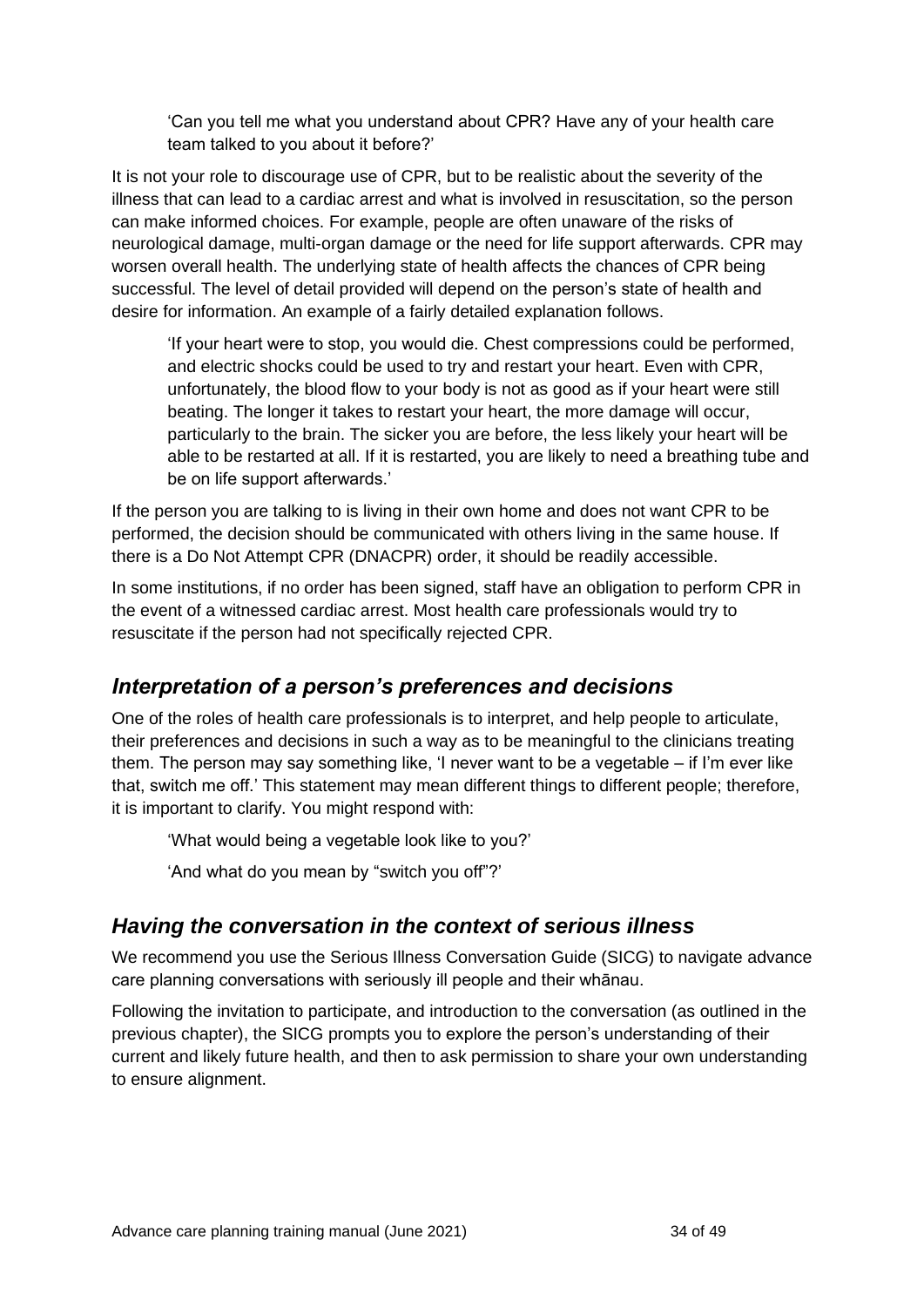The SICG provides questions using patient-tested language to explore what matters most to the person:

- 'What are your priorities if your health does get worse?'
- 'What worries you when you think about your health changing?'
- 'What helps you through the tough times?'
- 'What abilities are so important to you, that you can't imagine living without them?'
- 'If your health does get worse, how much are you willing to go through for the possibility of more time?'
- 'How much does your family/whānau know about what is most important to you?'

The conversation is wrapped up by summarising the key points, providing a clinical recommendation and formulating a plan with the person.

The SICG and SICG reference guide for health care professionals are available at: [www.hqsc.govt.nz/our-programmes/advance-care-planning/information-for](http://www.hqsc.govt.nz/our-programmes/advance-care-planning/information-for-clinicians/tools/serious-illness-conversations)[clinicians/tools/serious-illness-conversations.](http://www.hqsc.govt.nz/our-programmes/advance-care-planning/information-for-clinicians/tools/serious-illness-conversations) The reference guide contains an overview of the tools available to support serious illness conversations, ways to start conversations and strategies for common scenarios.

## <span id="page-34-0"></span>*Shared goals of care in hospitals*

During an episode of care in an acute hospital setting, decisions may need to be made about what medical treatments will be provided, for example, in the event of deterioration. These decisions need to consider both:

- the person's preferences, values and goals
- what is medically appropriate.

These conversations are known as shared goals of care conversations.

In the shared decision-making process involved in shared goals of care, the patient's values are explored and a shared understanding gained of what is important to the patient and what care and treatment options are available. Only then is the goal of care agreed and documented.

Before having the shared goals of care conversation, check whether the person already has an advance care plan. If they do, read and refer to it during the discussion to ensure appropriate continuation of care.

We recommend using the SICG when having the conversation; this will help you discuss the person's health status and what might be ahead for them, and to elicit their preferences and goals in this context before agreeing on the goals of care for this admission, particularly if the person were to deteriorate. Treatment decisions are then made based on this information and documented ideally on the shared goals of care form.<sup>20</sup> Please see chapter 8 for more information on documentation.

Shared goals of care discussions should be facilitated by the appropriate clinician/s and may include other members of multi-disciplinary teams involved in the person's care. Discussions

<sup>20</sup> www.hqsc.govt.nz/our-programmes/advance-care-planning/talking-covid/publications-andresources/publication/3963/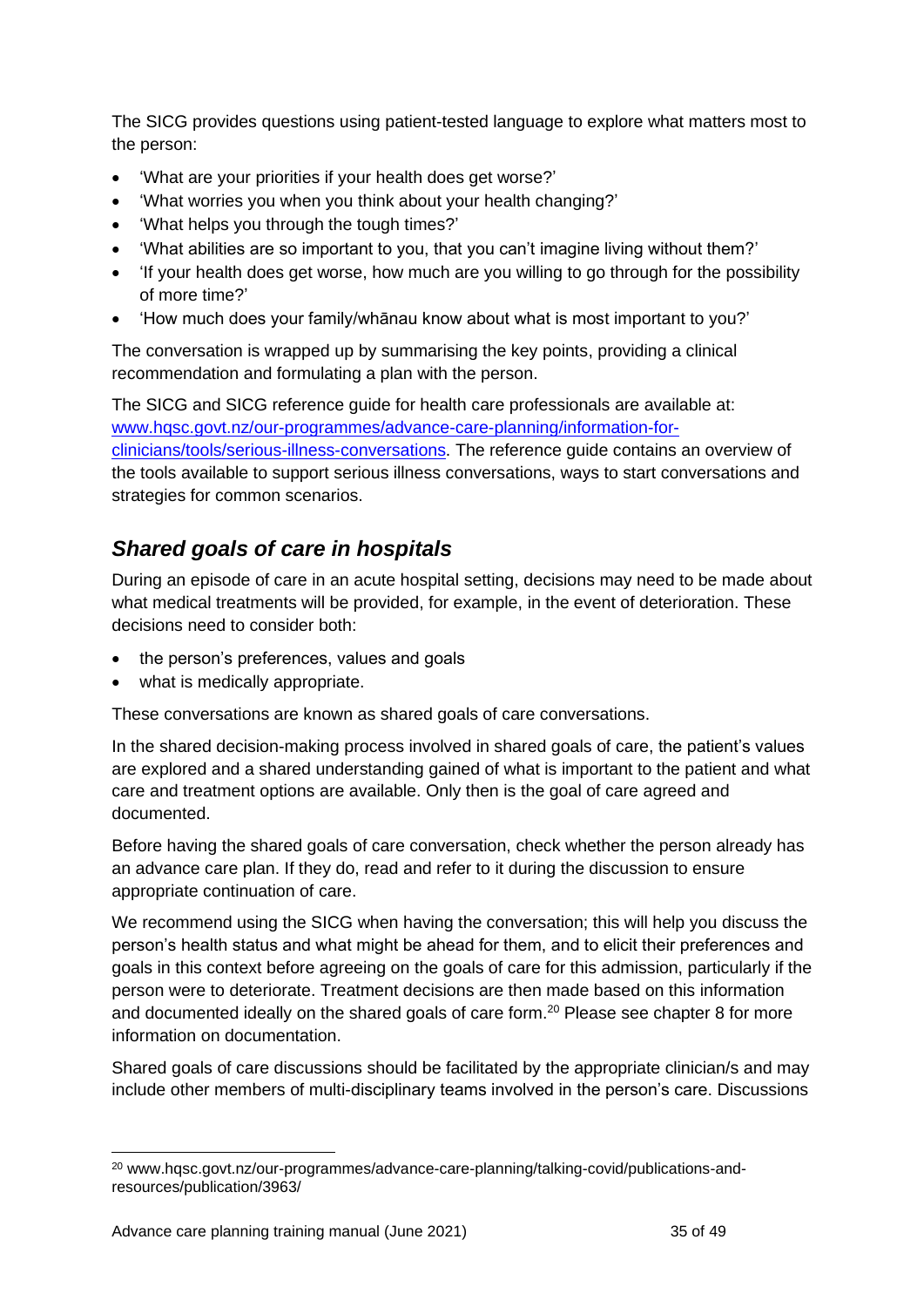should happen as early in the admission as possible and with the agreement of the person where they are able to consent. The person, whānau or clinician can begin the discussion.

The shared goal of care decision may be one of the following:

- curative and restorative with all appropriate life-sustaining treatments
- curative and restorative
- quality of life
- comfort while dying.

The decision describes what will be offered if the patient deteriorates.

A similar approach can be used in the community or a long-term care situation, where decisions need to be made about what treatment would be provided to a person in the event of deterioration or acute event. Documentation of these decisions may be different depending on the setting. A shared goals of care form specifically for aged residential aged care is available at: [www.hqsc.govt.nz/our-programmes/advance-care-planning/talking](http://www.hqsc.govt.nz/our-programmes/advance-care-planning/talking-covid/publications-and-resources/publication/4003)[covid/publications-and-resources/publication/4003.](http://www.hqsc.govt.nz/our-programmes/advance-care-planning/talking-covid/publications-and-resources/publication/4003)

### <span id="page-35-0"></span>*Documentation*

All advance care planning conversations should be documented in the clinical record so other relevant health care professionals can continue the advance care planning process if appropriate, and so important information is available to inform decision-making. Details may include, for example, decisions about goals of care, treatment plans, questions or concerns raised by the person and perhaps the need for emotional psycho-social supports, as well as a plan for continuing the process.

The person's values, goals, worries, preferences and any advance directives should be documented and, with their permission, the advance care plan included in their medical record.

The ideal place to document an advance care plan is in the national advance care planning and guide document available at: [www.hqsc.govt.nz/our-programmes/advance-care](http://www.hqsc.govt.nz/our-programmes/advance-care-planning/information-for-consumers/publications-and-resources/publication/3212)[planning/information-for-consumers/publications-and-resources/publication/3212.](http://www.hqsc.govt.nz/our-programmes/advance-care-planning/information-for-consumers/publications-and-resources/publication/3212)

The person's values, goals, worries, preferences and any advance directives might be documented in:

- clinic notes
- outpatient clinic letter
- discharge summary
- electronic care plan record
- goals of care forms completed during a hospital admission or as part of an aged residential care admission.

See chapter 8 for more about documentation and sharing of advance care planning information.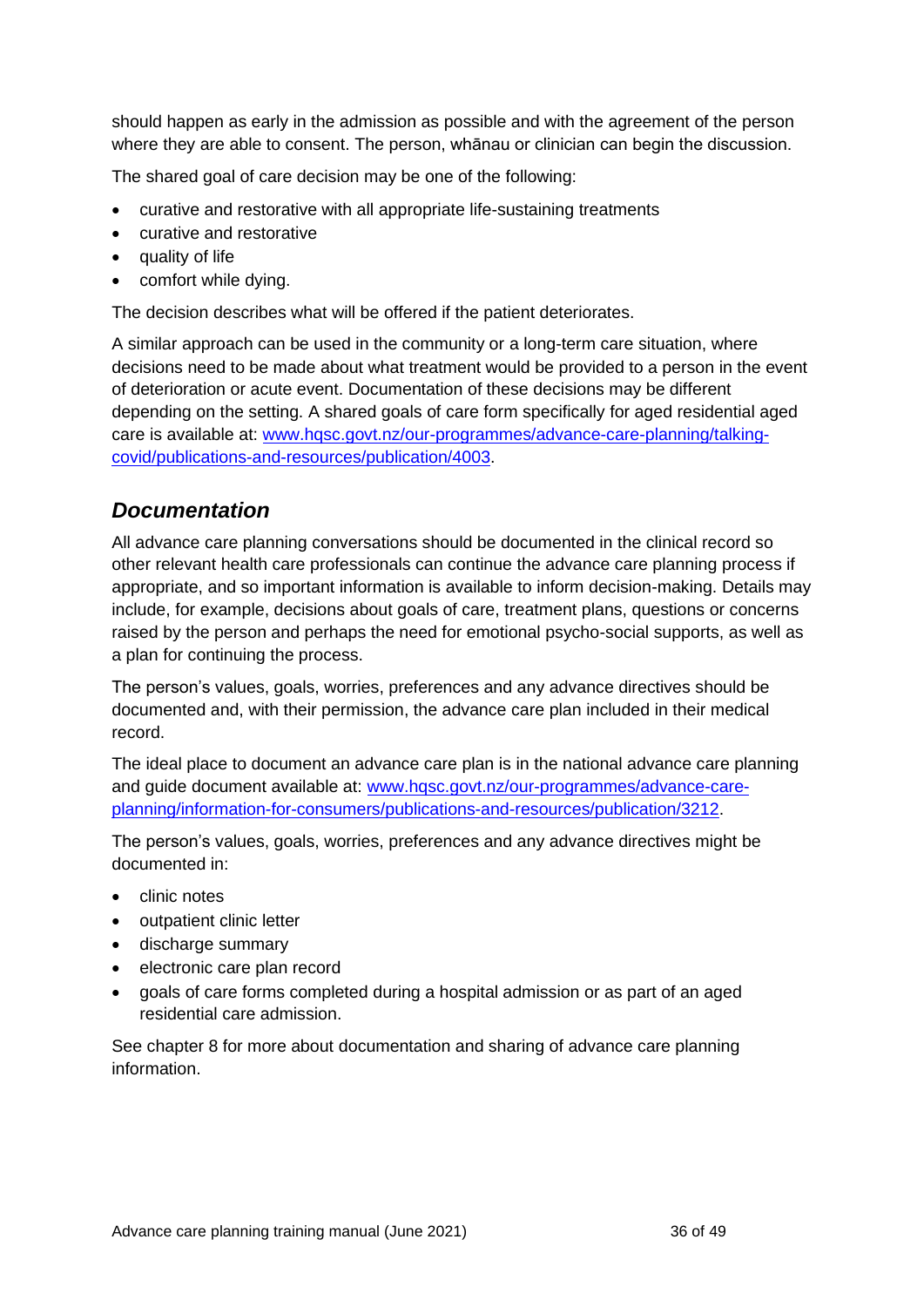## <span id="page-36-0"></span>*Summary*

- Find out what the person understands and feels about their health before giving them information.
- Listen carefully to what they are saying.
- Explore if, when and how they wish to involve whānau.
- Always consider cultural, spiritual and religious beliefs.
- Talking about life-sustaining treatments is often part of an advance care planning conversation.
- The level of detail of a discussion about life-sustaining treatments will vary from person to person depending on their state of health, preferences and goals.
- Use the Serious Illness Conversation Guide in the context of serious illness.
- Use the Serious Illness Conversation Guide to support shared goals of care discussions and treatment decision-making.
- Help the person articulate their preferences in a way that will be useful for future decision-making.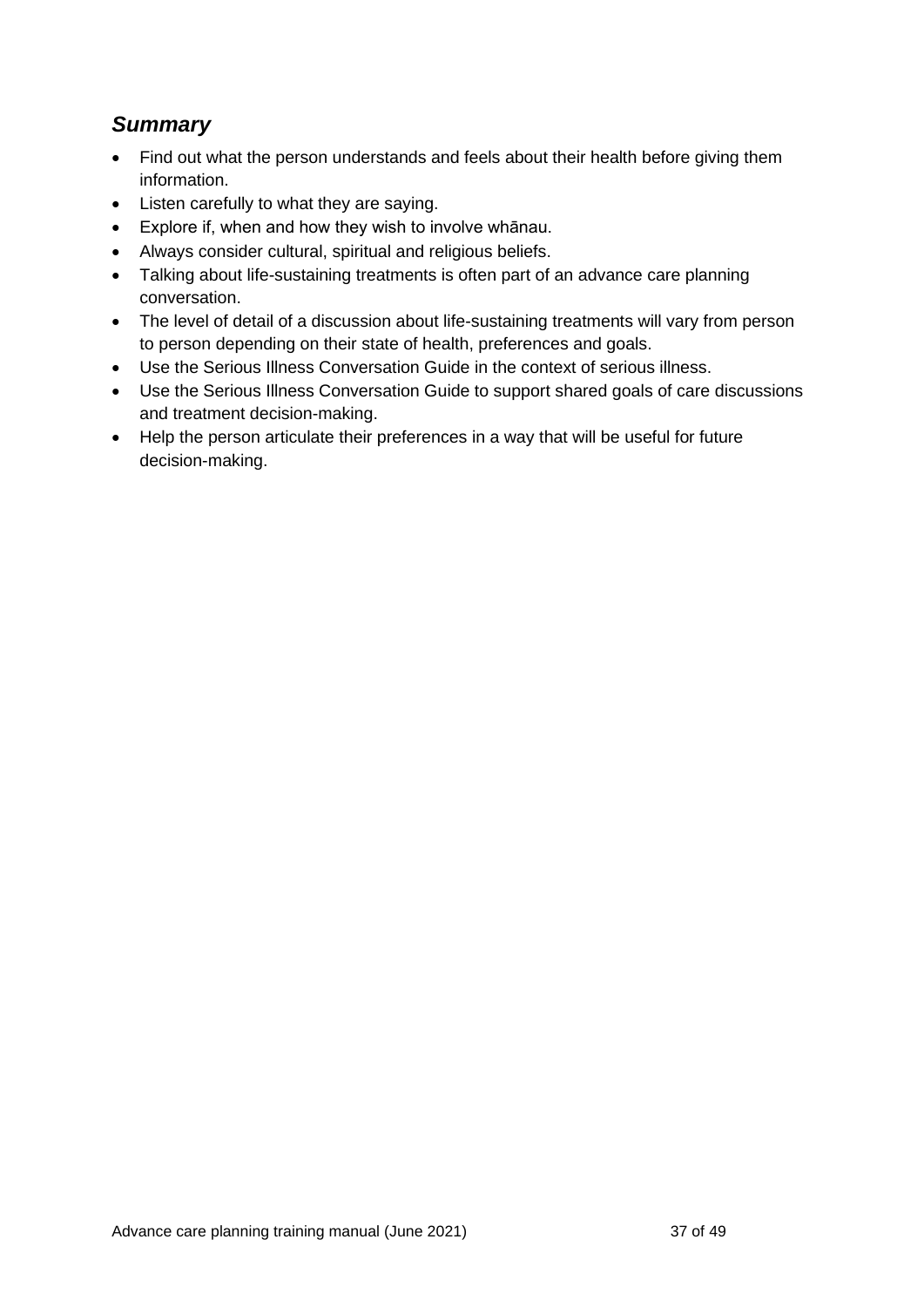## <span id="page-37-0"></span>**Chapter 7: Conflict prevention and management**

Advance care planning may, at times, involve some conflict either within whānau or between consumers and the health care team. Usually, any conflict can be easily and simply resolved with appropriate communication before it becomes a significant issue. This chapter discusses how to prevent and resolve conflict. Strategies for managing more complex conflict can be found in the *Advance care planning communication skills manual*. 8

Conflict may arise in different situations and involve different parties. Some examples follow.

- A competent person and their whānau disagree about engaging in advance care planning.
- A person has a preference for future care that their EPA does not feel able to honour.
- A competent person, or their whānau, wants something that the health care team does not think is appropriate care.
- Members of the health care team disagree over the interpretation of a person's wishes.

It is important to recognise that it is not possible to avoid all conflict. Where possible, however, try to reduce the likelihood of disputes, prevent the escalation of disagreements in the early stages and promote the resolution of conflicts.

## <span id="page-37-1"></span>*Prevention of conflict*

The root of many disagreements between health care professionals and consumers is inconsistent information. This can be minimised by having processes in place to transfer, give and receive information effectively.

Clear and unambiguous communication involves finding out the person's perspectives/concerns/understanding, listening carefully, speaking clearly in plain language free of medical jargon and euphemisms, and pausing often to clarify what you have heard and to check what the person has understood.

The way you behave and how that is perceived by the person will impact on what they share with you and how they interpret information you provide. Consider the following.

- Do I seem empathic or impersonal?
- Am I at the same physical level as the people I am talking to or do I tend to stand while they are seated (or lying down)?
- Am I usually rushed or distracted or am I invested in this conversation and the time it will take?
- Do I really listen when people talk about their lives and emotions (as well as their illness and treatment)?

If the person feels they are being genuinely heard, and that their concerns and perspectives are valued, they are more likely to share more, trust you and take on board information from you. If the person is facing a life-threatening illness, they and their whānau may be experiencing significant emotions or stress; if they feel this is acknowledged by you, again they may receive information more effectively and be likely to share more.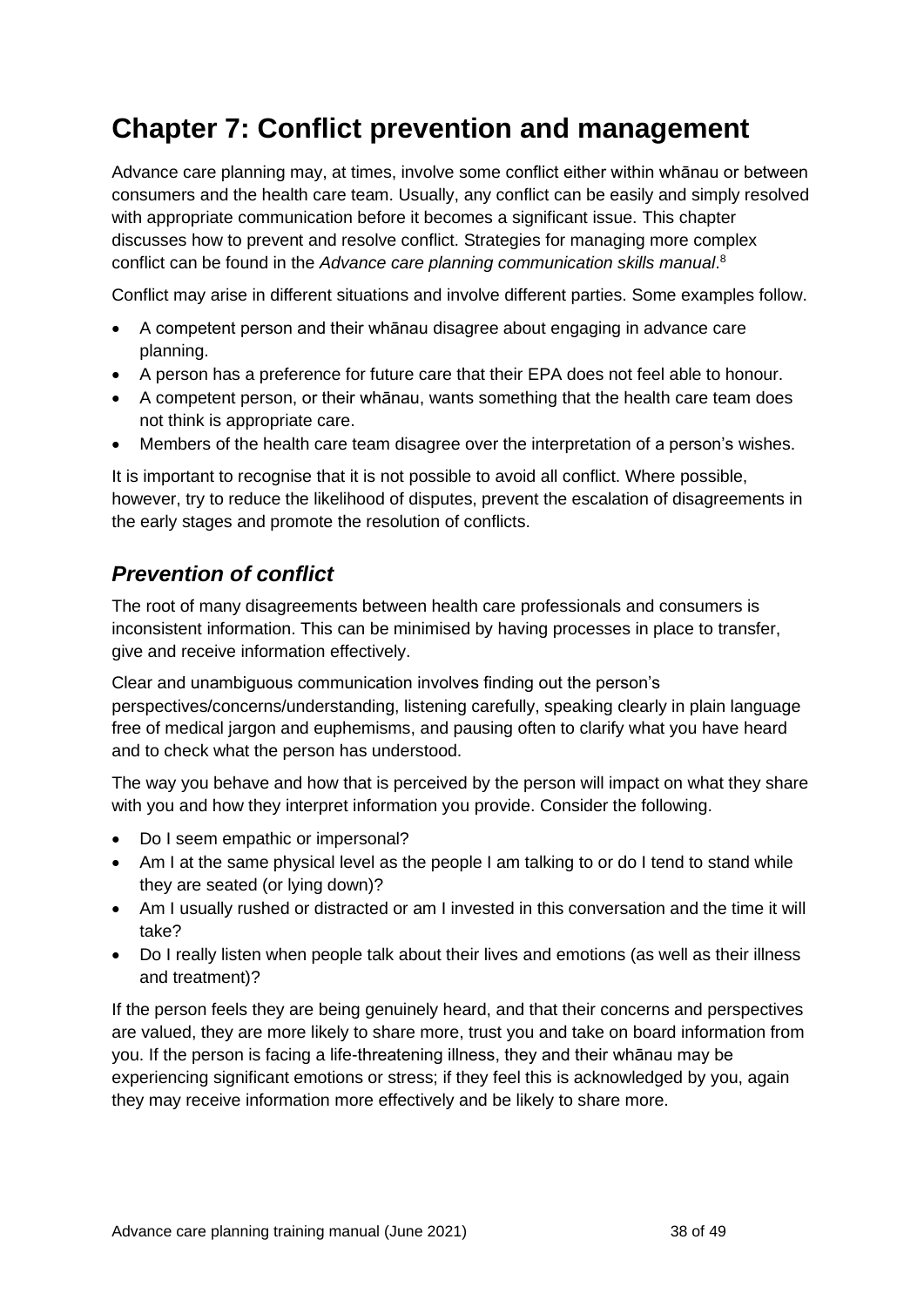## <span id="page-38-0"></span>*Managing differing views*

Consider this example: someone, whose health status is deteriorating quickly, is weighing up health care options as part of advance care planning. They have been told that certain treatments are not an option at this point, and why. They disagree with the treatment plan. Getting impatient or pushing a point more aggressively may turn disagreement into anger. To avoid this, try to understand the reason for the disagreement first.

#### **Discovering the reason for disagreement**

Here are some questions to consider.

- Have I explored their understanding of their current and future health, their goals and values and what really matters to them first, before giving the information?
- Have I given the information they need to understand the risks/benefits of future care in a way that is meaningful to them? (If not, it may be appropriate to try again.)
- Have I given the information that a reasonable person would need to understand the risks/benefits?
- Do they know that I have heard their disagreement? (If they have a perspective or concerns they feel you haven't heard, they are less likely to be able to engage fully with what you are explaining.)
- Is there something they are afraid of?
- Is this the best time to be having this part of the conversation; are they able to concentrate on this conversation right now or are they distracted? Are the appropriate people present?
- Am I listening more to the whānau or to other health professionals than to the competent person?
- Am I feeling a certain way because the request for care is being presented in a certain way?
- Have I explored if there are spiritual, cultural or other reasons why this person does not agree with the view of the health care team?

#### **Preventing escalation**

If you have tried the suggestions above and the conflict is not resolved, seek appropriate support to prevent escalation. Here are some ideas for getting the support you might need.

- A colleague from a different discipline may help to provide additional information or clarity for either you or the person.
- A spiritual or cultural advisor may provide emotional support for the person who has underlying fears, enabling them to move forward with conflict resolution.
- A bioethicist may help to resolve conflict of opinions about appropriate treatment between colleagues.

If a disagreement is escalating, someone with the appropriate skills may need to mediate. Mediation strategies are discussed in the *Advance care planning communication skills manual*. 8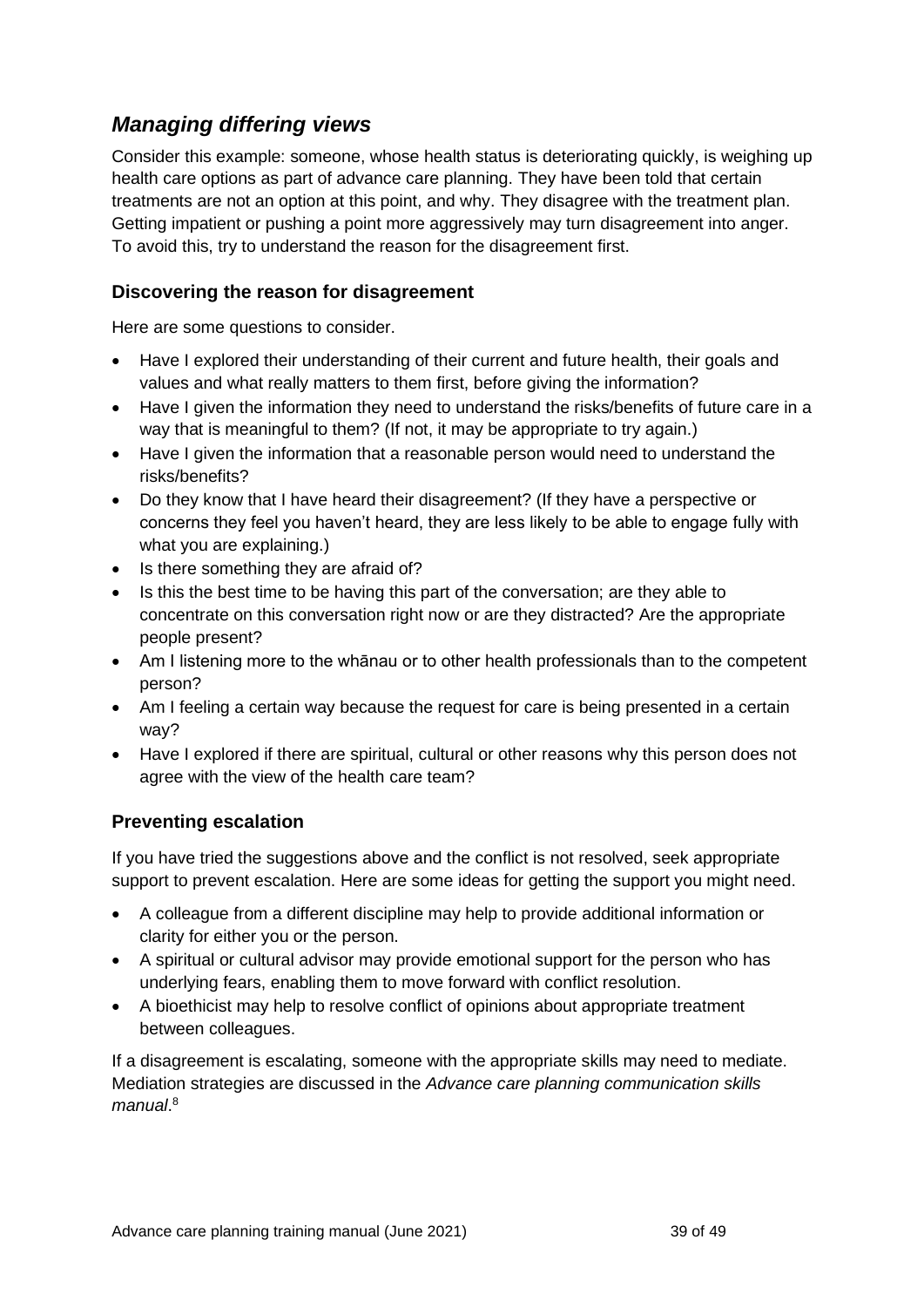#### **When the person's request is unable to be met**

Although everyone has the right to give instructions, people do not have the right to insist on health care that is not medically indicated. For example, no-one can force a surgeon to try and remove a tumour if the surgeon has assessed that the surgery is impossible or futile. They may, of course, request a second opinion and that request should be honoured if time and resources permit.

These kinds of conversations can be difficult and should involve the person feeling that their choices and their reasons have been heard. Strategies for managing such conversations are addressed in the *Advance care planning communication skills manual*. 8

#### **Whānau dynamics**

Even the most amiable whānau relationships can dissolve under the strain of a situation that disrupts the family system. Avoid labelling whānau who are having a hard time dealing with advance care planning issues as 'difficult' or 'dysfunctional'.

There can be disputes among whānau about carrying out what a person has requested; for example, if they have specified they want to die at home, which whānau member/s will be there to look after them? Who will learn how to give injections? Does everyone understand what kind of care will and will not be given, for example, ventilation or intubation?

Focus on the current situation, the person's needs and the decisions at hand, rather than past disputes. Everyone involved should feel that their perspectives have been heard and taken into account, and that you are not taking sides.

Sometimes grief and distress among whānau about an illness can turn into anger towards health care professionals. Whānau may appear to interfere with delivery of medical care, make extra demands on staff time and see everything as a crisis. Sometimes when someone is dying, whānau do not wish to acknowledge it. They may pretend their loved one is getting better or ask for procedures that they think will 'cure' them. They may avoid their loved one. Whānau members may argue among themselves at the bedside or pass on inaccurate information to other whānau members.

The challenge for the health care team in situations like these is to understand the behaviours and help the whānau cope, where possible. The first step to understanding the behaviours is to listen, not only to what is being said, but also for what is not being said, and understand the motivation and emotion underlying the words. The next step is to acknowledge and validate what is being said and to show empathy. A shared understanding and ability to negotiate a way forward may then be possible.

The health care team must assess its own strengths and limitations in the resolution of whānau conflict. If the situation is beyond the capacity of the team, seek help from a skilled mediator.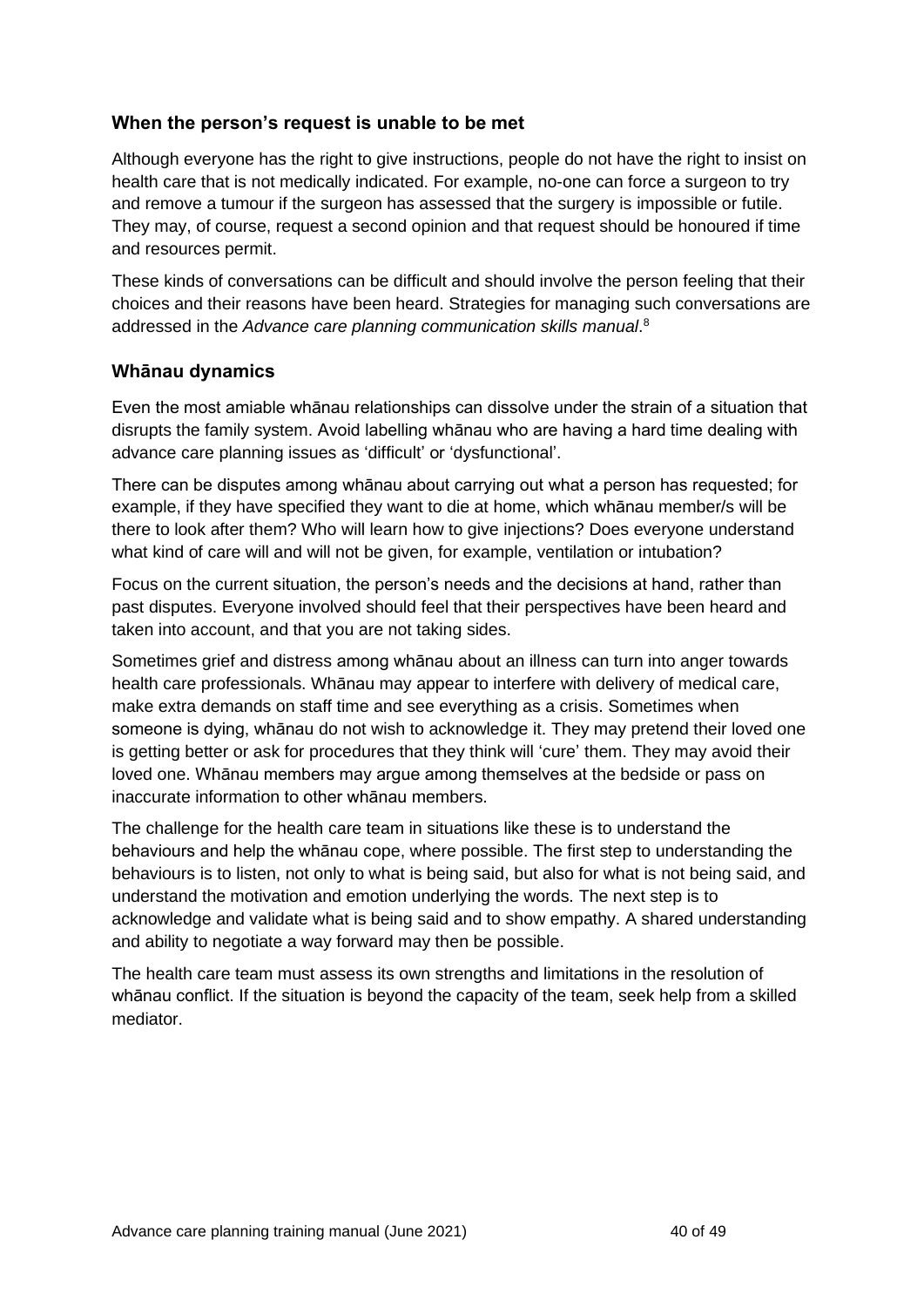#### **When whānau members want to speak for a competent person**

Sometimes, for cultural or other reasons, whānau may try to stand between the health care team and a competent person. For example, the whānau may ask that the ill person not be told about a diagnosis and not be consulted on options for care as the disease progresses.

No-one is required to engage in advance care planning; however, everyone is entitled to be informed about their medical condition and given the opportunity for advance care planning. It is not usually acceptable to talk to whānau instead of the competent person. A conversation with the competent person should occur in the first instance, in order to establish what they want to know about their state of health, how much detail they want about their condition and likely progression, and with whom they want the information to be shared. Most people want to be informed directly about their condition; however, in some cultures it is the whānau that receives this information – the competent person should be consulted in the first instance to ensure this is their wish, and if it is, this should be respected.

The whānau can ask to be present for this conversation; however, who attends is up to the person being treated. If there is a problem with communication because of language, make arrangements within the health care team to solve it (for example, seek the services of a professional interpreter or obtain a communication device for a person who has difficulty speaking or hearing).

Similarly, if the whānau objects to wishes that a person makes as part of their advance care planning, the health care team's obligation is to respect the wishes of the person.

## <span id="page-40-0"></span>*Summary*

- Clear and consistent communication will often prevent conflict.
- An ability to see the world as it occurs for the person and their whānau will likely result in the building of trusting relationships, and disagreements are more likely to be avoided.
- If the goals of care are agreed upon, conflict is less likely.
- If a person feels their perspectives have been heard, they are more likely to hear the perspectives of the health care team.
- Mediation may occasionally be required if conflict escalates.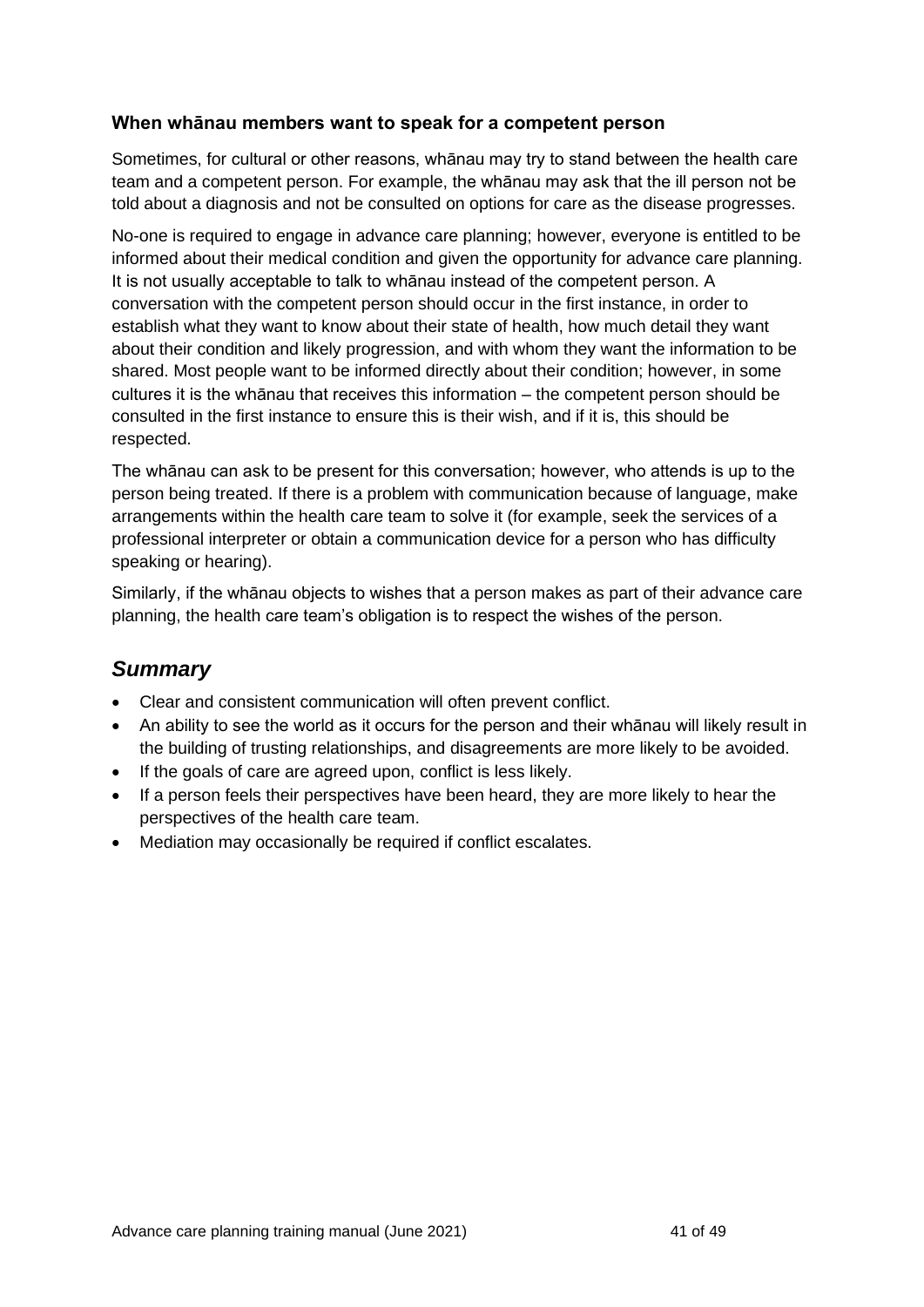## <span id="page-41-0"></span>**Chapter 8: Documentation and the sharing of information**

There are different ways you might support advance care planning documentation, depending on the context of the conversation. When an advance care planning conversation has occurred with a health care professional that conversation needs be referenced and the main points documented in the clinical record. Ideally, when the person is ready to, they will document their advance care plan using the national advance care plan template.<sup>21</sup> A health care professional would ideally support the person to complete section 6 of the template.

Documenting the information means a person's values, goals, hopes, preferences and advance directives are available to the health care team to support person-centric health care planning and delivery.

### <span id="page-41-1"></span>*The advance care planning document*

If a comprehensive conversation, or series of conversations, has taken place, and the person has expressed their values, goals and preferences, for example, suggest that these be recorded in the national advance care plan template. In that way, the person can have a copy and share it with relevant whānau, and a copy can also go in the clinical record and be shared with relevant health care professionals (with the person's permission). When completing an advance care plan, the person needs to be aware that it can be altered at any time by them if they remain capable of making their own health care decisions.

An advance care plan might be completed by the person themselves, or it might involve one or more health care professionals. We strongly advise that the advance directives section be completed with a health care professional with relevant knowledge of the person's care and treatment options.

The clearer and more unambiguous the statements, the more likely they will be interpreted as the person has intended. As discussed previously, the role of the health professional is to interpret the person's statements and ensure what is written will be meaningful to the treating health care team if the information is required in the future. Some things to consider follow.

- Quality of life means different things to different people and therefore needs to be defined by the person in their advance care plan.
- Phrases such as 'being a vegetable' mean different things to different people and need to be defined.
- Different people may have different interpretations of what 'severe' dementia or 'severe' illness means, for example. The parameters need to be defined.

<sup>21</sup> Available at: [www.hqsc.govt.nz/our-programmes/advance-care-planning/information-for](http://www.hqsc.govt.nz/our-programmes/advance-care-planning/information-for-consumers/publications-and-resources/publication/3212)[consumers/publications-and-resources/publication/3212.](http://www.hqsc.govt.nz/our-programmes/advance-care-planning/information-for-consumers/publications-and-resources/publication/3212)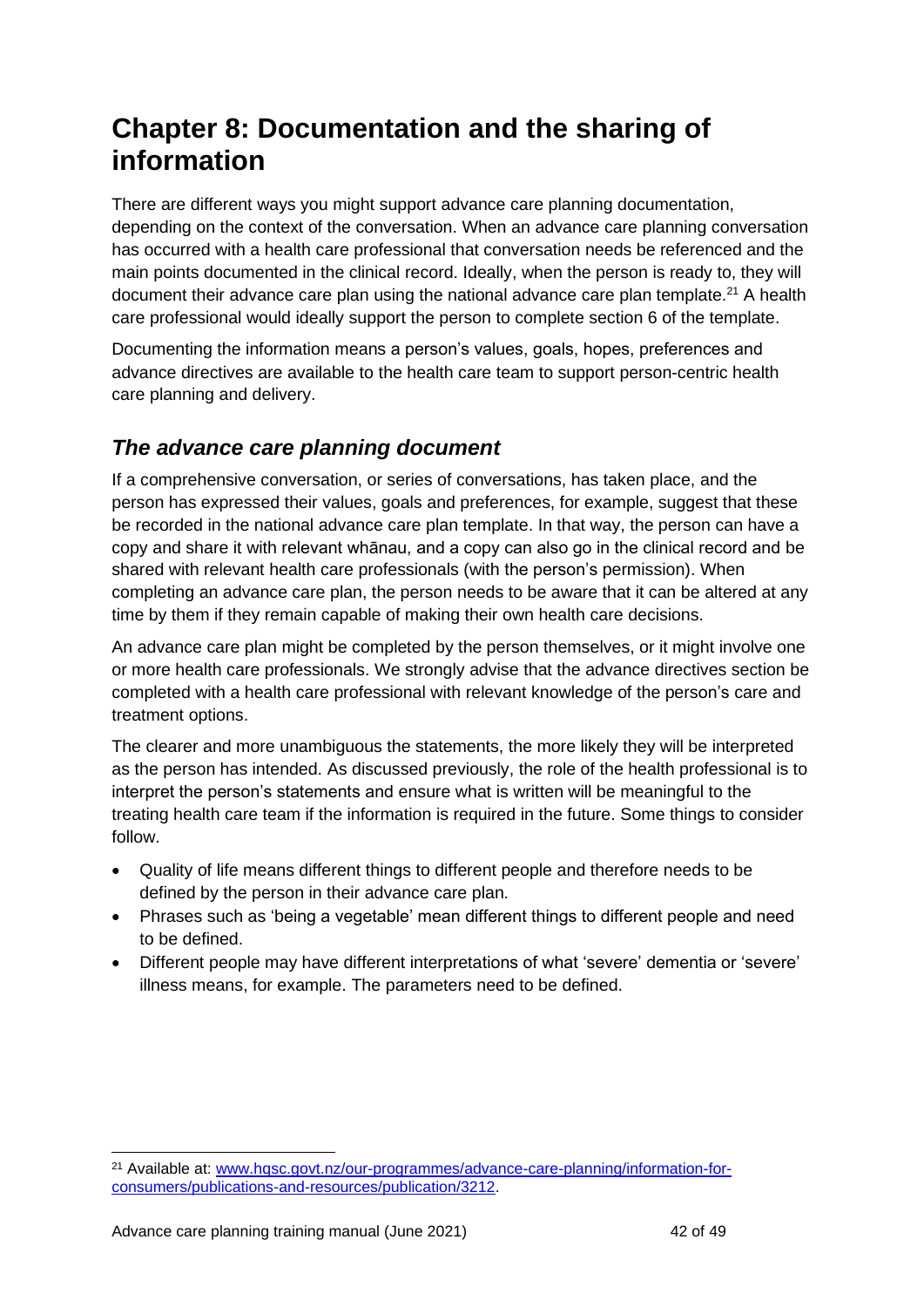#### **Articulating advance directives**

If an advance care plan includes advance directives, these need to be articulated in such a way as to minimise ambiguity and define the circumstances in which a consent/refusal of treatment should apply. It must be clear which specific treatment/s the person is consenting or refusing to receive and in which circumstances they want that consent/refusal to apply.

Here are some examples that might have been written by someone with an advancing neurological disease:

| In the following<br>circumstances:                                                                                                                                                                          | I would like my<br>care to focus on:                                                                 | I would accept<br>the following<br>treatments:                            | I would wish to refuse<br>or stop the following<br>treatments:                                                                                    |
|-------------------------------------------------------------------------------------------------------------------------------------------------------------------------------------------------------------|------------------------------------------------------------------------------------------------------|---------------------------------------------------------------------------|---------------------------------------------------------------------------------------------------------------------------------------------------|
| If the ability to eat or<br>drink by mouth is<br>compromised or<br>absent and this is<br>irreversible                                                                                                       | Comfort                                                                                              | Comfort<br>measures                                                       | Artificial hydration and<br>nutritional support                                                                                                   |
| If my breathing is<br>compromised                                                                                                                                                                           | Comfort                                                                                              | Comfort<br>measures                                                       | Intubation                                                                                                                                        |
| If I have quality of<br>life or this is<br>expected to return<br>with treatment. For<br>me quality of life<br>means being able to<br>communicate, feed<br>myself and toilet<br>myself without<br>assistance | <b>Treating reversible</b><br>conditions, such as<br>infection, with a view<br>to prolonging my life | Antibiotics and<br>other measures<br>to treat<br>reversible<br>conditions | I would wish to stop or<br>refuse such measures if<br>I no longer have quality<br>of life and this is not<br>expected to return with<br>treatment |

When assisting a person to define advance directives, ensure the person understands the implications of what they are documenting. In the above example, the person would need to understand that refusing ventilation could result in their life ending sooner than it otherwise would, as ventilation might, in theory, be offered as part of treating a potentially reversible health condition/state.

Decisions may need to be made about what medical treatments will be provided to the person should they deteriorate or have an acute event during a hospital admission or while resident in an aged care facility. This should include decisions about what treatment would be provided in the event of deterioration. These shared goals of care decisions should consider both:

- the person's preferences, values and goals
- what is medically appropriate.

We recommend you familiarise yourself with the principles of shared goals of care.<sup>22</sup>

<sup>22</sup> Available at: [www.hqsc.govt.nz/our-programmes/patient-deterioration/publications-and](http://www.hqsc.govt.nz/our-programmes/patient-deterioration/publications-and-resources/publication/4284)[resources/publication/4284.](http://www.hqsc.govt.nz/our-programmes/patient-deterioration/publications-and-resources/publication/4284)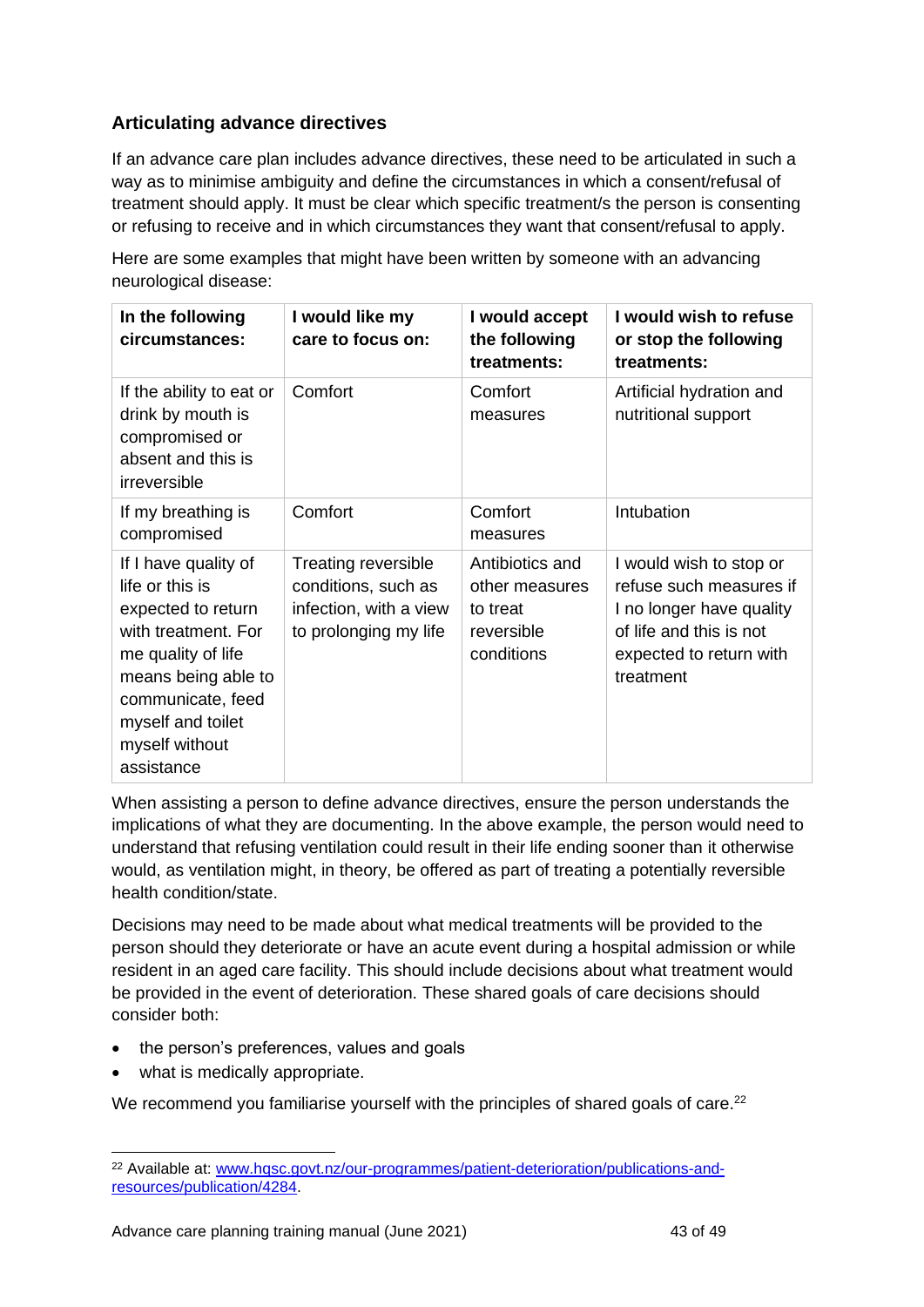Shared goals of care should be documented on the shared goals of care form. There is a national form for use in hospital settings<sup>23</sup> and one for use in aged residential care settings.<sup>24</sup>

If someone has an advance directive refusing certain treatments, the shared goals of care must align with this.

Shared goals of care discussions, preferably using the Serious Illness Conversation Guide, can be had by any member of the health care team. Shared goals of care decisions must be made by a doctor or nurse practitioner.

## <span id="page-43-0"></span>*Sharing advance care planning information*

The appropriate sharing of advance care planning information is important for two main reasons.

Firstly, advance care planning is a process and there may be more than one health care professional involved. To prevent unnecessary repetition, or beginning the process all over again, relevant information needs to be made available to others involved in the person's care.

Secondly, the information needs to be available to treating clinicians, especially if the person with an advance care plan becomes incompetent, so that what is captured in the advance care plan can be taken into consideration in determining appropriate care and treatment.

There are many health care providers across the country, and they do not all communicate with each other. This makes appropriate sharing of and access to advance care planning information and documents a challenge. Whatever systems or processes are in place in your area, please keep the following things in mind.

- A completed advance care plan is the property of the person.
- Advance care planning documentation needs to be readily available to treating clinicians.
- Ideally all advance care planning documentation should be held in one place within the clinical record with the person's permission.
- Advance care planning notes should be included in hospital discharge summaries, clinic letters or referral letters.
- If someone with an advance care plan transfers from one health care setting to another, the plan should accompany them.
- A person is entitled to change their preferences and amend the contents of their advance care plan. Health care providers must ensure the copy held on record is the latest version.

<sup>&</sup>lt;sup>23</sup> Available at: [www.hqsc.govt.nz/our-programmes/advance-care-planning/talking-covid/publications](http://www.hqsc.govt.nz/our-programmes/advance-care-planning/talking-covid/publications-and-resources/publication/3963)[and-resources/publication/3963.](http://www.hqsc.govt.nz/our-programmes/advance-care-planning/talking-covid/publications-and-resources/publication/3963)

 $24$  Available at: [www.hqsc.govt.nz/our-programmes/advance-care-planning/talking-covid/publications](http://www.hqsc.govt.nz/our-programmes/advance-care-planning/talking-covid/publications-and-resources/publication/4003)[and-resources/publication/4003.](http://www.hqsc.govt.nz/our-programmes/advance-care-planning/talking-covid/publications-and-resources/publication/4003)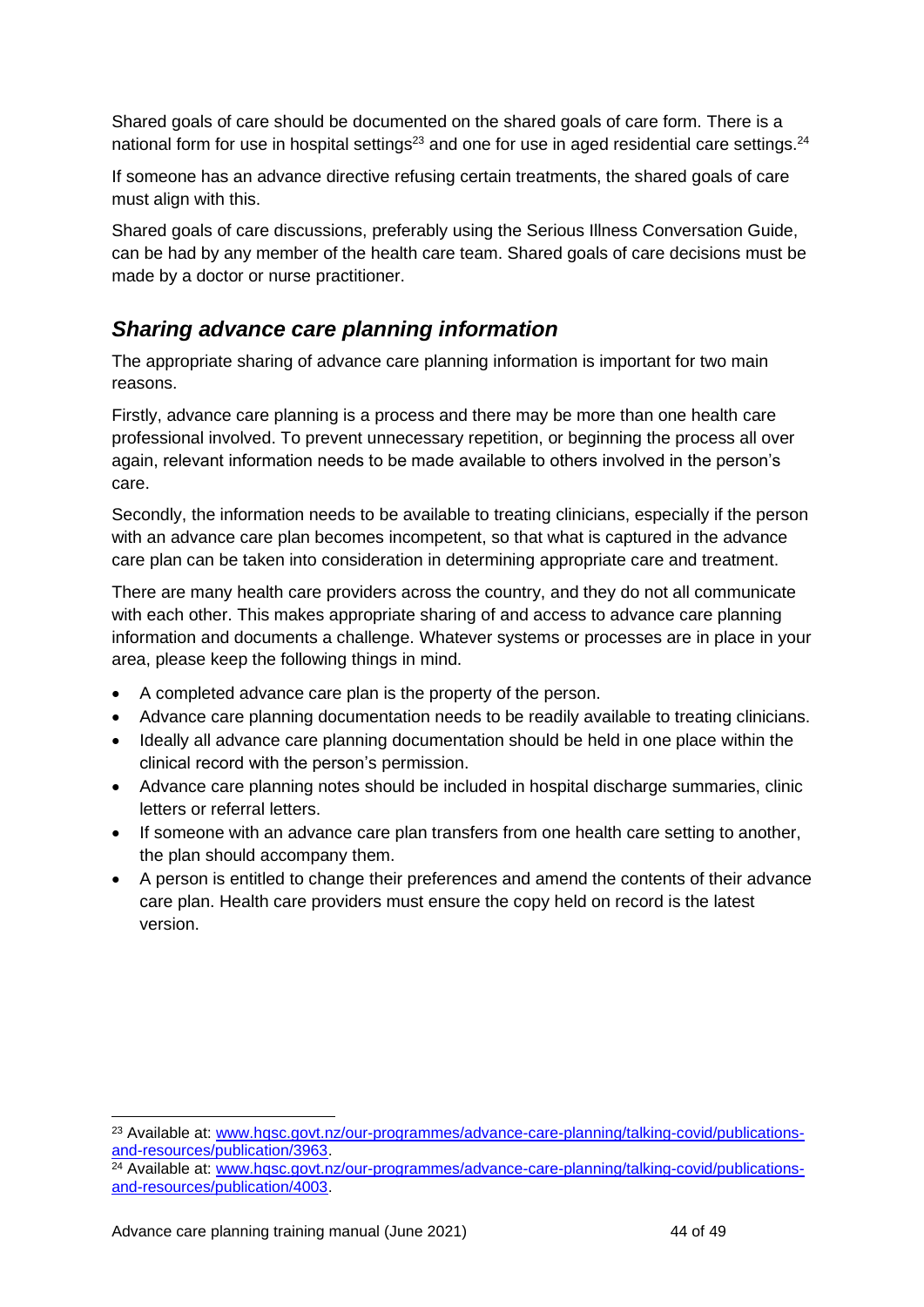## <span id="page-44-0"></span>*Reviewing advance care planning documentation*

A competent person may review and alter their advance care plan at any time. If health care professionals have been involved in the process, it would be appropriate to offer a review at certain points in the person's life or illness trajectory. For example:

- following a significant life event such as marriage/civil union, divorce/separation or birth of a child
- following a significant medical diagnosis
- when a major change in health occurs
- when end of life may be approaching.

## <span id="page-44-1"></span>*Summary*

- Advance care planning conversations must be recorded.
- Documentation of the advance care planning process should form part of the clinical record and be readily available to treating clinicians.
- Documentation should be clear and usable by the health care team.
- An advance care plan may contain advance directives, which need to be unambiguous and define the circumstances for which they are intended.
- Documentation about treatment decisions, for example, shared goals of care documentation, should align with the person's advance care plan and advance directives.
- Advance care planning documentation must be shared appropriately.
- Advance care planning documentation can be amended by the competent person at any time.
- Health care professionals should offer to review an advance care plan with a capable person at appropriate times.
- Shared goals of care forms and supporting information are available at: [www.hqsc.govt.nz/our-programmes/patient-deterioration/workstreams/shared-goals-of](http://www.hqsc.govt.nz/our-programmes/patient-deterioration/workstreams/shared-goals-of-care)[care.](http://www.hqsc.govt.nz/our-programmes/patient-deterioration/workstreams/shared-goals-of-care)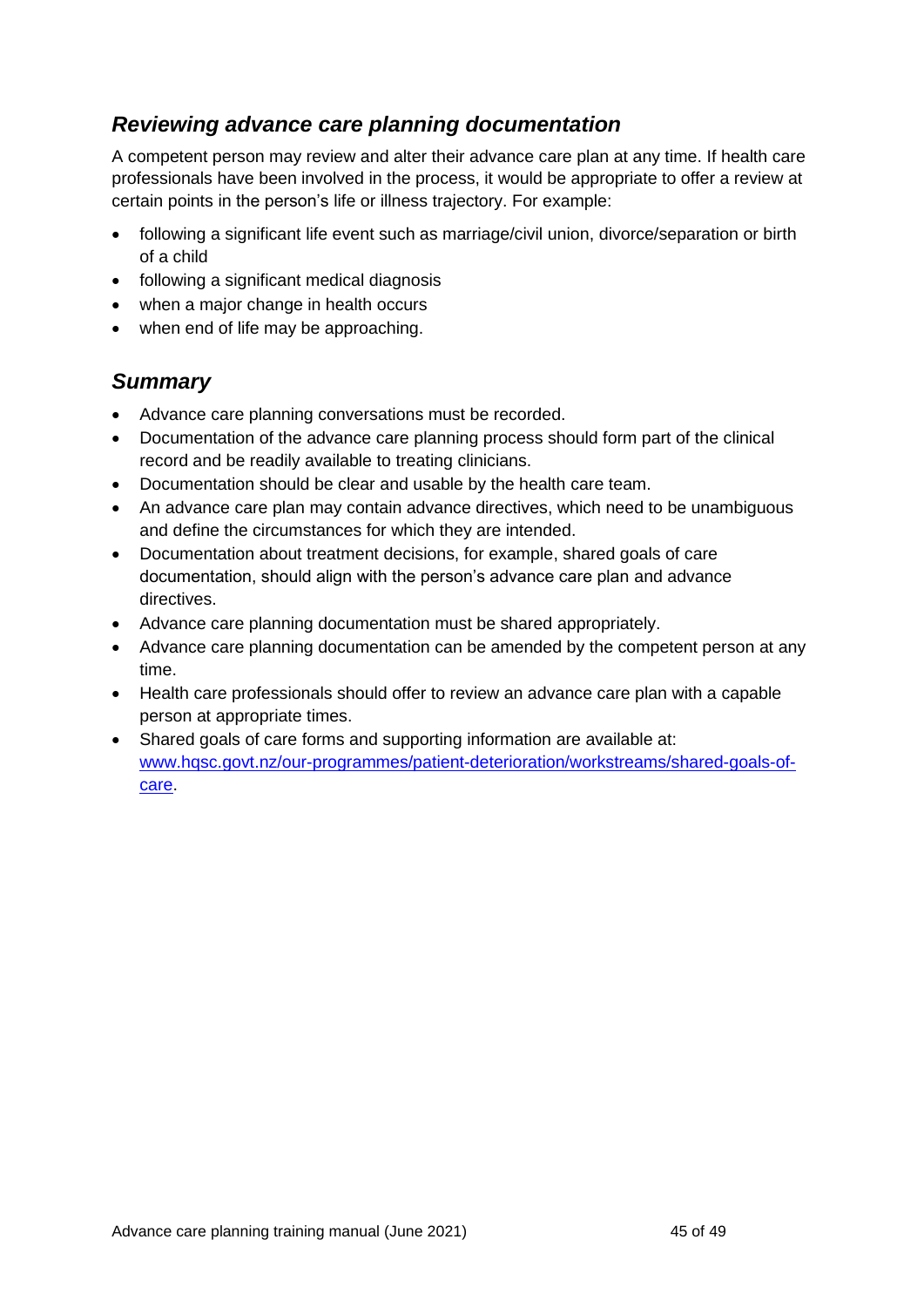## <span id="page-45-0"></span>**Chapter 9: Developing advance care planning knowledge and skills**

## <span id="page-45-1"></span>*Implementing advance care planning into workplaces*

Successful implementation of advance care planning requires culture change and a wholeof-system approach. Having clinical staff who are skilled and confident to support people with advance care planning is essential. Training alone will not create sustainable change in practice. We need trained clinicians who can have the conversations and use the information gathered to inform care. This requires the development of a system within district health boards and clinical areas that includes the following key elements.

- Leadership that champions for the programme and sources the people and resources needed.
- A process for identifying people who would benefit from advance care planning.
- Clinicians who are supported to engage in advance care planning conversations with time, training and mentoring.
- People and their whānau who are supported before, during and after advance care planning conversations.
- Conversations that are documented effectively to inform care/treatment that aligns with what is important to the person and their whānau.
- A process for sharing and reviewing plans with the person and other health care providers.
- A process for ensuring what is important to the person and their whānau is used in care planning and delivery.
- A process for reviewing and continuously improving advance care planning and shared goals of care practices.

More information about implementing advance care planning processes into teams and organisations can be found at: [www.hqsc.govt.nz/our-programmes/advance-care](http://www.hqsc.govt.nz/our-programmes/advance-care-planning/information-for-clinicians/implementation)[planning/information-for-clinicians/implementation.](http://www.hqsc.govt.nz/our-programmes/advance-care-planning/information-for-clinicians/implementation)

## <span id="page-45-2"></span>*Keeping a reflective advance care planning log*

Keeping a reflective log will help you to reflect on advance care planning conversations and to develop your conversation skills. Here is a suggested format for a reflective log.

- Date and basic demographics of the person and whanau you spoke to  $-$  sex, age, ethnic group (do not include the person's name or other identifying information).
- What went well? Why do you think that was?
- What did not go so well? Why do you think that was?
- What might you do differently next time?

You might like to use a spreadsheet, or a journal or diary – choose a format that works for you. Follow your organisation's data security policy and ensure you keep the log confidential and the patient unidentifiable.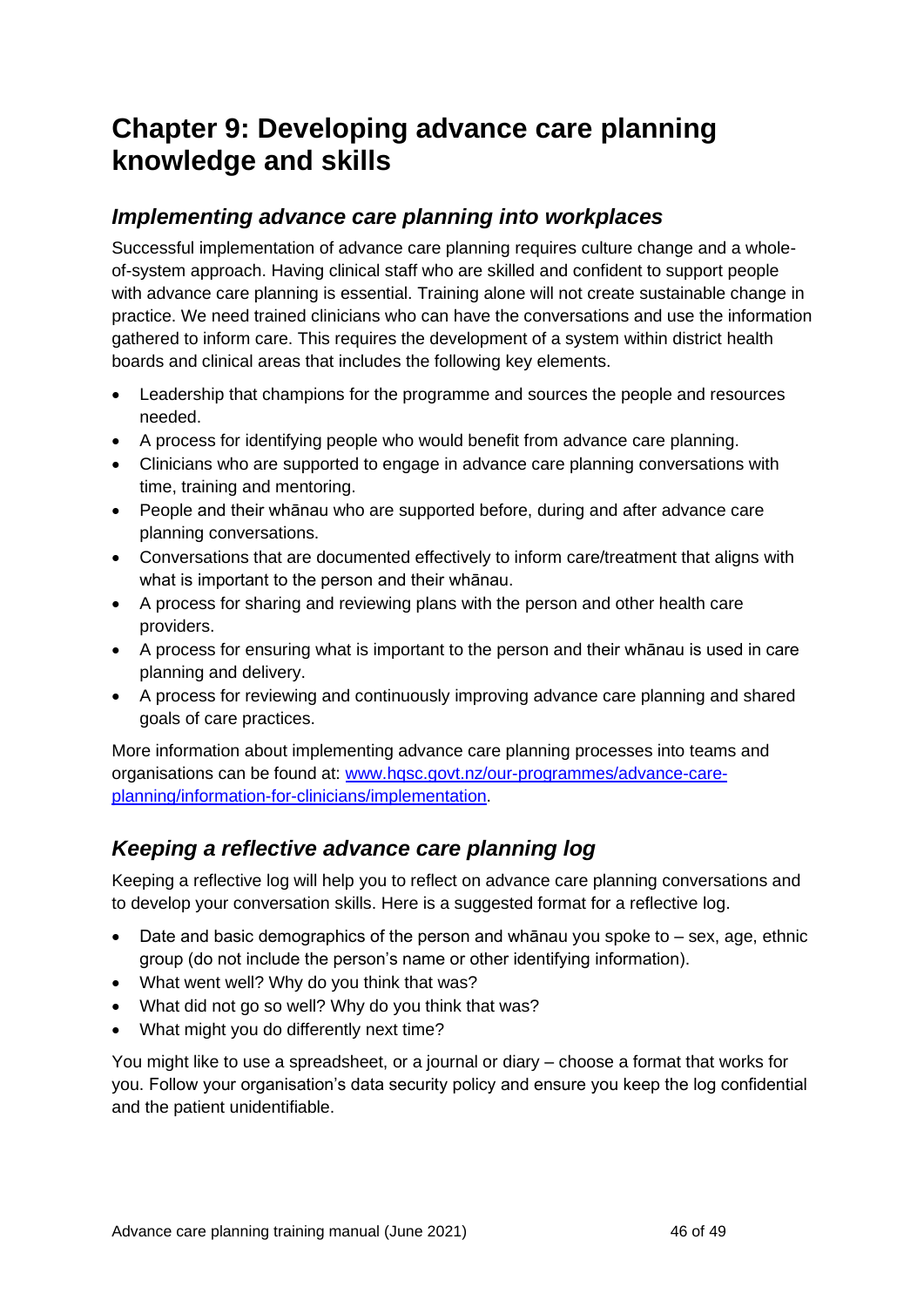## <span id="page-46-0"></span>*Education and training*

There are now several New Zealand resources and training opportunities to help health care professionals understand and develop skills in advance care planning.

#### **Level 1 e-learning modules**

There are four modules available here: [https://acp.elearning.ac.nz/login/index.php.](https://acp.elearning.ac.nz/login/index.php)

- 1. Considering your own future health care
- 2. Talking about advance care planning
- 3. Changing the outcomes of future health care
- 4. Clarifying advance care planning processes in your organisation

#### **L1A advance care planning one-day workshops**

These one-day advance care planning workshops are being delivered around the country by local trainers, with oversight and support from the national advance care planning programme. Contact your local advance care planning facilitator to find out about workshops in your area, or email: [acp@hqsc.govt.nz.](mailto:acp@hqsc.govt.nz)

#### **L1A advance care planning train-the-trainer course**

This is a two-day course to train people to deliver the advance care planning one-day workshop in their local area. To find out more, please contact your local advance care planning facilitator or email: [acp@hqsc.govt.nz.](mailto:acp@hqsc.govt.nz)

#### **Serious Illness Conversation Guide online training resources**

- 50-minute introductory training video available at: [www.hqsc.govt.nz/our-programmes/talking-covid/training.](http://www.hqsc.govt.nz/our-programmes/talking-covid/training)
- 25-minute training video for the aged residential care setting available at: [www.hqsc.govt.nz/our-programmes/talking-covid/arc-specific-resources.](http://www.hqsc.govt.nz/our-programmes/talking-covid/arc-specific-resources)

#### **Serious Illness Conversation Guide workshops**

These three-hour workshops are being delivered around the country by local trainers, with oversight and support from the national advance care planning programme. Contact your local advance care planning facilitator to find out about workshops in your area, or email: [SICG@hqsc.govt.nz.](mailto:SICG@hqsc.govt.nz)

#### **Serious Illness Conversation Guide train-the-trainer course**

This is a one-day course to train people to deliver the Serious Illness Conversation Guide workshop in their local area. To find out more, please contact your local advance care planning facilitator or email [SICG@hqsc.govt.nz.](mailto:SICG@hqsc.govt.nz)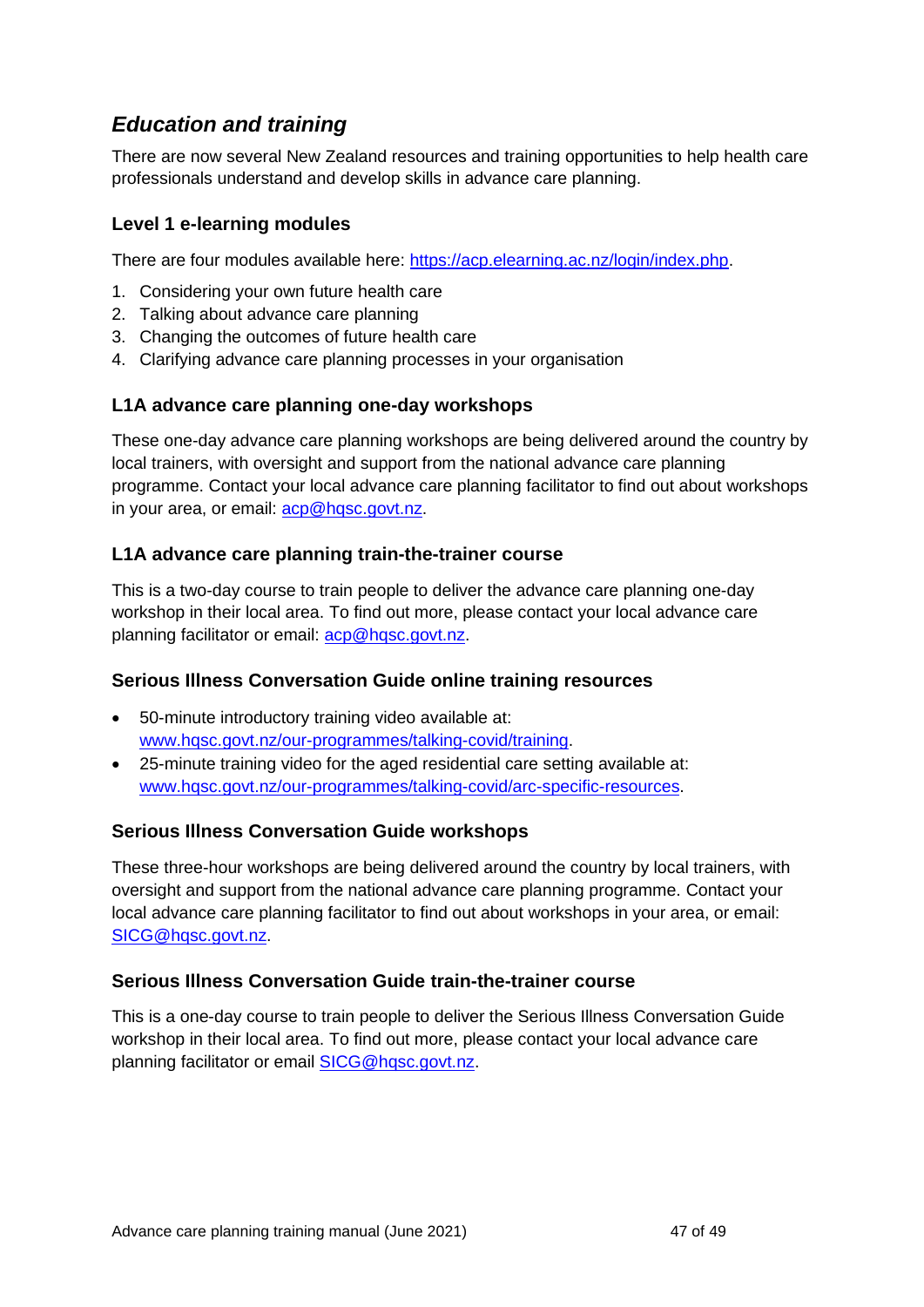## <span id="page-47-0"></span>*Resources*

#### **Advance Care Planning: A guide for the New Zealand health care workforce**

This Ministry of Health document outlines important information for health care professionals regarding advance care planning processes and practice in the New Zealand context. This training manual expands on the information contained in the Ministry document.

Available at: [www.health.govt.nz/system/files/documents/publications/advance-care](http://www.health.govt.nz/system/files/documents/publications/advance-care-planning-aug11.pdf)[planning-aug11.pdf.](http://www.health.govt.nz/system/files/documents/publications/advance-care-planning-aug11.pdf)

#### **Ethical Challenges in Advance Care Planning**

This document is produced by the National Ethics Advisory Committee. It explores the ethical challenges that health professionals face in advance care planning, and provides practical assistance for consumers and health care professionals engaged in advance care planning.

Available at:

[https://neac.health.govt.nz/system/files/documents/publications/Ethical%20Challenges%20in](https://neac.health.govt.nz/system/files/documents/publications/Ethical%20Challenges%20in%20Advance%20Planning%20FINAL_pdf.pdf) [%20Advance%20Planning%20FINAL\\_pdf.pdf.](https://neac.health.govt.nz/system/files/documents/publications/Ethical%20Challenges%20in%20Advance%20Planning%20FINAL_pdf.pdf)

#### **Advance care planning communication skills manual**

This manual outlines communication skills and strategies for more complex advance care planning conversations, and for addressing strong emotions and other challenges resulting from difficult conversations.

Available at: [www.hqsc.govt.nz/our-programmes/advance-care-planning/information-for](http://www.hqsc.govt.nz/our-programmes/advance-care-planning/information-for-clinicians/publications-and-resources/publication/4313)[clinicians/publications-and-resources/publication/4313.](http://www.hqsc.govt.nz/our-programmes/advance-care-planning/information-for-clinicians/publications-and-resources/publication/4313)

#### **Serious Illness Conversation Guide**

This Serious Illness Conversation Guide template adapted for Aotearoa New Zealand.

Available at: [www.hqsc.govt.nz/our-programmes/advance-care-planning/information-for](http://www.hqsc.govt.nz/our-programmes/advance-care-planning/information-for-clinicians/publications-and-resources/publication/3950)[clinicians/publications-and-resources/publication/3950.](http://www.hqsc.govt.nz/our-programmes/advance-care-planning/information-for-clinicians/publications-and-resources/publication/3950)

#### **Serious illness conversations: Reference guide for health care professionals**

Available at: [www.hqsc.govt.nz/our-programmes/advance-care-planning/information-for](http://www.hqsc.govt.nz/our-programmes/advance-care-planning/information-for-clinicians/publications-and-resources/publication/4206)[clinicians/publications-and-resources/publication/4206.](http://www.hqsc.govt.nz/our-programmes/advance-care-planning/information-for-clinicians/publications-and-resources/publication/4206)

#### **Shared goals of care**

Information and resources available at: [www.hqsc.govt.nz/our-programmes/patient](http://www.hqsc.govt.nz/our-programmes/patient-deterioration/workstreams/shared-goals-of-care)[deterioration/workstreams/shared-goals-of-care.](http://www.hqsc.govt.nz/our-programmes/patient-deterioration/workstreams/shared-goals-of-care)

Resources for aged residential care available at: [www.hqsc.govt.nz/our](http://www.hqsc.govt.nz/our-programmes/advance-care-planning/talking-covid/arc-specific-resources)[programmes/advance-care-planning/talking-covid/arc-specific-resources.](http://www.hqsc.govt.nz/our-programmes/advance-care-planning/talking-covid/arc-specific-resources)

Shared goals of care principles for health service providers available at: [www.hqsc.govt.nz/our-programmes/patient-deterioration/publications-and](http://www.hqsc.govt.nz/our-programmes/patient-deterioration/publications-and-resources/publication/4284)[resources/publication/4284.](http://www.hqsc.govt.nz/our-programmes/patient-deterioration/publications-and-resources/publication/4284)